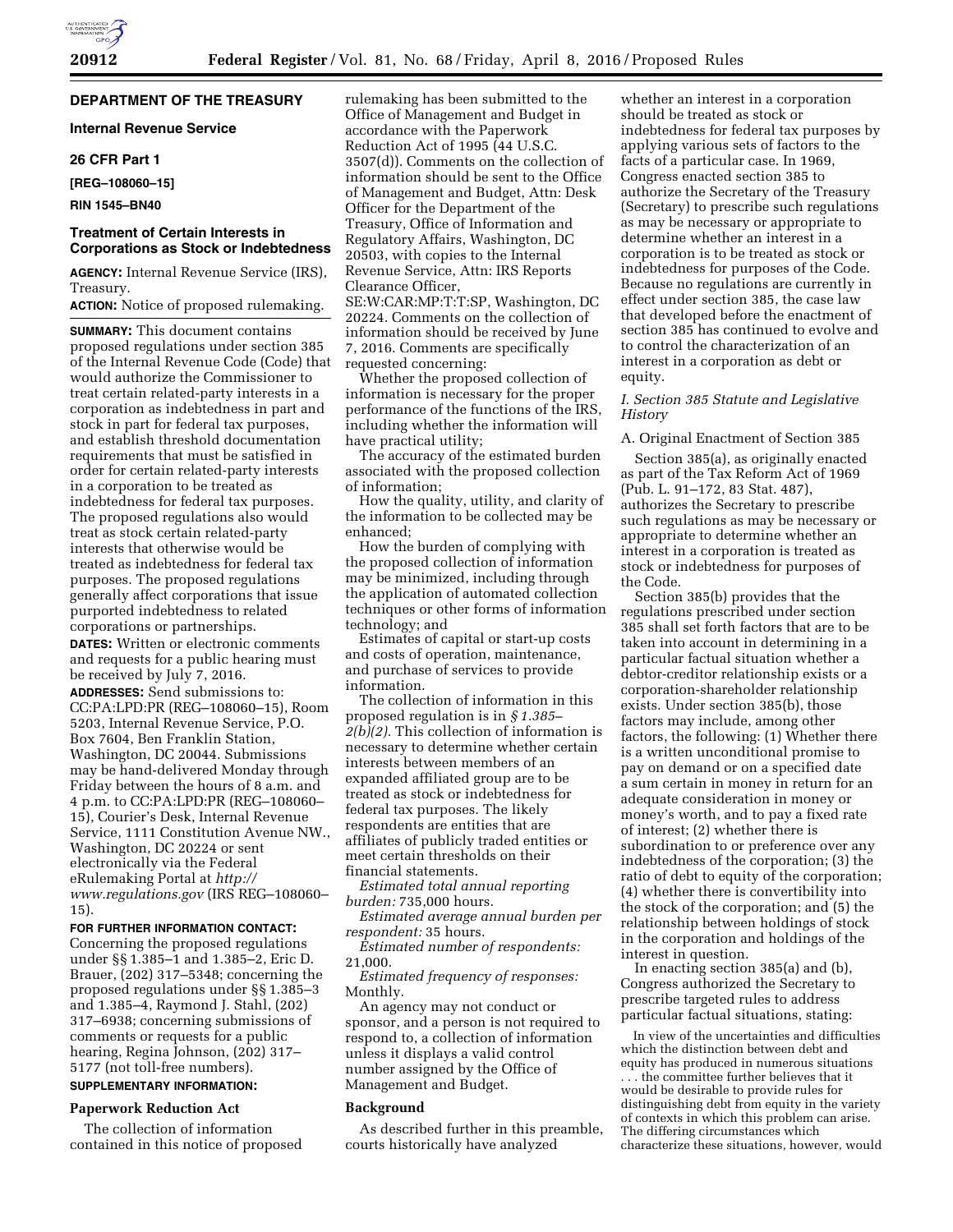make it difficult for the committee to provide comprehensive and specific statutory rules of universal and equal applicability. In view of this, the committee believes it is appropriate to specifically authorize the Secretary of the Treasury to prescribe the appropriate rules for distinguishing debt from equity in these different situations.

S. Rep. No. 91–552, at 138 (1969). The legislative history further explains that regulations applicable to a particular factual situation need not rely on the factors set forth in section 385(b):

The provision also specifies certain factors which may be taken into account in these [regulatory] guidelines. It is not intended that only these factors be included in the guidelines or that, with respect to a particular situation, any of these factors must be included in the guidelines, or that any of the factors which are included by statute must necessarily be given any more weight than other factors added by regulations.

*Id.* Accordingly, section 385(b) provides the Secretary with discretion to establish specific rules for determining whether an interest is treated as stock or indebtedness for federal tax purposes in a particular factual situation.

# B. 1989 and 1992 Amendments to Section 385

Congress amended section 385 in 1989 and 1992. In 1989, the Omnibus Budget Reconciliation Act of 1989 (Pub. L. 101–239, 103 Stat. 2106) amended section 385(a) to expressly authorize the Secretary to issue regulations under which an interest in a corporation is to be treated as in part stock and in part indebtedness. This amendment also provides that any regulations so issued may apply only with respect to instruments issued after the date on which the Secretary or the Secretary's delegate provides public guidance as to the characterization of such instruments (whether by regulation, ruling, or otherwise). *See* Public Law 101–239, sec. 7208(a)(2). The legislative history to the 1989 amendment notes that, while ''[t]he characterization of an investment in a corporation as debt or equity for Federal income tax purposes generally is determined by reference to numerous factors, . . . there has been a tendency by the courts to characterize an instrument entirely as debt or entirely as equity.'' H.R. Rep. No. 101–386, at 3165–66 (1989) (Conf. Rep.).

In 1992, Congress added section 385(c) to the Code as part of the Energy Policy Act of 1992 (Pub. L. 102–486, 106 Stat. 2776). Section 385(c)(1) provides that the issuer's characterization (as of the time of issuance) as to whether an interest in a corporation is stock or indebtedness shall be binding on such issuer and on all holders of such interest (but shall not be binding on the

Secretary). Section 385(c)(2) provides that, except as provided in regulations, section  $385(c)(1)$  shall not apply to any holder of an interest if such holder on his return discloses that he is treating such interest in a manner inconsistent with the initial characterization of the issuer. Section 385(c)(3) authorizes the Secretary to require such information as the Secretary determines to be necessary to carry out the provisions of section 385(c), including the information necessary for the Secretary to determine how the issuer characterized an interest as of the time of issuance.

Congress added section 385(c) in response to issuers and holders characterizing a corporate instrument inconsistently. H.R. Rep. No. 102–716, at 3 (1992). For example, a corporate issuer may designate an instrument as indebtedness for federal tax purposes and deduct as interest the amounts paid on the instrument, while a corporate holder may treat the instrument as stock for federal tax purposes and claim a dividends received deduction with respect to the amounts paid on the instrument. *See id.* 

# *II. Regulations*

There are no regulations currently in effect under section 385. On March 24, 1980, the Department of the Treasury (Treasury Department) and the IRS published a notice of proposed rulemaking (LR–1661) in the **Federal Register** (45 FR 18959) under section 385 relating to the treatment of certain interests in corporations as stock or indebtedness. Final regulations (TD 7747) were published in the **Federal Register** (45 FR 86438) on December 31, 1980. Subsequent revisions of the final regulations were published in the **Federal Register** on May 4, 1981, January 5, 1982, and July 2, 1982 (46 FR 24945, 47 FR 147, and 47 FR 28915, respectively). The Treasury Department and the IRS published a notice of proposed withdrawal of TD 7747 in the **Federal Register** on July 6, 1983 (48 FR 31053), and in TD 7920, published in the **Federal Register** (48 FR 50711) on November 3, 1983, the Treasury Department and the IRS withdrew TD 7747.

The Treasury Department and the IRS have not previously published any regulations regarding the 1989 amendment to section 385(a), which authorizes the Secretary to issue regulations that treat an interest in a corporation as indebtedness in part or as stock in part. In addition, no regulations have been published with respect to the 1992 addition of section 385(c) authorizing the Secretary to require information related to an issuer's initial

characterization of an interest for federal tax purposes or to affect the ability of a holder to treat an interest inconsistent with the initial treatment of the issuer.

# *III. Case Law*

In the absence of regulations under section 385, the pre-1969 case law has continued to evolve and control the characterization of an interest as debt or equity for federal tax purposes. Under that case law, courts apply inconsistent sets of factors to determine if an interest should be treated as stock or indebtedness, subjecting substantially similar fact patterns to differing analyses. The result has been a body of case law that perpetuates the ''uncertainties and difficulties which the distinction between debt and equity has produced'' and with which Congress expressed concern when enacting section 385. *See* S. Rep. No. 91–552, at 138. For example, in *Fin Hay Realty Co.* v. *United States,* 398 F.2d 694 (3d Cir. 1968), the U.S. Court of Appeals for the Third Circuit identified sixteen factors relevant for distinguishing between indebtedness and stock:

(1) the intent of the parties; (2) the identity between creditors and shareholders; (3) the extent of participation in management by the holder of the instrument; (4) the ability of the corporation to obtain funds from outside sources; (5) the 'thinness' of the capital structure in relation to debt; (6) the risk involved; (7) the formal indicia of the arrangement; (8) the relative position of the obligees as to other creditors regarding the payment of interest and principal; (9) the voting power of the holder of the instrument; (10) the provision of a fixed rate of interest; (11) a contingency on the obligation to repay;  $(12)$  the source of the interest payments;  $(13)$ the presence or absence of a fixed maturity date; (14) a provision for redemption by the corporation; (15) a provision for redemption at the option of the holder; and (16) the timing of the advance with reference to the organization of the corporation.

*Id.* at 696. By contrast, in *Estate of Mixon* v. *United States,* 464 F.2d 394 (5th Cir. 1972), the U.S. Court of Appeals for the Fifth Circuit identified thirteen factors that are similar to, but not the same as, those used in *Fin Hay*  to distinguish between indebtedness and stock:

(1) the names given to the certificates evidencing the indebtedness; (2) The presence or absence of a fixed maturity date; (3) The source of payments; (4) The right to enforce payment of principal and interest; (5) participation in management flowing as a result; (6) the status of the contribution in relation to regular corporate creditors; (7) the intent of the parties;  $(\tilde{8})$  'thin' or adequate capitalization; (9) identity of interest between creditor and stockholder; (10) source of interest payments; (11) the ability of the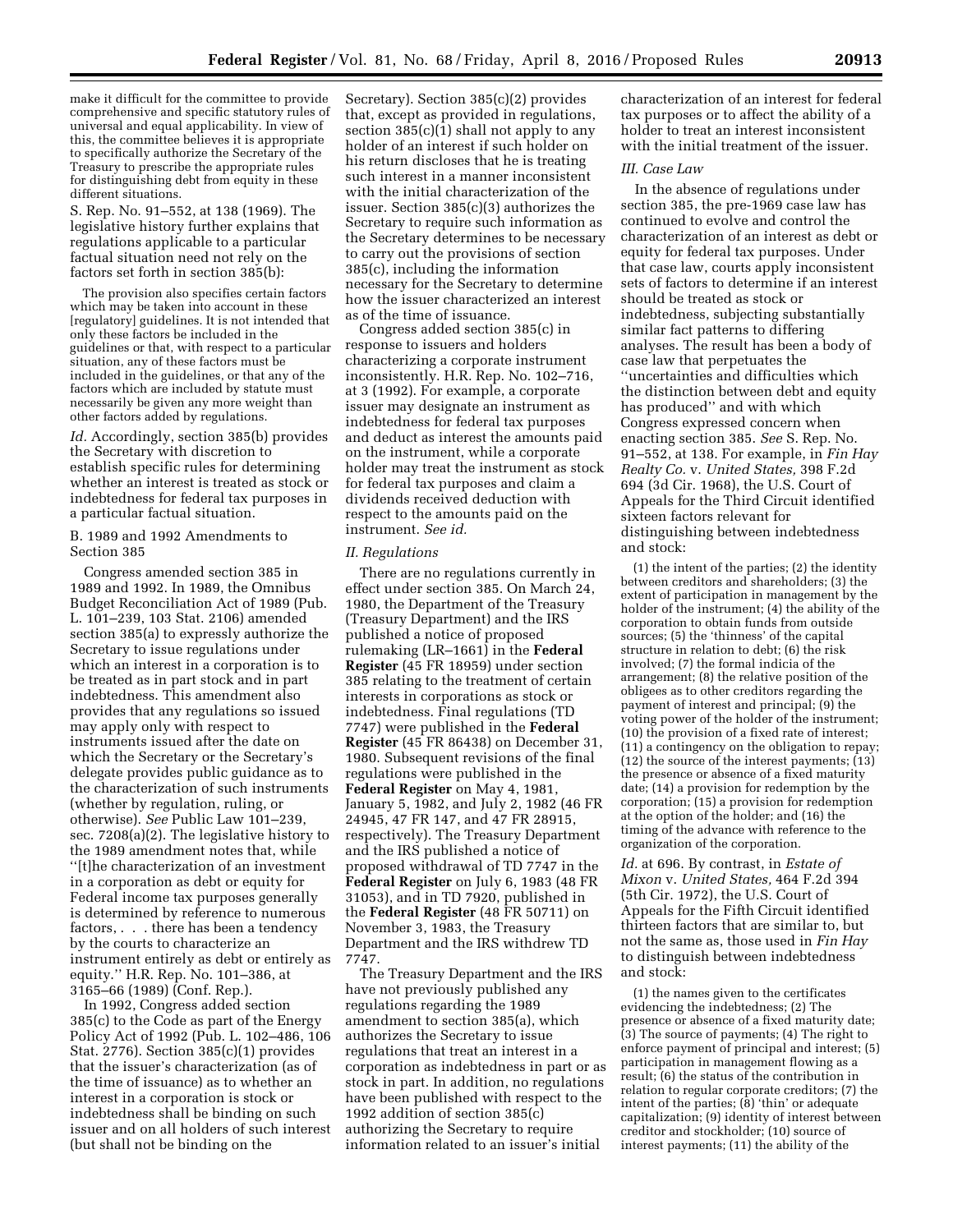corporation to obtain loans from outside lending institutions; (12) the extent to which the advance was used to acquire capital assets; and (13) the failure of the debtor to repay on the due date or to seek a postponement.

*Id.* at 402. The weight given to the various factors in a particular case also differs, and is highly dependent upon the relevant facts and circumstances. *See, e.g., J.S. Biritz Construction Co.* v. *Commissioner,* 387 F.2d 451, 456–57 (8th Cir. 1967) (stating that the factors ''have varying degrees of relevancy, depending on the particular factual situation and are generally not all applicable to any given case'').

Under this facts-and-circumstances analysis, as developed in the case law, no single fact or circumstance is sufficient to establish that an interest should be treated as stock or indebtedness. *See, e.g., John Kelley Co.*  v. *Commissioner,* 326 U.S. 521, 530 (1946) (''[N]o one characteristic . . . can be said to be decisive in the determination of whether the obligations are risk investments in the corporations or debts.''); *Fin Hay,* 398 F.2d at 697 (''[N]either any single criterion nor any series of criteria can provide a conclusive answer in the kaleidoscopic circumstances which individual cases present.''). It was this emphasis on particular taxpayer facts and circumstances, coupled with inconsistent analysis of the relevant factors by different courts, that led Congress to delegate to the Secretary the authority to provide regulations under section 385 for distinguishing debt from equity that could depart from the factors developed in case law or enumerated in the statute. *See* S. Rep. No. 91–552, at 138.

#### *IV. Other Relevant Statutory Provisions*

Section 701 provides that a partnership as such shall not be subject to federal income tax, but that persons carrying on business as partners shall be liable for federal income tax only in their separate or individual capacities.

Section 1502 provides that the Secretary shall prescribe such regulations as the Secretary deems necessary in order that the federal tax liability of any affiliated group of corporations making a consolidated return and of each corporation in the group, both during and after the period of affiliation, may be returned, determined, computed, assessed, collected, and adjusted, in such manner as clearly to reflect the federal income tax liability and the various factors necessary for the determination of such liability, and in order to prevent avoidance of such tax liability. In

prescribing such regulations, section 1502 authorizes the Secretary to prescribe rules that are different from the provisions of chapter 1 of subtitle A of the Code that would apply if such corporations filed separate returns.

Section 7701(l) provides that the Secretary may prescribe regulations recharacterizing any multiple-party financing transaction as a transaction directly among any two or more of such parties where the Secretary determines that such recharacterization is appropriate to prevent avoidance of any tax imposed by the Code.

# *V. Earnings Stripping Guidance Described in Notice 2014–52 and Notice 2015–79*

Notice 2014–52, 2014–42 IRB 712 (Oct. 14, 2014), and Notice 2015–79, 2015–49 IRB 775 (Dec. 7, 2015), described regulations that the Treasury Department and the IRS intend to issue with respect to corporate inversions and related transactions. Notice 2014–52 and Notice 2015–79 also provided that the Treasury Department and the IRS expect to issue additional guidance to further limit the benefits of postinversion tax avoidance transactions. The notices stated, in particular, that the Treasury Department and the IRS are considering guidance to address strategies that avoid U.S. tax on U.S. operations by shifting or ''stripping'' U.S.-source earnings to lower-tax jurisdictions, including through intercompany debt.

#### *VI. Purpose of the Proposed Regulations*

These proposed regulations under section 385 address whether an interest in a related corporation is treated as stock or indebtedness, or as in part stock or in part indebtedness, for purposes of the Code. While these proposed regulations are motivated in part by the enhanced incentives for related parties to engage in transactions that result in excessive indebtedness in the crossborder context, federal income tax liability can also be reduced or eliminated with excessive indebtedness between domestic related parties. Thus, the proposed rules apply to purported indebtedness issued to certain related parties, without regard to whether the parties are domestic or foreign. Nonetheless, the Treasury Department and the IRS also have determined that the proposed regulations should not apply to issuances of interests and related transactions among members of a consolidated group because the concerns addressed in the proposed regulations generally are not present when the issuer's deduction for interest expense and the holder's corresponding

interest income offset on the group's consolidated federal income tax return.

Section A of this Part VI addresses bifurcation of interests that are indebtedness in part but not in whole. Section B of this Part VI addresses documentation requirements for relatedparty indebtedness. Section C of this Part VI addresses distributions of debt instruments and similar transactions.

A. Interests That Are Indebtedness in Part but Not in Whole

As previously noted, Congress amended section 385(a) in 1989 to authorize the issuance of regulations permitting an interest in a corporation to be treated as in part indebtedness and in part stock. The legislative history to the 1989 amendment explained that ''there has been a tendency by the courts to characterize an instrument entirely as debt or entirely as equity.'' H.R. Rep. No. 101–386, at 562 (1989) (Conf. Rep.). No regulations have been promulgated under the amendment, however, and this tendency by the courts has continued to the present day. Consequently, the Commissioner generally is required to treat an interest in a corporation as either wholly indebtedness or wholly equity.

This all-or-nothing approach is particularly problematic in cases where the facts and circumstances surrounding a purported debt instrument provide only slightly more support for characterization of the entire interest as indebtedness than for equity characterization, a situation that is increasingly common in the relatedparty context. The Treasury Department and the IRS have determined that the all-or-nothing approach frequently fails to reflect the economic substance of related-party interests that are in form indebtedness and gives rise to inappropriate federal tax consequences. Accordingly, the Treasury Department and the IRS have determined that the interests of tax administration would best be served if the Commissioner were able to depart from the all-or-nothing approach where appropriate to ensure that the provisions of the Code are applied in a manner that clearly reflects the income of related taxpayers. To that end, these proposed regulations would exercise the authority granted by section 385(a) to permit the Commissioner to treat a purported debt instrument issued between related parties as in part indebtedness and in part stock for federal tax purposes. However, the proposed regulations would not permit issuers and related holders to treat such an instrument in a manner inconsistent with the issuer's initial characterization. The proposed regulations described in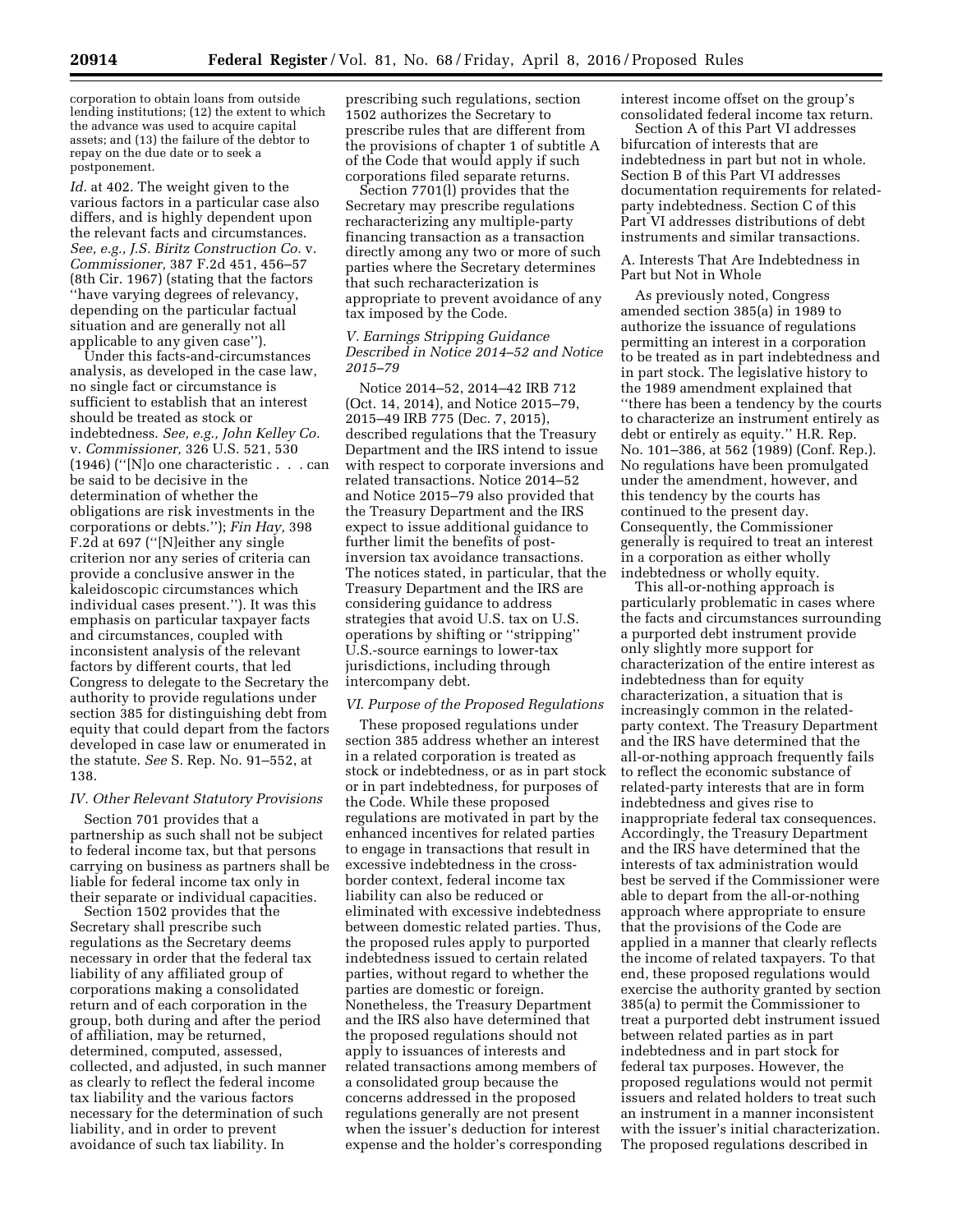Part IV.B.2 of the Explanation of Provisions section of this preamble also rely in part on the authority granted under section 385(a) to treat interests as in part indebtedness and in part stock for federal tax purposes.

The proposed rule applies with respect to parties that meet a lower 50 percent threshold for relatedness than the threshold applicable with respect to other rules contained in these proposed regulations. This is because, as noted in Part VI of the Background section of this preamble, federal income tax liability can be reduced or eliminated by the introduction of excessive indebtedness between related parties, and this can be accomplished without special cooperation among the related parties and regardless of other transactions undertaken by the issuer or holder after issuance. In addition, a 50-percent relatedness threshold is consistent with other provisions used in subchapter C of the Code to identify a level of control or ownership that can warrant different federal tax consequences than those for less-related parties.

The proposed rule merely permits the Commissioner to treat a purported debt instrument as in part indebtedness and in part stock consistent with its substance. Moreover, the proposed regulations would not affect the authority of the Commissioner to disregard a purported debt instrument as indebtedness or stock, to treat a purported debt instrument as indebtedness or equity of another entity, or otherwise to treat a purported debt instrument in accordance with its substance. *See, e.g., Plantation Patterns*  v. *Commissioner,* 462 F.2d 712 (5th Cir. 1972).

The Treasury Department and the IRS recognize that authorizing the Commissioner to treat purported debt instruments issued among unrelated parties as indebtedness in part and stock in part could result in unnecessary uncertainty in the capital markets in the absence of detailed standards for the exercise of that authority. Similarly, any exercise of this authority with respect to related-party interests that are denominated as other than indebtedness would require more detailed guidance. Thus, the proposed rule does not apply in those contexts.

#### B. Related-Party Indebtedness

#### 1. Background

Related-party indebtedness, like indebtedness between unrelated persons, may be respected as indebtedness for federal tax purposes, but only if there is intent to create a true debtor-creditor relationship that results

in bona fide indebtedness. While still subject to the same multifactor analysis used for characterizing interests issued between third parties, ''courts have consistently recognized that transactional forms between related parties are susceptible of manipulation and, accordingly, warrant a more thorough and discerning examination for tax characterization purposes.'' *PepsiCo Puerto Rico, Inc.* v. *Commissioner,* T.C. Memo 2012–269, at 51, *citing United States* v. *Uneco, Inc.,*  532 F.2d 1204, 1207 (8th Cir. 1976); *Cuyuna Realty Co.* v. *United States,* 382 F.2d 298, 301 (Ct. Cl. 1967) (stating that an advance between a parent corporation and a subsidiary or other affiliate under common control must be subject to particular scrutiny ''because the control element suggests the opportunity to contrive a fictional debt, an opportunity less present in an armslength transaction between strangers.'').

This scrutiny is warranted because there is typically less economic incentive for a related-party lender to impose discipline on the legal documentation and economic analysis supporting the characterization of an interest as indebtedness for federal tax purposes. While a lender typically carefully documents a loan to a third party borrower and decides whether and how much to lend based on that documentation and objective financial criteria, a related-party lender, especially one that directly or indirectly controls the borrower, may require only simple (or even no) legal documentation and may forgo any economic analysis that would inform the lender of the amount that the borrower could reasonably be expected to repay.

The absence of reasonable diligence by related-party lenders can have the effect of limiting the factual record that is available for additional scrutiny and thorough examination. Nonetheless, courts do not always require related parties to engage in reasonable financial analysis and legal documentation similar to that which business exigencies would incent third-parties in connection with lending to unrelated borrowers. *See, e.g., C.M. Gooch Lumber Sales Co.* v. *Commissioner,* 49 T.C. 649 (1968) at 656 (noting that in the case of related-party debt, ''the absence of a written debt instrument, security, or provision for the payment of interest is not controlling; formal evidences of indebtedness are at best clues to proof of the ultimate fact''); *see also Byerlite Corp.* v. *Williams,* 286 F.2d 285, 290–91 (6th Cir. 1960), *citing Ewing* v. *Commissioner,* 5 T.C. Memo 908 (1946) (''The fact that advancements to a corporation are made without requiring

any evidence of indebtedness . . . was not a controlling consideration . . .'').

Historically, the absence of clear guidance regarding the documentation and information necessary to support debt characterization in the relatedparty context did not pose a significant obstacle, because the transactions presented by cases such as *Mixon, Fin Hay,* and their progeny were not factually complex. Typically, the earlier cases involved direct advances between individual U.S. taxpayers and their closely held domestic corporations. The relevant documentation was readily identifiable, available on hand, and able to be analyzed by the Commissioner in due course. Further, when the case law was developing, the dollar amounts at stake were comparatively modest. In *Fin Hay,* the shareholder advances gave rise to a total federal tax liability of \$3,241; in *Mixon,* the shareholder advances gave rise to a total federal tax liability of \$126,964.

Increasingly, this is no longer the case. Over time, the Treasury Department and the IRS have observed that business practices, structures, and activities between related parties have changed considerably. The Treasury Department and the IRS acknowledge that the size, activities, and financial complexity of corporations and their group structures have grown exponentially, and understand that these groups routinely include foreign entities, sometimes from multiple foreign jurisdictions, as well as federal tax-indifferent domestic members. The scope and complexity of intragroup transactions has grown commensurately. Examples include the transactions at issue in *PepsiCo Puerto Rico, Inc.* v. *Commissioner* and *NA General Partnership & Subsidiaries* v. *Commissioner,* T.C. Memo 2012–172, both involving the global restructuring of multinational corporate groups.

As a result of these developments, it is increasingly problematic that there is a lack of guidance prescribing the information and documentation necessary to support the characterization of a purported debt instrument as indebtedness in the related-party context. The lack of such guidance, combined with the sheer volume of financial records taxpayers produce in the ordinary course of business, makes it difficult to identify the documents that will ultimately be required to support such a characterization, particularly with respect to whether a reasonable expectation of repayment is present at the time an interest is issued. The result can be either the inadvertent omission of necessary documents from disclosure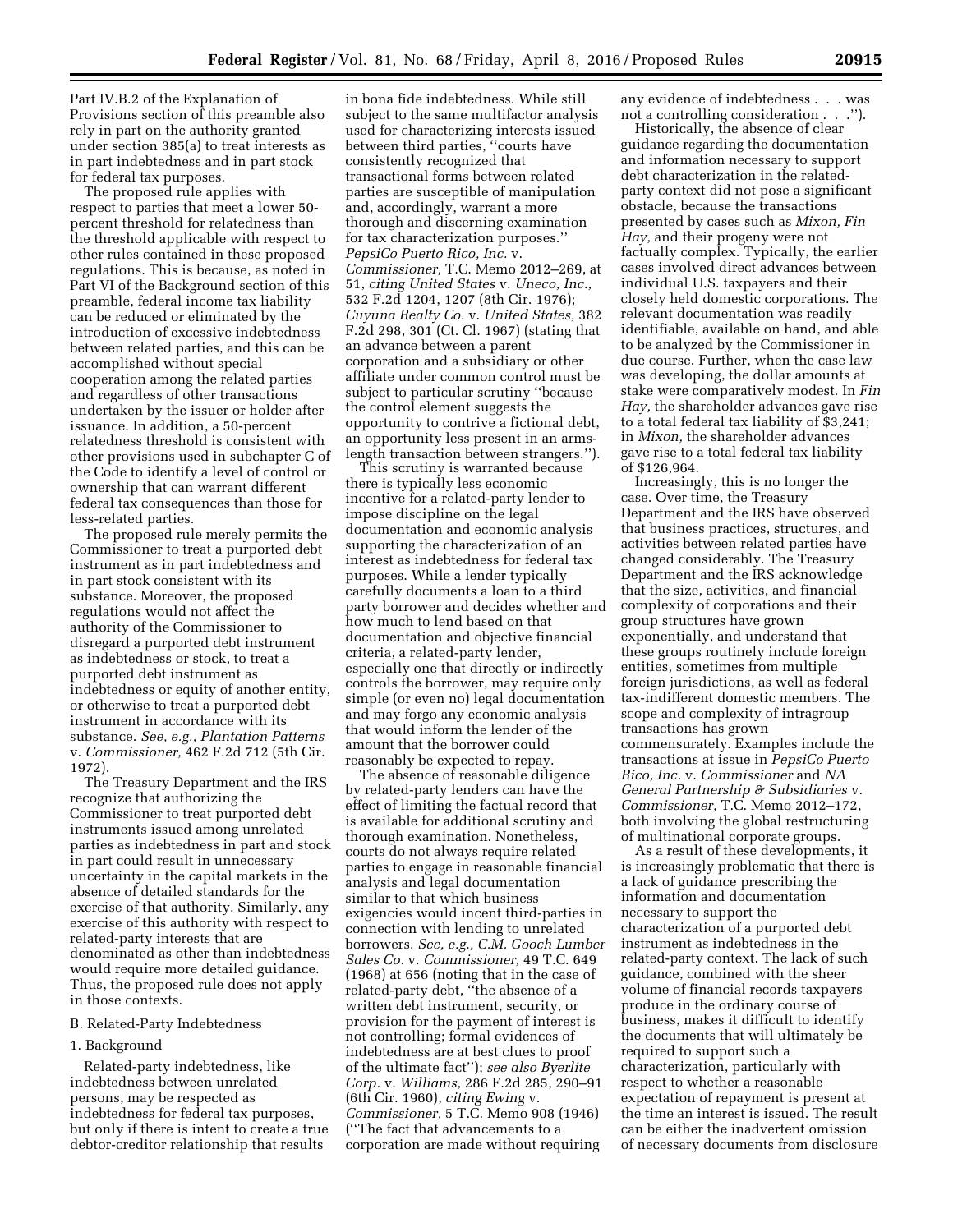to the IRS or the provision of vast amounts of irrelevant documents and material, such that forensic accounting expertise is required to isolate and evaluate relevant information. In either case, the ability of the Commissioner to administer the Code efficiently with respect to related-party interests is impeded. In addition, the absence of guidance makes it difficult for U.S. taxpayers to determine timely what steps they must take to ensure that essential records are not only prepared, but also maintained in a manner that will facilitate their being made available upon request, particularly regarding transactions with related parties whose books and records are located in foreign jurisdictions.

Finally, the dollar amounts at stake have often become increasingly significant. For example, the federal tax liability at issue in *PepsiCo* was \$363,056,012; the federal tax liability at issue in *NA General Partnership* was \$188,000,000. As a result, it has become increasingly important to prescribe rules that identify the types of documentation and information necessary to support the characterization of a related-party interest as indebtedness for federal tax purposes.

# 2. Proposed Regulations Addressing Documentation Requirements

To address these concerns, the Treasury Department and the IRS are proposing rules, under the authority granted in section 385(a) to prescribe regulations to determine whether an interest in a corporation is stock or indebtedness, that prescribe the nature of the documentation and information that must be prepared and maintained for a purported debt instrument issued by a corporation to a related party to be treated as indebtedness for federal tax purposes. The proposed regulations are intended to impose discipline on related parties by requiring timely documentation and financial analysis that is similar to the documentation and analysis created when indebtedness is issued to third parties. This requirement also serves to help demonstrate whether there was intent to create a true debtorcreditor relationship that results in bona fide indebtedness and also to help ensure that the documentation necessary to perform an analysis of a purported debt instrument is prepared and maintained. This approach is consistent with the long-standing view held by courts that the taxpayer has the burden of substantiating its treatment of an arrangement as indebtedness for federal tax purposes. *Hollenbeck* v. *Commissioner,* 422 F.2d 2, 4 (9th Cir. 1970).

In general, the Treasury Department and the IRS have determined that timely preparation of documentation and financial analysis evidencing four essential characteristics of indebtedness are a necessary factor in the characterization of a covered interest as indebtedness for federal tax purposes. Those characteristics are: a legally binding obligation to pay, creditors' rights to enforce the obligation, a reasonable expectation of repayment at the time the interest is created, and an ongoing relationship during the life of the interest consistent with arms-length relationships between unrelated debtors and creditors. These characteristics are drawn from the case law and are consistent with the text of section 385(b)(1) and (5). While the proposed regulations do not intend to alter the general case law view of the importance of these essential characteristics of indebtedness, the proposed regulations do require a degree of discipline in the creation of necessary documentation, and in the conduct of reasonable financial diligence indicative of a true debtor-creditor relationship, that exceeds what is required under current law. *See, e.g., C.M. Gooch Lumber Sales Co.,* 49 T.C. 649; *Byerlite Corp.,* 286 F.2d 285.

The proposed regulations make clear that the preparation and maintenance of this documentation and information are not dispositive in establishing that a purported debt instrument is indebtedness for federal tax purposes. Rather, these requirements are necessary to the conduct of the multi-factor analysis used in the *Mixon* and *Fin Hay*  line of cases to determine the nature of an interest as indebtedness for federal tax purposes.

C. Certain Distributions of Debt Instruments and Similar Transactions

# 1. In General

The Treasury Department and the IRS have identified three types of transactions between affiliates that raise significant policy concerns and that should be addressed under the Secretary's authority to prescribe rules for particular factual situations: (1) distributions of debt instruments by corporations to their related corporate shareholders; (2) issuances of debt instruments by corporations in exchange for stock of an affiliate (including ''hook stock'' issued by their related corporate shareholders); and (3) certain issuances of debt instruments as consideration in an exchange pursuant to an internal asset reorganization. Similar policy concerns arise when a related-party debt instrument is issued

in a separate transaction to fund (1) a distribution of cash or other property to a related corporate shareholder; (2) an acquisition of affiliate stock from an affiliate; or (3) certain acquisitions of property from an affiliate pursuant to an internal asset reorganization. Accordingly, the proposed regulations treat related-party debt instruments issued in any of the foregoing transactions as stock, subject to certain exceptions.

Sections C.2 through C.5 of this Part VI describe in greater detail the purposes of the proposed regulations that apply to these types of transactions. Part IV of the Explanation of Provisions section of this preamble describes in detail the proposed regulations.

# 2. Debt Instrument Issued in a Distribution

In *Kraft Foods Co.* v. *Commissioner,*  232 F.2d 118 (2d Cir. 1956), the U.S. Court of Appeals for Second Circuit addressed a situation in which a domestic corporate subsidiary issued indebtedness in the form of debentures to its sole shareholder, also a domestic corporation, in payment of a dividend. The parent and subsidiary were required to file separate returns under the Code in effect during the years at issue, and, before taking into account the interest income and deductions on the distributed indebtedness, the parent corporation had losses and the subsidiary was profitable.

The court considered arguments by the government that the parentsubsidiary relationship warranted additional scrutiny in determining whether a debtor-creditor relationship was established in substance. In particular, the Commissioner argued that, because the issuer subsidiary was wholly-owned, ''the sole stockholder [could] deal as it please[d] with the corporate entity it control[led]'' and, as a result, the transaction could have been a sham. *Id.* at 123. The Commissioner also argued that the debentures should be treated as stock because no new capital was introduced into the subsidiary in connection with the issuance of the debentures, *see id.* at 126–27, and because the taxpayer conceded that the issuance of the debentures in payment of the dividend lacked a business purpose other than tax minimization. *See id.* at 127–28.

In holding for the taxpayer, the Second Circuit determined that the debentures should be respected as indebtedness because the debentures were unambiguously denominated as debt, were issued by and to real taxable entities, and created real legal rights and duties between the parties. *See id.* at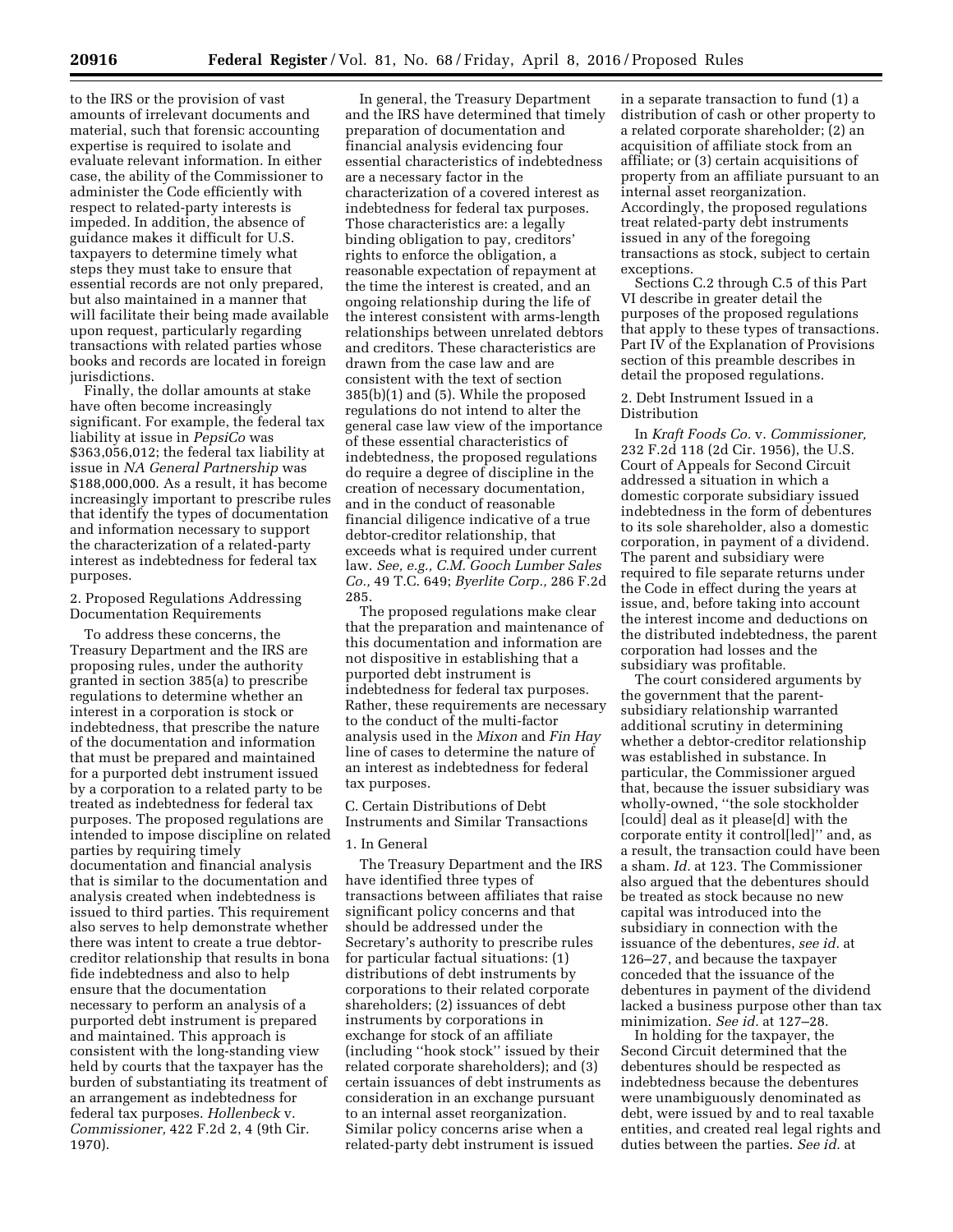127–28. In a dissenting opinion, Chief Judge Clark supported ''test[ing] the genuineness of the intercorporate indebtedness by objective standards'' that would disregard indebtedness issued in this circumstance, and warned that the majority opinion would open ''a large leak . . . operable merely by denominating an intercorporate allocation of surplus a debt'' and would ''[s]urely . . . stimulate imitators.'' *Id.* at 129.

Other courts have not given the same level of deference to the form of a transaction that the Second Circuit did in *Kraft* and have treated purported indebtedness as stock in similar circumstances. For example, some courts have closely scrutinized situations in which indebtedness is owed in proportion to stock ownership to determine whether a debtor-creditor relationship exists in substance. *See, e.g., Uneco, Inc.* v. *United States,* 532 F.2d 1204, 1207 (8th Cir. 1976) (''Advances between a parent corporation and a subsidiary or other affiliate are subject to particular scrutiny . . . .''); *Arlington Park Jockey Club, Inc.*  v. *Sauber,* 262 F.2d 902, 906 (7th Cir. 1959) (''It has been held that [a cash advance made in proportion to stock ownership] gives rise to a strong inference that the advances represent additional capital investment and not loans.'' (citing *Schnitzer* v. *Commissioner,* 13 T.C. 43, *aff'd* 183 F.2d 70 (9th Cir. 1950))). Consistent with those decisions, section 385(b)(5) specifically authorizes the Secretary, in issuing regulations distinguishing between stock and indebtedness, to take into account ''the relationship between holdings of stock in the corporation and holdings of the interest in question.''

Courts also have given weight to the lack of new capital investment when a closely-held corporation issues indebtedness to a controlling shareholder but receives no new investment in exchange. *See, e.g., Talbot Mills* v. *Commissioner,* 146 F.2d 809 (1st Cir. 1944) (emphasizing that a transaction involved no new investment, did not affect proportionate ownership, and was motivated primarily by tax benefits in holding that a closely-held corporation's participating notes should be treated as stock when each stockholder exchanged four-fifths of its existing stock for notes with a face amount equal to the par value of the stock surrendered), *aff'd sub nom, John Kelley Co.* v. *Commissioner,* 326 U.S. 521 (1946); *Sayles Finishing Plants, Inc.* v. *United States,* 399 F.2d 214 (Ct. Cl. 1968) (noting that a ''lack of new money can be a significant factor in holding a

purported indebtedness to be a capital transaction, particularly when the facts otherwise show that the purported indebtedness was merely a continuation of the stock interests allegedly converted'').

In many contexts, a distribution of a debt instrument similar to the one at issue in *Kraft* lacks meaningful non-tax significance, such that respecting the distributed instrument as indebtedness for federal tax purposes produces inappropriate results. For example, inverted groups and other foreignparented groups use these types of transactions to create interest deductions that reduce U.S. source income without investing any new capital in the U.S. operations. In addition, U.S.-parented groups obtain distortive results by, for example, using these types of transactions to create interest deductions that reduce the earnings and profits of controlled foreign corporations (CFCs) and to facilitate the repatriation of untaxed earnings without recognizing dividend income. An example of the latter type of transaction could involve the distribution of a note from a first-tier CFC to its United States shareholder in a taxable year when the distributing CFC has no earnings and profits (although lower-tier CFCs may) and the United States shareholder has basis in the CFC stock. In a later taxable year, when the distributing CFC had untaxed earnings and profits (such as by reason of intervening distributions from lowertier CFCs), the CFC could use cash attributable to the earnings and profits to repay the note owed to its United States shareholder. The taxpayer takes the position that the note should be respected as indebtedness and, therefore, that the repayment of the note does not result in any of the untaxed earnings and profits of the CFC being taxed as a dividend to the United States shareholder.

In light of these policy concerns, the proposed regulations treat a debt instrument issued in fact patterns similar to that in *Kraft* as stock. The factors discussed in *Kraft* and *Talbot Mills,* including the parent-subsidiary relationship, the fact that no new capital is introduced in connection with a distribution of debentures, and the typical lack of a substantial non-tax business purpose, support the conclusion that the issuance of a debt instrument in a distribution is a transaction that frequently has minimal or nonexistent non-tax effects. Moreover, although the holder of a debt instrument has different legal rights than a holder of stock, the distinction between those rights usually has limited

significance when the parties are related. Subsidiaries often do not have significant amounts of debt financing from unrelated lenders (other than trade payables) and, to the extent they do, they may minimize any potential impact of related-party debt on unrelated creditors, for example, by subordinating the related-party debt instrument.

Thus, any non-tax effects of a distribution of a debt instrument to an affiliate are often minimized or eliminated, allowing the related parties to obtain significant federal tax benefits at little or no cost. Accordingly, based on these considerations, the Treasury Department and the IRS have determined that in fact patterns similar to *Kraft* it is appropriate to treat a debt instrument as stock.

3. Debt Instrument Issued in Exchange for Affiliate Stock

The Treasury Department and the IRS have determined that the issuance of a related-party debt instrument to acquire stock of a related person is similar in many respects to a distribution of a debt instrument and implicates similar policy considerations. Recognizing the economic similarities between purchases of affiliate stock and distributions, Congress enacted section 304 and its predecessors to prevent taxpayers from acquiring affiliate stock to convert what otherwise would be a taxable dividend into a sale or exchange transaction. *See* S. Rep. No. 83–1622 at 46 (1954) (noting that, under section 304, ''where the effect of the sale [of related-party stock] is in reality the distribution of a dividend, it will be taxed as such''). Similarly, if the proposed regulations addressed only debt instruments issued in a distribution, and not acquisitions of affiliate stock that have the effect of a distribution, taxpayers would readily substitute the latter transaction for the former in order to produce the inappropriate tax result that the proposed regulations are intended to prevent.

Like distributions of debt instruments, issuances of debt instruments to acquire affiliate stock frequently have limited non-tax significance, particularly in relation to the significant federal tax benefits that are generated in the transaction. Such transactions do not change the ultimate ownership of the affiliate, and introduce no new operating capital to either affiliate. While the change in the direct ownership of the affiliate's stock may have some non-tax significance in certain circumstances, such as the harmonization of a group's corporate structure following an acquisition, other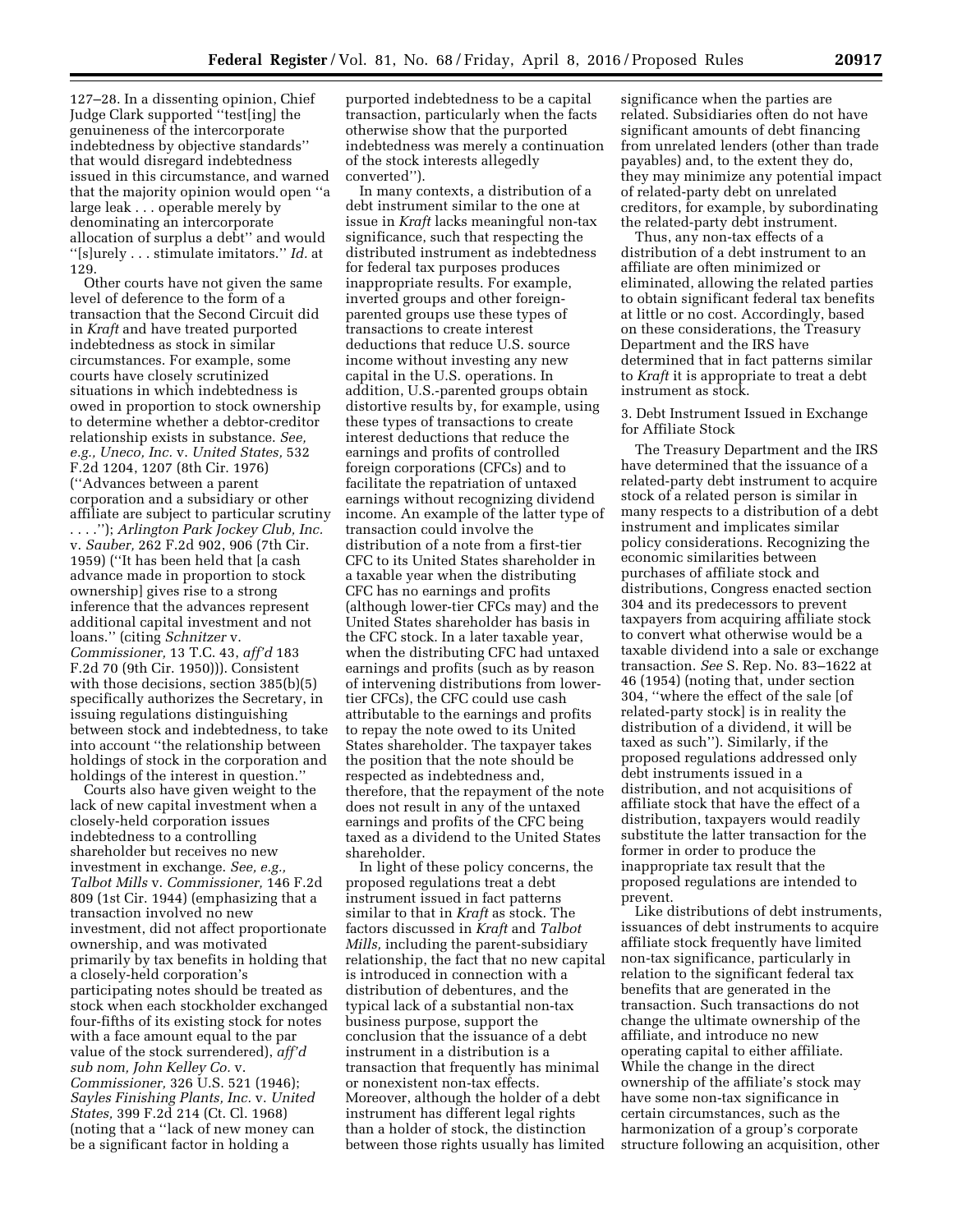purchases of affiliate stock, including purchases of ''hook stock'' from a parent in exchange for a debt instrument, typically possess almost no non-tax significance.

Accordingly, the proposed regulations generally treat a debt instrument issued in exchange for affiliate stock as stock.

4. Debt Instrument Issued Pursuant to an Internal Asset Reorganization

The proposed regulations also address certain debt instruments issued by an acquiring corporation as consideration in an exchange pursuant to an internal asset reorganization. Internal asset reorganizations can operate in a similar manner to section 304 transactions as a device to convert what otherwise would be a distribution into a sale or exchange transaction without having any meaningful non-tax effect. Congress noted this similarity in 1984 when it harmonized the control requirement for section 368(a)(1)(D) reorganizations with the control requirement in section 304. *See* Staff of Joint Comm. on Taxation, 98th Cong., General Explanation of the Revenue Provisions of the Deficit Reduction Act of 1984 193 (Comm. Print 1984) (''The D reorganization provisions address the bail-out problem in the context of a transfer of assets by 1 corporation to another. Section 304 deals with the problem in the context of a transfer of stock by shareholders to a corporation they control.'').

Consider the following example: A foreign parent corporation (Parent) owns all of the stock of two U.S. subsidiaries, S1 and S2. In a transaction qualifying as a reorganization described in section 368(a)(1)(D), Parent transfers its stock in S1 to S2 in exchange for a note issued by S2, and S1 converts to a limited liability company. For federal tax purposes, S1 is treated as selling all of its assets to S2 in exchange for a debt instrument, and under section 356, Parent is treated as receiving the S2 debt instrument from S1 in a liquidating distribution with respect to Parent's S1 stock. This transaction has a similar effect (and tax treatment) as a section 304 transaction in which S2 issues a debt instrument to Parent in exchange for S1 stock, with the only difference being that S2 acquired the assets of S1 instead of the S1 stock and that Parent received the debt instrument as a result of the liquidation of S1.

This transaction introduces no new capital into the P group, and does not affect the ultimate ownership of the assets held by S1 or S2. Furthermore, S1 generally would not be required to recognize any built-in gain on the transfer of its assets to S2. Although this

transaction entails a transfer of assets from S1 to S2, the tax costs (if any) and the non-tax consequences that result from this type of transaction among related parties are typically insignificant relative to the federal tax benefits obtained through the introduction of a related-party debt instrument. Accordingly, the proposed regulations treat a debt instrument issued by an acquiring corporation as consideration in an exchange pursuant to an internal asset reorganization as stock, consistent with the treatment of a debt instrument issued in a distribution or in exchange for affiliate stock.

5. Debt Instrument Issued With a Principal Purpose of Funding Certain Distributions and Acquisitions

The Treasury Department and the IRS have determined that the policy concerns implicated by the transactions described in Sections C.2 through C.4 of this Part VI are also present when a corporation issues a debt instrument with a principal purpose of funding certain related-party transactions. Specifically, the proposed regulations treat a debt instrument issued for property, including cash, as stock when the debt instrument is issued to an affiliate with a principal purpose of funding (1) a distribution of cash or other property to a related corporate shareholder, (2) an acquisition of affiliate stock from an affiliate, or (3) certain acquisitions of property from an affiliate pursuant to an internal asset reorganization.

Without these funding provisions, taxpayers that otherwise would have issued a debt instrument in a one-step transaction described in Sections C.2 through C.4 of this Part VI would be able to use multi-step transactions to avoid the application of these proposed regulations while achieving economically similar outcomes. For example, a wholly-owned subsidiary that otherwise would have distributed a debt instrument to its parent corporation in a distribution could, absent these rules, borrow cash from its parent and later distribute that cash to its parent in a transaction that is purported to be independent from the borrowing. Like the distribution of a note, this transaction, if respected, would result in an increase of relatedparty debt, but no new net investment in the operations of the subsidiary. The parent corporation would have effectively reshuffled its subsidiary's capital structure to obtain more favorable federal tax treatment for the subsidiary without affecting its control over the subsidiary. The similarity between these transactions indicates

that they should be subject to similar tax treatment.

The Treasury Department and the IRS also have determined that a debt instrument should be subject to these funding rules regardless of whether the funding affiliate (the lender) is a party to the funded transaction. Otherwise, a corporation could, for example, borrow funds from a sister corporation and immediately distribute those funds to the common parent corporation. Issuances of debt instruments to an affiliate in order to fund a distribution of property, an acquisition of affiliate stock, or an acquisition of an affiliate's assets in a reorganization often would confer significant federal tax benefits without having a significant non-tax impact, regardless of whether the lender is also a party to the funded transaction. Accordingly, the proposed regulations treat as stock a debt instrument issued to an affiliate to fund one of the specified transactions regardless of whether the lender is a party to the funded transaction.

## **Explanation of Provisions**

#### *I. Overview*

The proposed regulations provide guidance regarding substantiation of the treatment of certain interests issued between related parties as indebtedness for federal tax purposes, the treatment of certain interests in a corporation as in part indebtedness and in part stock, and the treatment of distributions of debt instruments and similar transactions that frequently have only limited nontax effects. More specifically, the proposed regulations are set forth in four sections. First, proposed § 1.385–1 prescribes definitions and operating rules applicable to the regulations under section 385 generally, including a rule treating members of a consolidated group, as defined in  $\S 1.1502-1(h)$ , as one corporation. Proposed § 1.385–1(d) also provides that the Commissioner has the discretion to treat certain interests in a corporation for federal tax purposes as indebtedness in part and stock in part. Second, proposed § 1.385–2 addresses the documentation and information that taxpayers must prepare and maintain within required timeframes to substantiate the treatment of an interest issued between related parties as indebtedness for federal tax purposes. Such substantiation is necessary, but not sufficient, for a purported debt interest that is within the scope of these rules to be characterized as indebtedness; general federal income tax principles also apply in making such a determination. Third, if the application of proposed § 1.385–2 and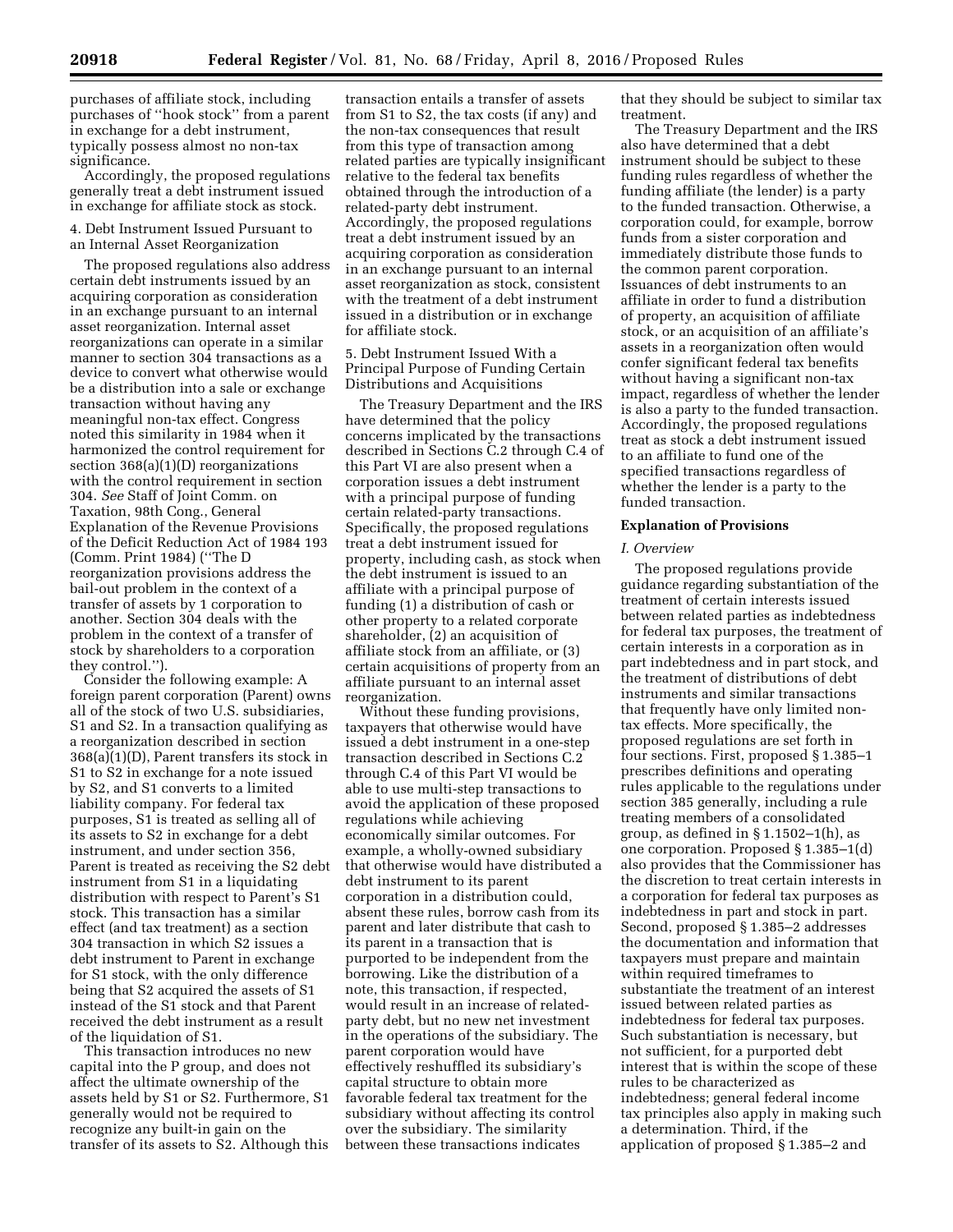general federal income tax principles otherwise would result in treating an interest issued to a related party as indebtedness for federal tax purposes, proposed § 1.385–3 provides additional rules that may treat the interest, in whole or in part, as stock for federal tax purposes if it is issued in a distribution or other transaction that is identified as frequently having only limited non-tax effect, or is issued to fund such a transaction. Finally, proposed § 1.385–4 provides operating rules for applying proposed § 1.385–3 to interests that cease to be between members of the same consolidated group or interests that become interests between members of the same consolidated group.

# *II. Generally Applicable Definitions and Special Rules*

## A. Definition of Expanded Group

As previously discussed, the concerns addressed by the proposed regulations arise with respect to interests issued among related parties. The scope of the proposed regulations is therefore generally limited to purported indebtedness between members of an expanded group. Proposed § 1.385–1, which sets forth definitions generally applicable to the regulations proposed under section 385, defines the term *expanded group* by reference to the term affiliated group in section 1504(a). However, the proposed regulations broaden the definition in several ways. Unlike an affiliated group, an expanded group includes foreign and tax-exempt corporations, as well as corporations held indirectly, for example, through partnerships. Further, in determining relatedness, the proposed regulations adopt the attribution rules of section 304(c)(3). The proposed regulations also modify the definition of affiliated group to treat a corporation as a member of an expanded group if 80 percent of the vote or value is owned by expanded group members (instead of 80 percent of the vote and value, as generally required under section 1504(a)).

Through this definition of an expanded group, the application of the proposed regulations is limited to transactions between highly-related parties. Other rules, discussed in Section III.A (limiting the application of proposed § 1.385–2 to large taxpayers) and Section IV.C (\$50 million threshold exception for proposed § 1.385–3) of this Explanation of Provisions limit the application of the proposed regulations to large taxpayers.

# B. Treatment of Deemed Exchanges

Proposed § 1.385–1 includes rules that prescribe the effects under the Code

generally of an exchange of purported indebtedness for stock that is deemed to occur under the proposed regulations. Under those rules, on the date the indebtedness is recharacterized as stock, the indebtedness is deemed to be exchanged, in whole or in part, for stock with a value that is equal to the holder's adjusted basis in the portion of the indebtedness that is treated as equity under the regulations, and the issuer of the indebtedness is deemed to retire the same portion of the indebtedness for an amount equal to its adjusted issue price as of that date. This rule generally will prevent both the holder and issuer from realizing gain or loss from the deemed exchange other than foreign exchange gain or loss recognized by the issuer or the holder under section 988.

# C. Treatment of Certain Instruments as in Part Indebtedness and as in Part Stock

Proposed § 1.385–1 implements the statutory authority under section 385(a) to treat an instrument as part indebtedness and part stock by authorizing the Commissioner to treat certain instruments issued between related parties in this manner. Any such treatment will occur only in the event that the substance of the instrument is regarded for federal tax purposes and the instrument has met the documentation and information requirements in proposed § 1.385–2 (described subsequently in Section III), if applicable. In addition, the Commissioner is not required to treat such an interest as indebtedness in part and stock in part. For example, under the proposed regulations, if an analysis of a related-party interest that is documented as a \$5 million debt instrument demonstrates that the issuer cannot reasonably be expected to repay more than \$3 million of the principal amount as of the issuance of the interest, the Commissioner may treat the interest as part indebtedness (\$3 million) and part stock (\$2 million). The type of stock (for example, common stock or preferred stock, section 306 stock, stock described in section  $1504(a)(4)$  that the instrument will be treated as for federal tax purposes is determined by taking into account the terms of the instrument (for example, voting and conversion rights and rights relating to dividends, redemption, liquidation, and other distributions).

The Treasury Department and the IRS believe that this approach will facilitate the treatment of purported debt instruments issued between related parties in a manner that is more consistent with the substance of the underlying transaction.

Pursuant to section 385(c) and the regulatory authority granted the Secretary under section 385(c)(2), the issuer of the interest, the holder of the interest, and any other person relying on the characterization of the interest as indebtedness for federal tax purposes are all required to treat the interest consistent with the issuer's initial characterization. Thus, for example, a holder may not disclose on its return under section 385(c)(2) that it is treating an EGI, as later defined in Section III.A of this Explanation of Provisions, as indebtedness in part or stock in part if the issuer of the EGI treats the EGI as indebtedness. This approach eliminates cases in which members of the same expanded group take contrary positions as to the treatment of an EGI as indebtedness, stock, or indebtedness in part and stock in part.

The proposed regulations authorize the treatment of an interest as indebtedness in part and stock in part in the case of instruments issued in the form of debt between parties that are related, but at a lesser degree of relatedness than that required to include them in an expanded group. Under the proposed regulations, treatment as indebtedness in part and stock in part can apply to purported indebtedness between members of *modified expanded groups* (which are defined in the same manner as expanded groups, but adopting a 50-percent ownership test and including certain partnerships and other persons). The 50-percent relatedness threshold contained in the definition of *modified expanded group*  is consistent with other provisions used in subchapter C of the Code to identify a level of control or ownership that can warrant different federal tax consequences than those of less-related parties. For example, a similar threshold applies in determining whether (i) control exists under section 304(c), (ii) attribution to and from corporations is applicable under section 318, (iii) persons are related under section 267(b), which is incorporated into numerous provisions of the Code, (iv) a redemption is substantially disproportionate under section 302(b)(2), (v) a disqualified distribution has occurred under section 355(d), (vi) a distribution is subject to section 355(e), and (vii) corporations are under common control for purposes of section 334. The Treasury Department and the IRS request comments on whether it would be helpful or appropriate to have this rule apply more generally.

#### D. Consolidated Groups

As described in Part VI of the Background section of this preamble,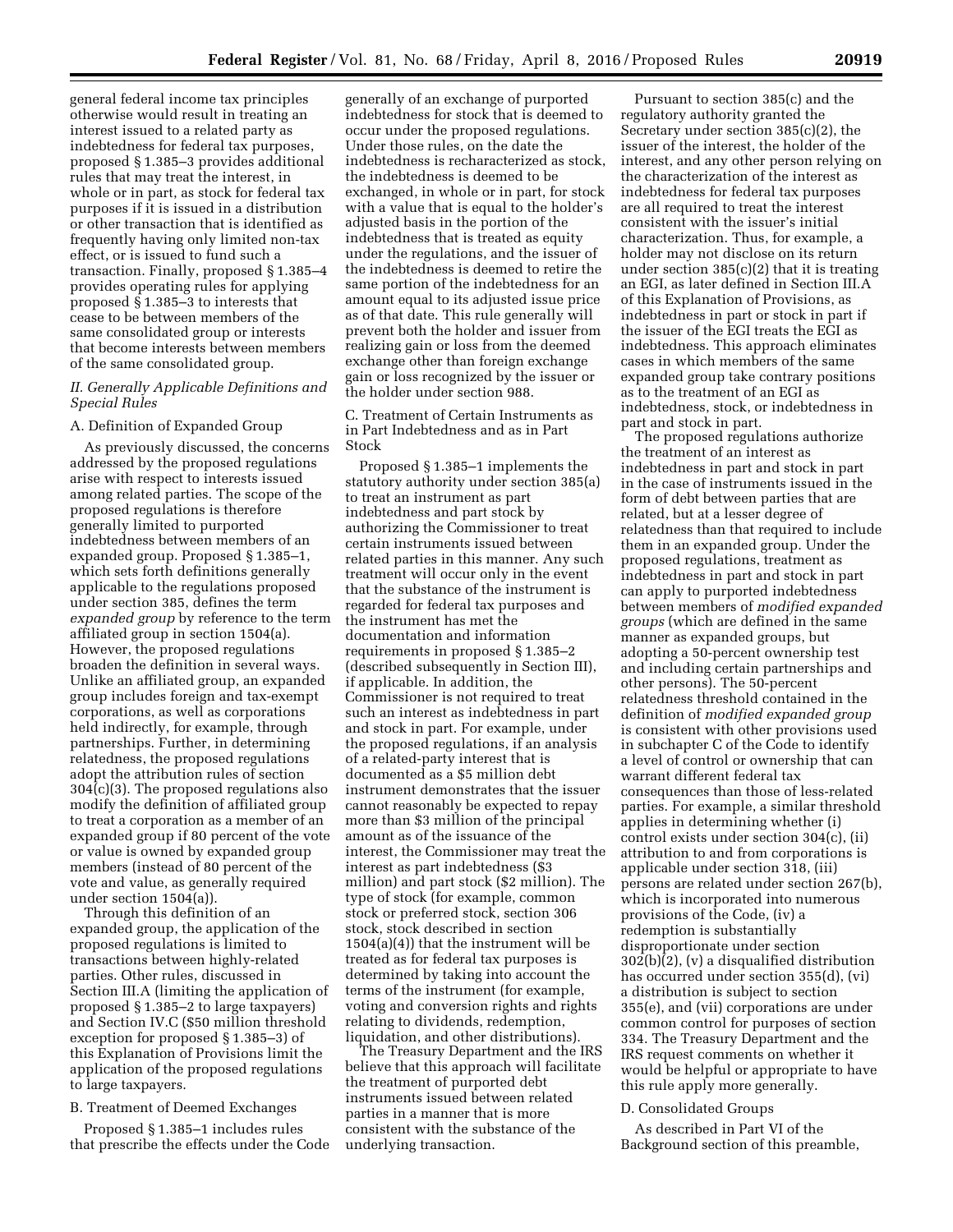many of the concerns regarding relatedparty indebtedness are not present in the case of indebtedness between members of a consolidated group. Accordingly, the proposed regulations under section 385 do not apply to interests between members of a consolidated group, although general federal tax principles continue to apply. Proposed § 1.385–1(e) achieves this result by treating a consolidated group as one corporation. See Section III.A and Section IV.F of this Part for additional rules affecting consolidated groups.

# *III. Substantiation of Related-Party Indebtedness: Proposed § 1.385–2*

#### A. In General

Proposed § 1.385–2 reflects the importance of contemporaneous documentation in identifying the rights, obligations, and intent of the parties to an instrument that is purported to be indebtedness for federal tax purposes. Such documentation is particularly important to the analysis of instruments issued between related parties. In recognition of this importance, the Treasury Department and the IRS are exercising authority granted under section 385(a) to treat the timely preparation and maintenance of such documentation as necessary factors to be taken into account in determining whether certain interests are properly characterized as stock or indebtedness. Accordingly, the proposed regulations first prescribe the nature of the documentation necessary to substantiate the treatment of related-party instruments as indebtedness and, second, require that such documentation be timely prepared and maintained. The proposed regulations further provide that, if the specified documentation is not provided to the Commissioner upon request, the Commissioner will treat the preparation and maintenance requirements as not satisfied and will treat the instrument as stock for federal tax purposes. The type of stock (for example, common stock or preferred stock, section 306 stock, stock described in section 1504(a)(4)) that the instrument will be treated as for federal tax purposes is determined by taking into account the terms of the instrument (for example, voting and conversion rights and rights relating to dividends, redemption, liquidation, and other distributions).

Satisfaction of the requirements of the proposed regulations does not establish that a related-party instrument is indebtedness. Rather, satisfaction of the proposed regulations acts as a threshold test for allowing the possibility of

indebtedness treatment after the determination of an instrument's character is made under federal tax principles developed under applicable case law. If the requirements of the proposed regulations are not satisfied, the purported indebtedness would be recharacterized as stock. In such a case, any federal tax benefit claimed by the taxpayer with respect to the treatment of the interest as indebtedness will be disallowed.

Judicial doctrines that disregard transactions as having no substance continue to be applicable and are not affected by the proposed regulations. Accordingly, proposed § 1.385–2 applies only to interests the substance of which is potentially regarded as indebtedness for federal tax purposes. In addition, proposed § 1.385–2 does not limit the ability of the IRS to request information under any existing authorities, such as the rules under section 7602.

As discussed previously, these proposed regulations apply only to purported indebtedness issued among entities that are highly related. Several provisions of the proposed regulations combine to effect this limitation.

First, proposed § 1.385–2 provides rules only with respect to *applicable instruments,* that is, interests issued in the form of debt. Thus, these proposed regulations do not apply to any interest or arrangement that is not, in form, indebtedness. The documentation and other rules in proposed § 1.385–2(b) are tailored to arrangements that in form are traditional debt instruments and do not address other arrangements that may be treated as indebtedness under general federal tax principles. The proposed regulations under § 1.385–2 reserve with respect to documentation of interests that are not in form indebtedness. Because there are a large number of ways to document these arrangements, rules that provide sufficient information about these arrangements will need to contain specific documentation and timing requirements depending on the type of arrangement. Accordingly, the Treasury Department and the IRS request comments regarding the appropriate documentation and timing requirements for the various forms that these arrangements can take.

Second, proposed § 1.385–2 only applies to applicable interests that are issued and held by members of an expanded group (*expanded group instruments,* or *EGI*). For purposes of § 1.385–2, controlled partnerships are treated as members of the expanded group, and the term *controlled partnership* is defined as any partnership the capital or profits interest in which is 80-percent owned by members of the expanded group. Proposed § 1.385–2 provides that, solely for purposes of § 1.385–2, the term *issuer* means a person that is obligated to satisfy any material payment obligations created under the terms of an EGI. For this purpose, a disregarded entity can be treated as the issuer. A person can be an issuer if that person is expected to satisfy a material obligation under an EGI, even if that person is not the primary obligor. A guarantor, however, is not an issuer unless the guarantor is treated as the primary obligor under federal tax principles. *See, e.g., Plantation Patterns, Inc.* v. *Commissioner,* 462 F.2d 712 (5th Cir. 1972).

Third, proposed § 1.385–2 is intended to apply only to large taxpayer groups. Accordingly, an EGI is not subject to proposed § 1.385–2 unless the stock of any member of the expanded group is publicly traded, all or any portion of the expanded group's financial results are reported on financial statements with total assets exceeding \$100 million, or the expanded group's financial results are reported on financial statements that reflect annual total revenue that exceeds \$50 million. The proposed regulations provide guidance regarding the financial statement or statements that are to be used for purposes of determining the expanded group's assets and liabilities. In general, this determination is made by reference to a financial statement required to be filed with the Securities and Exchange Commission, a certified audited financial statement that is accompanied by the report of an independent certified public accountant (or in the case of a foreign entity, by the report of a similarly qualified independent professional) that is used for certain purposes, or a financial statement (other than a tax return) required to be provided to the federal, state, or foreign government or any federal, state, or foreign agency. Because this list represents a set of financial statements created for other purposes for persons outside the expanded group, these financial statements are expected to be sufficiently reliable for this purpose. In addition, to prevent the use of stale financial information, only applicable financial statements prepared within the three years of the EGI becoming subject to the proposed regulations are relevant for determining whether an EGI is subject to the proposed regulations under § 1.385–2.

# B. Types of Documentation and Other Information Required

The core of proposed § 1.385–2 is the guidance regarding the nature of the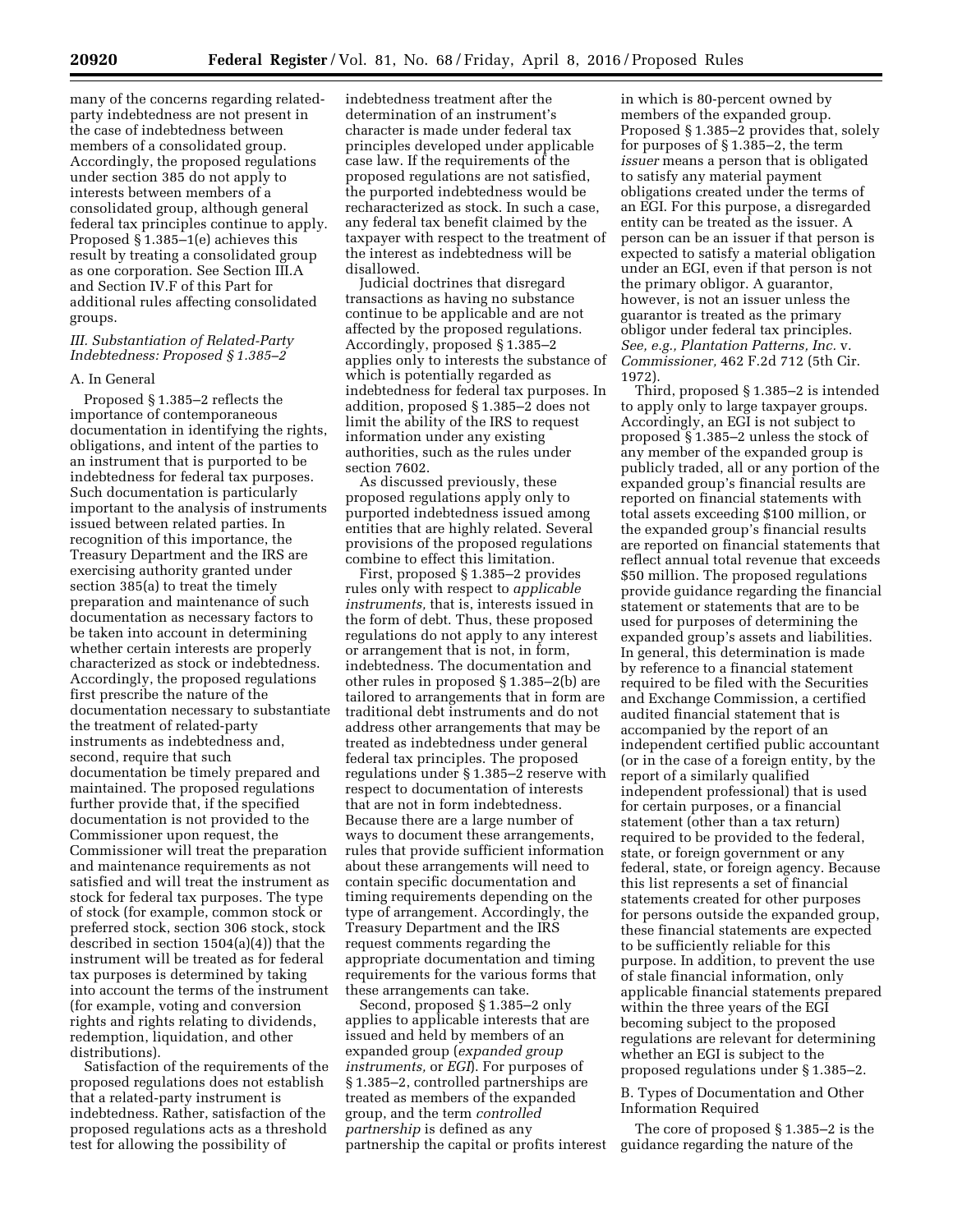documentation and information that must be prepared and maintained to support the characterization of an EGI as indebtedness for federal tax purposes. The regulations organize the requirement into four categories, each reflecting an essential characteristic of indebtedness for federal tax purposes: a binding obligation to repay the funds advanced, creditor's rights to enforce the terms of the EGI, a reasonable expectation that the advanced funds can be repaid, and actions evidencing a genuine debtor-creditor relationship. Together these categories represent a distillation of case law principles established for determining that an instrument is genuine indebtedness for federal tax purposes.

The proposed regulations require that the prescribed documentation and information must be provided with respect to each category. Failure to provide the documentation and information upon request by the Commissioner will result in the Commissioner treating the requirements of this section as not satisfied. The four categories are more specifically described in the following four paragraphs.

1. *Binding Obligation to Repay.* The threshold requirement for indebtedness is a binding legal obligation to repay the funds advanced. The proposed regulations require evidence of such obligation in the form of timely prepared written documentation executed by the parties.

2. *Creditor's Rights to Enforce Terms.*  The documents establishing the issuer's obligation to repay must also establish that the creditor/holder has the legal rights of a creditor to enforce the terms of the EGI. The proposed regulations give examples of such rights that creditor/holder typically has, including the right to trigger a default and the right to accelerate payments. The proposed regulations also give an example of one right that a creditor/ holder must have, which is a superior right to shareholders to share in the assets of the issuer in the event that the issuer is dissolved or liquidated.

3. *Reasonable Expectation of Repayment.* The proposed regulations also require the taxpayer to provide timely prepared documentation evidencing a reasonable expectation that the issuer could in fact repay the amount of a purported loan. The proposed regulations give examples of such documentation, including cash flow projections, financial statements, business forecasts, asset appraisals, determination of debt-to-equity and other relevant financial ratios of the issuer (compared to industry averages).

Special rules are provided to address disregarded entities that issue an EGI.

4. *Genuine Debtor-Creditor Relationship.* Finally, the taxpayer asserting indebtedness treatment must prepare and maintain timely evidence of an ongoing debtor-creditor relationship. This documentation can take two forms. In the case of an issuer that complied with the terms of the EGI, the documentation must include timely prepared documentation of any payments on which the taxpayer relies to establish such treatment under general federal tax principles. Alternatively, if the issuer failed to comply with the terms of the EGI, either by failing to make required payments or by otherwise suffering an event of default under the terms of the EGI, the documentation must include evidence of the holder's reasonable exercise of the diligence and judgment of a creditor. The proposed regulations give examples of such documentation, including evidence of the holder's efforts to enforce the terms of the EGI, as well as any efforts to renegotiate the EGI.

In general, the documentation must be prepared no later than 30 calendar days after the date of the relevant event, which is generally the later of the date that the instrument becomes an EGI or the date that an expanded group member becomes an issuer with respect to an EGI. However, in the case of documentation of the debtor-creditor relationship, the regulations allow the documentation to be prepared up to 120 calendar days after the payment or relevant event occurred. This extended period is intended to avoid inadvertent failures to comply with the regulations that may be more likely in the case of events that occur during the life of an EGI. If an applicable instrument is not an EGI when issued, no documentation is required under the proposed regulations for any date before the date the applicable instrument becomes an EGI.

The proposed regulations provide special rules for determining the timeliness of documentation preparation in the case of certain revolving credit agreements and similar arrangements and cash pooling arrangements, generally looking to the documents pursuant to which the arrangements were established.

#### C. Maintenance Requirement

Under proposed § 1.385–2, the documentation and information in the four categories previously described must be maintained for all taxable years that the EGI is outstanding and until the period of limitations expires for any return with respect to which the federal

tax treatment of the EGI is relevant. The proposed regulations do not otherwise specify where or in what manner such records must be kept. The Treasury Department and the IRS intend that taxpayers have flexibility to determine the manner in which the requirements of the proposed regulations are satisfied.

# D. Timing of Application of Rule

In general, proposed § 1.385–2 will apply to an applicable instrument at the time it becomes an EGI and thereafter. If an EGI that was characterized as stock under the rules of § 1.385–2 ceases to be an EGI, general federal tax principles will apply to determine its character at the time it ceases to be an EGI; if, under general federal tax principles, it is treated as indebtedness, the issuer is treated as issuing a new debt instrument to the holder in exchange for the EGI immediately before the transaction that causes the instrument to cease to qualify as an EGI.

If an applicable instrument is an EGI when issued, determinations under proposed § 1.385–2 are generally effective from the issuance date. If an applicable instrument was not an EGI when issued, proposed § 1.385–2 applies, and any resulting determination is generally effective, when the applicable instrument becomes an EGI. However, if an EGI originally treated as debt is later recharacterized as stock because the documentation and information cease to evidence an ongoing debtor-creditor relationship, the recharacterization will be effective as of the time that the facts and circumstances cease to evidence a debtor-creditor relationship.

#### E. Consolidated Groups

Proposed § 1.385–1(e) provides that members of a consolidated group are treated as one corporation. Proposed § 1.385–2(c)(4)(ii) further provides that if an applicable instrument ceases to be an intercompany obligation and, as a result, becomes an EGI subject to the rules of proposed § 1.385–2, the applicable instrument is treated as becoming an EGI immediately after it ceases to be an intercompany obligation.

# F. Modifications to General Operation of Proposed § 1.385–2

The proposed regulation includes a number of provisions that modify the general rules of § 1.385–2 in order to provide flexibility in appropriate circumstances or to prevent abuse. First, the requirements of proposed § 1.385–2 may be modified if a taxpayer's failure to comply with the requirements is attributable to reasonable cause. The principles of § 301.6724–1 (relating to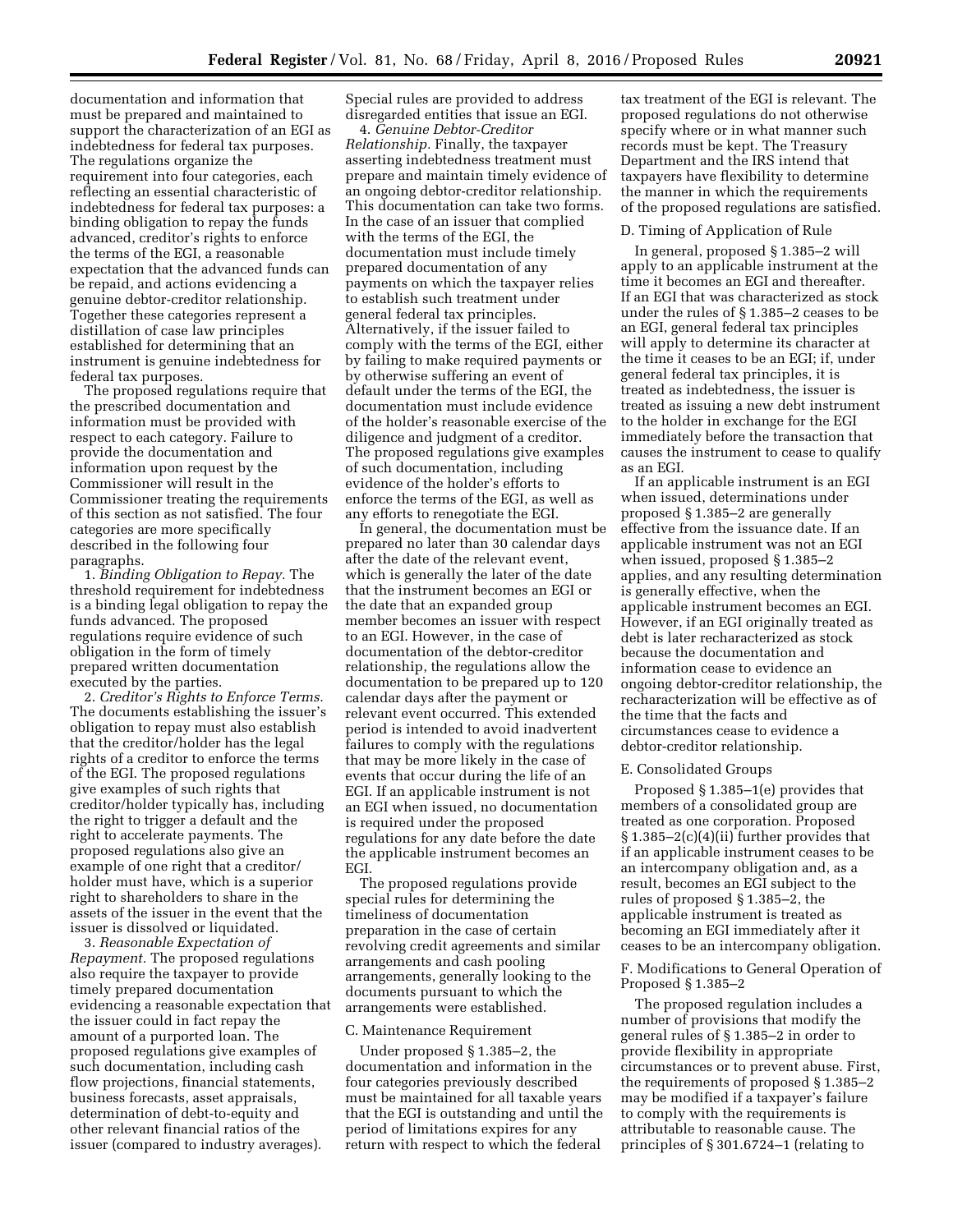waivers of penalty if failure due to reasonable cause) apply for purposes of determining whether reasonable cause exists in any particular case.

Second, to prevent abuse, proposed § 1.385–2 prohibits the affirmative use of the rules in the proposed regulations to support a particular characterization of an instrument. Thus, if a taxpayer fails to satisfy the requirements of proposed § 1.385–2 with a principal purpose of reducing the federal tax liability of any member of the expanded group, the rules of the proposed regulations do not apply.

Third, if an applicable instrument that is not an EGI is issued with a principal purpose of avoiding the purposes of proposed § 1.385–2, the applicable instrument is treated as an EGI and will be subject to the provisions of the proposed regulations. Such a situation could occur if, for example, an applicable interest was issued by an expanded group member to a trust held by members of the same expanded group.

# G. Effective Date of Proposed § 1.385–2

The provisions of § 1.385–2 are proposed to be generally effective when the regulations are published as final regulations. Proposed § 1.385–2 would apply to any applicable instrument issued on or after that date, as well as to any applicable instrument treated as issued as a result of an entity classification election under § 301.7701–3 made on or after the date the regulations are issued as final regulations.

# *IV. Certain Distributions of Debt Instruments and Similar Transactions*

#### A. In General

Proposed §§ 1.385–3 and 1.385–4 provide rules that treat as stock certain interests that otherwise would be treated as indebtedness for federal income tax purposes. Proposed § 1.385– 3 applies to debt instruments that are within the meaning of section 1275(a) and § 1.1275–1(d), as determined without regard to the application of proposed § 1.385–3. Section 1275(a) and § 1.1275–1(d) generally define a debt instrument as any instrument or contractual arrangement that constitutes indebtedness under general principles of federal income tax law. Thus, the term *debt instrument* for purposes of proposed §§ 1.385–3 and 1.385–4 means an instrument that satisfies the requirements of proposed §§ 1.385–1 and 1.385–2 and that is indebtedness under general principles of federal income tax law. The Treasury Department and the IRS plan to amend

§ 1.1275–1(d) to coordinate § 1.1275– 1(d) with the regulations under section 385 when the proposed regulations are finalized.

Specifically, proposed § 1.385–3 treats as stock certain debt instruments issued by one member of an expanded group to another member of the same group (expanded group debt instrument) in the circumstances described in Section B of this Part IV, unless an exception described in Section C of this Part IV applies. Detailed operating rules regarding the recharacterization (including with respect to partnerships) are discussed in Section D of this Part IV. A rule to prevent taxpayers from affirmatively using proposed §§ 1.385–3 and 1.385–4 is discussed in Section E of this Part IV. Section F of this Part IV discusses proposed § 1.385–4, which provides special rules to address the treatment of consolidated groups. The effective date of proposed §§ 1.385–3 and 1.385–4 is discussed in Section G of this Part IV.

To the extent proposed § 1.385–3 treats an interest as stock, the interest is treated as stock for all federal tax purposes. Consistent with the traditional case law debt-equity analysis, when a debt instrument is treated as stock under proposed § 1.385– 3, the terms of the debt instrument (for example, voting rights or conversion features) are taken into account for purposes of determining the type of stock resulting from the recharacterization, including whether such stock is preferred stock or common stock.

# B. Debt Instruments Treated as Stock

Proposed § 1.385–3 provides three rules that treat an expanded group debt instrument as stock: a general rule, a funding rule, and an anti-abuse rule.

# 1. The General Rule

The general rule treats an expanded group debt instrument as stock to the extent it is issued by a corporation to a member of the corporation's expanded group (1) in a distribution; (2) in exchange for expanded group stock, other than in an exempt exchange (as defined later in this Section 1); or (3) in exchange for property in an asset reorganization, but only to the extent that, pursuant to the plan of reorganization, a shareholder that is a member of the issuer's expanded group immediately before the reorganization receives the debt instrument with respect to its stock in the transferor corporation. All or a portion of an issuance of a debt instrument may be described in more than one prong of the general rule without changing the result that follows from being described in a single prong.

For purposes of the first prong of the general rule, the term *distribution* is broadly defined as any distribution by a corporation to a member of the corporation's expanded group with respect to the distributing corporation's stock, regardless of whether the distribution is treated as a dividend within the meaning of section 316. Thus, a debt instrument issued in exchange for stock of the issuer of the debt instrument (that is, in a redemption under corporate law) is a distribution that is covered by the first prong of the general rule and an acquisition of expanded group stock covered by the second prong of the general rule.

The second prong of the general rule—addressing debt instruments issued in exchange for expanded group stock—applies regardless of whether the expanded group stock is acquired from a shareholder of the issuer of the expanded group stock, or directly from the issuer. For an illustration of this rule in a context where stock is not formally issued because it would be a ''meaningless gesture,'' see Example 11 in  $\S 1.385-3(g)(3)$  of the proposed regulations.

For purposes of the second prong of the general rule, the term *exempt exchange* means an acquisition of expanded group stock in which the transferor and transferee of the stock are parties to a reorganization that is an asset reorganization, and either (i) section 361(a) or (b) applies to the transferor of the expanded group stock and the stock is not transferred by issuance; or (ii) section 1032 or § 1.1032–2 applies to the transferor of the expanded group stock and the stock is distributed by the transferee pursuant to the plan of reorganization. As a result, the second prong of the general rule generally does not apply to a debt instrument that is issued in exchange for expanded group stock when section 361(a) or (b) applies to the transferor of such stock. This limitation has the effect of causing exchanges of expanded group stock that are part of an asset reorganization to be covered only by the third prong of the general rule, which, as discussed in the next paragraph, imposes limitations on the application of the general rule to exchanges that are part of an asset reorganization.

The third prong of the general rule applies to asset reorganizations among corporations that are members of the same expanded group. An *asset reorganization* is a reorganization within the meaning of section 368(a)(1)(A), (C), (D), (F), or (G). Specifically, the third prong of the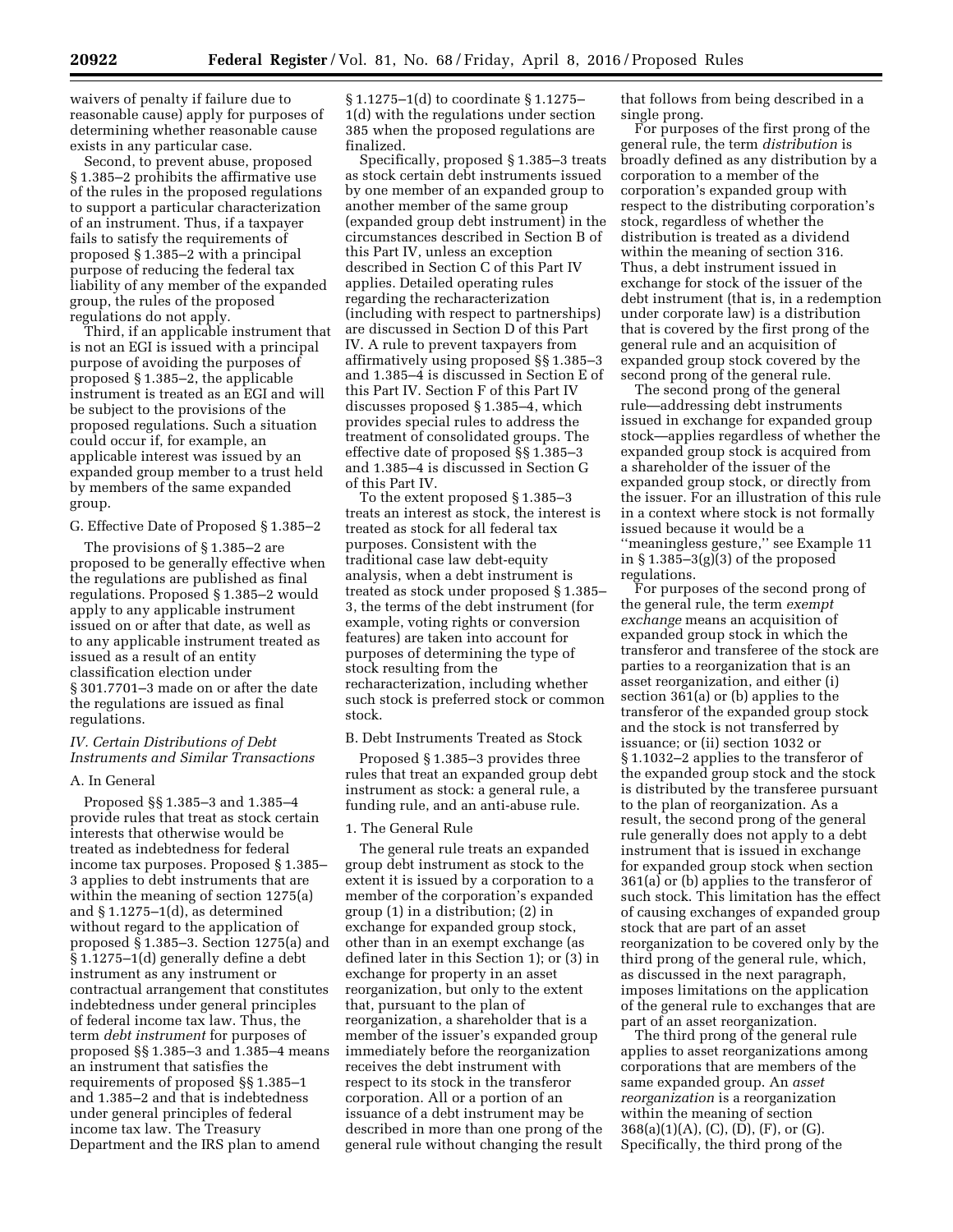general rule applies to a debt instrument issued in exchange for property in an asset reorganization, but only to the extent that, pursuant to the plan of reorganization, a shareholder that is a member of the issuer's expanded group immediately before the reorganization receives the debt instrument with respect to its stock in the transferor corporation. The second step receipt of the debt instrument by the expanded group shareholder could be in the form of a distribution of the debt instrument to shareholders of the distributing corporation in a divisive asset reorganization, or in redemption of the shareholder's stock in the transferor corporation in an acquisitive asset reorganization. Because the third prong of the general rule applies only to a debt instrument that is received by a shareholder with respect to its stock in the transferor corporation, that debt instrument would, absent the application of § 1.385–3, be treated as ''other property'' within the meaning of section 356.

The third prong of the general rule is limited to debt instruments distributed to shareholders pursuant to the reorganization, and does not apply to debt instruments exchanged for securities or other debt interests because, in that latter case, the newly issued debt instrument is exchanged for existing debt interests and thus no additional debt is incurred by the parties to the reorganization.

# 2. The Funding Rule

# a. Funded Transactions

The funding rule treats as stock an expanded group debt instrument that is issued with a principal purpose of funding a transaction described in the general rule (principal purpose debt instrument). Specifically, a principal purpose debt instrument is a debt instrument issued by a corporation (funded member) to another member of the funded member's expanded group in exchange for property with a principal purpose of funding (1) a distribution of property by the funded member to a member of the funded member's expanded group, other than a distribution of stock pursuant to an asset reorganization that is permitted to be received without the recognition of gain or income under section 354(a)(1) or  $355(a)(1)$  or, when section  $356$ applies, that is not treated as ''other property'' or money described in section 356; (2) an acquisition of expanded group stock, other than in an exempt exchange, by the funded member from a member of the funded member's expanded group in exchange for

property other than expanded group stock; or (3) the acquisition of property by the funded member in an asset reorganization but only to the extent that, pursuant to the plan of reorganization, a shareholder that is a member of the funded member's expanded group immediately before the reorganization receives ''other property'' or money within the meaning of section 356 with respect to its stock in the transferor corporation.

Prongs (1) through (3) of the funding rule are referred to in this Section 2 as ''distributions or acquisitions.'' Proposed § 1.385–3(b)(3)(iii) provides that, if all or a portion of a distribution or acquisition by a funded member is described in more than one prong of the funding rule, the funded member is treated as engaging in only a single distribution or acquisition for purposes of applying the funding rule. The funding rule addresses transactions that, when viewed together, present similar policy concerns as the transactions that are subject to the general rule.

The first prong of the funding rule addressing a distribution by a funded member—excludes a distribution of stock permitted to be received without the recognition of gain under section 355(a)(1) when the distribution is pursuant to an asset reorganization (that is, a divisive reorganization qualifying under section 368(a)(1)(D)), but does not exclude a distribution of stock that is permitted to be received without the recognition of gain under section 355(a)(1) when the transaction qualifies under section 355 without also qualifying as a reorganization (that is, a distribution of the stock of a controlled corporation without a related transfer of property by the distributing corporation to the controlled corporation pursuant to the plan of reorganization). The reason for this distinction is that the controlled corporation in a divisive reorganization described in section 368(a)(1)(D) acquires assets of the distributing corporation and, as described in Section B.2.b.v of this Part IV, is treated as a successor of the distributing corporation (and the distributing corporation is treated as a predecessor of the controlled corporation) for purposes of the funding rule. In contrast, when a distribution transaction qualifies under section 355 without also qualifying as a reorganization, the controlled corporation does not acquire assets from the distributing corporation as part of the transaction and the corporations are not treated as predecessor and successor of each other for purposes of the funding rule. Consistent with this approach, proposed § 1.385–3 does not

treat a section 355 distribution that is part of a divisive reorganization as a distribution for purposes of the funding rule because the distributing corporation and the controlled corporation are both parties to the reorganization and are both treated as funded members to the extent of any prior debt instrument issued by the distributing corporation. For a further illustration of this rule, see Example 10 in § 1.385–3(g)(3) of the proposed regulations.

b. Determining Whether a Debt Instrument Is Issued With a Principal Purpose of Funding a Distribution or Acquisition

The determination as to whether a debt instrument is issued with a principal purpose of funding a distribution or acquisition is based on all of the facts and circumstances. A debt instrument may be treated as issued with such a principal purpose whether it is issued before or after a distribution or acquisition.

i. Non-Rebuttable Presumption During the 72-Month Period

Proposed § 1.385–3 also establishes a non-rebuttable presumption that certain expanded group debt instruments are issued with a principal purpose of funding a distribution or acquisition by the funded member. Specifically, such a principal purpose is deemed to exist if the expanded group debt instrument is issued by the funded member during the period beginning 36 months before the funded member makes a distribution or acquisition and ending 36 months after the distribution or acquisition (the 72 month period). This per se rule does not create a safe harbor. Accordingly, a debt instrument issued outside the 72-month period may be treated as having a principal purpose of funding a distribution or acquisition, based on the facts and circumstances.

The Treasury Department and the IRS have determined that this nonrebuttable presumption is appropriate because money is fungible and because it is difficult for the IRS to establish the principal purposes of internal transactions. In the absence of a per se rule, taxpayers could assert that free cash flow generated from operations funded any distributions and acquisitions, while any debt instrument was incurred to finance the capital needs of those operations. Because taxpayers would be able to document the purposes of funding transactions accordingly, it would be difficult for the IRS to establish that any particular debt instrument was incurred with a principal purpose of funding a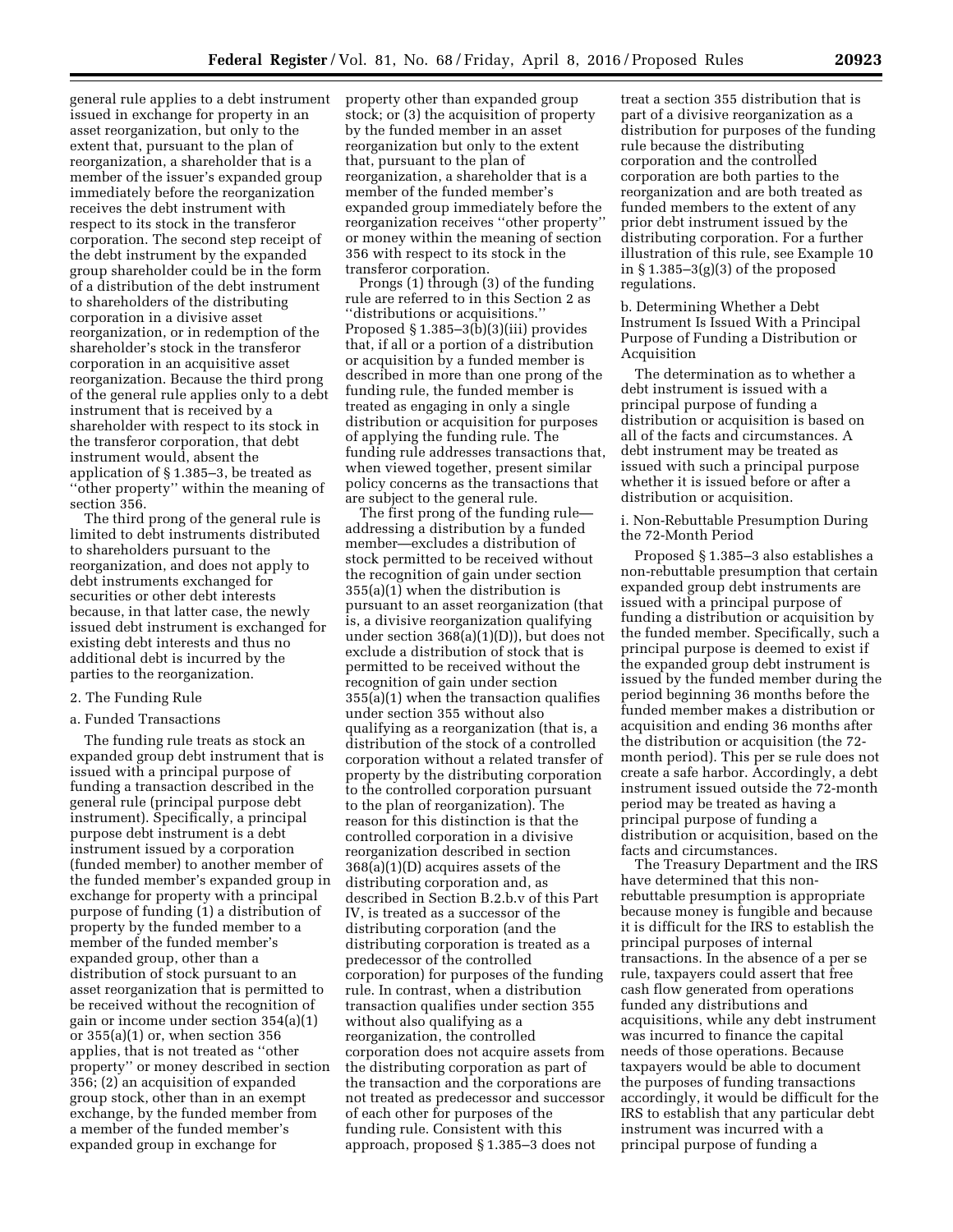distribution or acquisition. The exception discussed in Section C of this Part IV for distributions and acquisitions that do not exceed current year earnings and profits would accommodate many ordinary course distributions and acquisitions, providing significant flexibility to avoid the application of this per se rule. The Treasury Department and the IRS have determined that this exception, together with the exception for a tainted debt instrument that does not exceed \$50 million, also discussed in Section C of this Part IV, appropriately balance between preventing tax-motivated transactions among members of an expanded group and accommodating ordinary course transactions.

# ii. Exception to Non-Rebuttable Presumption for Ordinary Course Debt Instruments

An exception to this per se rule applies to ordinary course debt instruments. Proposed § 1.385– 3(b)(3)(iv)(B)(*2*) defines an ordinary course debt instrument as a debt instrument that arises in the ordinary course of the issuer's trade or business in connection with the purchase of property or the receipt of services to the extent that it reflects an obligation to pay an amount that is currently deductible by the issuer under section 162 or currently included in the issuer's cost of goods sold or inventory, provided that the amount of the obligation outstanding at no time exceeds the amount that would be ordinary and necessary to carry on the trade or business of the issuer if it was unrelated to the lender. This exception is intended to apply to debt instruments that arise in connection with the purchase of property or the receipt of services between members of the same expanded group in the ordinary course of the purchaser's or recipient's trade or business, and is not intended to apply to intercompany financing or treasury center activities or to capital expenditures. An ordinary course debt instrument is not subject to the per se rule; however, it may be treated as having a principal purpose of funding a distribution or acquisition by the issuer, based on the facts and circumstances.

# iii. Ordering Rules

For purposes of applying the per se rule, proposed § 1.385–3(b)(3)(iv)(B)(*3*) includes an ordering rule that provides that, when two or more debt instruments may be treated as potentially funding the same acquisition or distribution, the debt instruments are tested based on the order in which they were issued. Thus, for example, if a

company issues an expanded group debt instrument of \$100x in each of years 1 and 2, and then makes a distribution of \$150x in year 3, the distribution will result in a recharacterization as of the date of the distribution of \$100x of the year 1 debt instrument and \$50x of the year 2 debt instrument. For a further illustration of this rule, see Example 6 in § 1.385–3(g)(3) of the proposed regulations.

A second ordering rule in proposed § 1.385–3(b)(3)(iv)(B)(*4*) provides that, when a debt instrument may be treated as funding more than one distribution or acquisition, the earliest distribution or acquisition is treated as the first distribution or acquisition that was funded.

An exception to these ordering rules applies when an acquisition of expanded group stock by issuance ceases to qualify for the exception from the funding rule described in Section C.3 of this Part IV. In that case, the acquisition of expanded group stock is treated as an acquisition that is subject to the funding rule on the date that the acquisition actually occurred, but debt instruments issued, and other distributions and acquisitions that occurred, prior to the date that the acquirer ceases to qualify for the exception are ordered without regard to the acquisition of expanded group stock that previously was excepted from the funding rule.

# iv. Transition Rule

For a rule preventing the funding rule from treating a debt instrument issued on or after April 4, 2016 from being treated as funding a distribution or acquisition that occurred before April 4, 2016, see Section G of this Part IV.

# v. Predecessor and Successor Rules

Finally, the funding rule provides that references in the funding rule to the funded member include any predecessor or successor of such member. A *predecessor* is defined to include the distributor or transferor corporation in a transaction described in section 381(a) in which a member of the expanded group is the acquiring corporation, but also includes the transferor corporation in a divisive reorganization described in section 368(a)(1)(D) or (G). The term predecessor does not include, with respect to a controlled corporation, a distributing corporation that distributed the stock of the controlled corporation pursuant to section 355(c). Similarly, a *successor* is defined to include the acquiring corporation in a transaction described in section 381(a) in which a member of the expanded group is the

distributor or transferor corporation, but also includes the acquiring corporation in a divisive reorganization described in section  $368(a)(1)(D)$  or (G). The term successor does not include, with respect to a distributing corporation, a controlled corporation the stock of which was distributed by the distributing corporation pursuant to section 355(c). In addition, Section C.3 of this Part IV, which sets forth an exception to the funding rule for certain acquisitions of expanded group stock by issuance, provides that the funded member is treated as a predecessor of the issuer and the issuer is treated as a successor of the funded member to the extent of the value of the acquired stock. For an illustration of these rules, see Examples 9, 10, and 12 in proposed  $§ 1.385 - 3(g)(3).$ 

# 3. The Anti-Abuse Rule

Proposed § 1.385–3(b)(4) also provides that a debt instrument is treated as stock if it is issued with a principal purpose of avoiding the application of the proposed regulations. In addition, other interests that are not debt instruments for purposes of proposed §§ 1.385–3 and 1.385–4 (for example, contracts to which section 483 applies or nonperiodic swap payments) are treated as stock if issued with a principal purpose of avoiding the application of proposed §§ 1.385–3 or 1.385–4.

Proposed § 1.385–3(b)(4) includes a non-exhaustive list of examples illustrating situations where the antiabuse rule might apply. The anti-abuse rule may apply, for example, if a debt instrument is issued to, and later acquired from, a person that is not a member of the issuer's expanded group with a principal purpose of avoiding the application of the proposed regulations. In that situation, factors that may be taken into account in determining the presence or absence of a principal purpose of avoiding the application of the proposed regulations include the time period between the issuance of the debt instrument to the non-member and the acquisition of the debt instrument by a member of the issuer's expanded group, and whether there was a significant change in circumstances during that time period. For example, a change of control of the issuer group (for example, a cash acquisition of all of the stock of the ultimate parent company of the issuer) after the issuance and before the acquisition of the debt instrument that was not foreseeable when the debt instrument was issued to the nonmember could indicate that the debt instrument was not issued with a principal purpose of avoiding the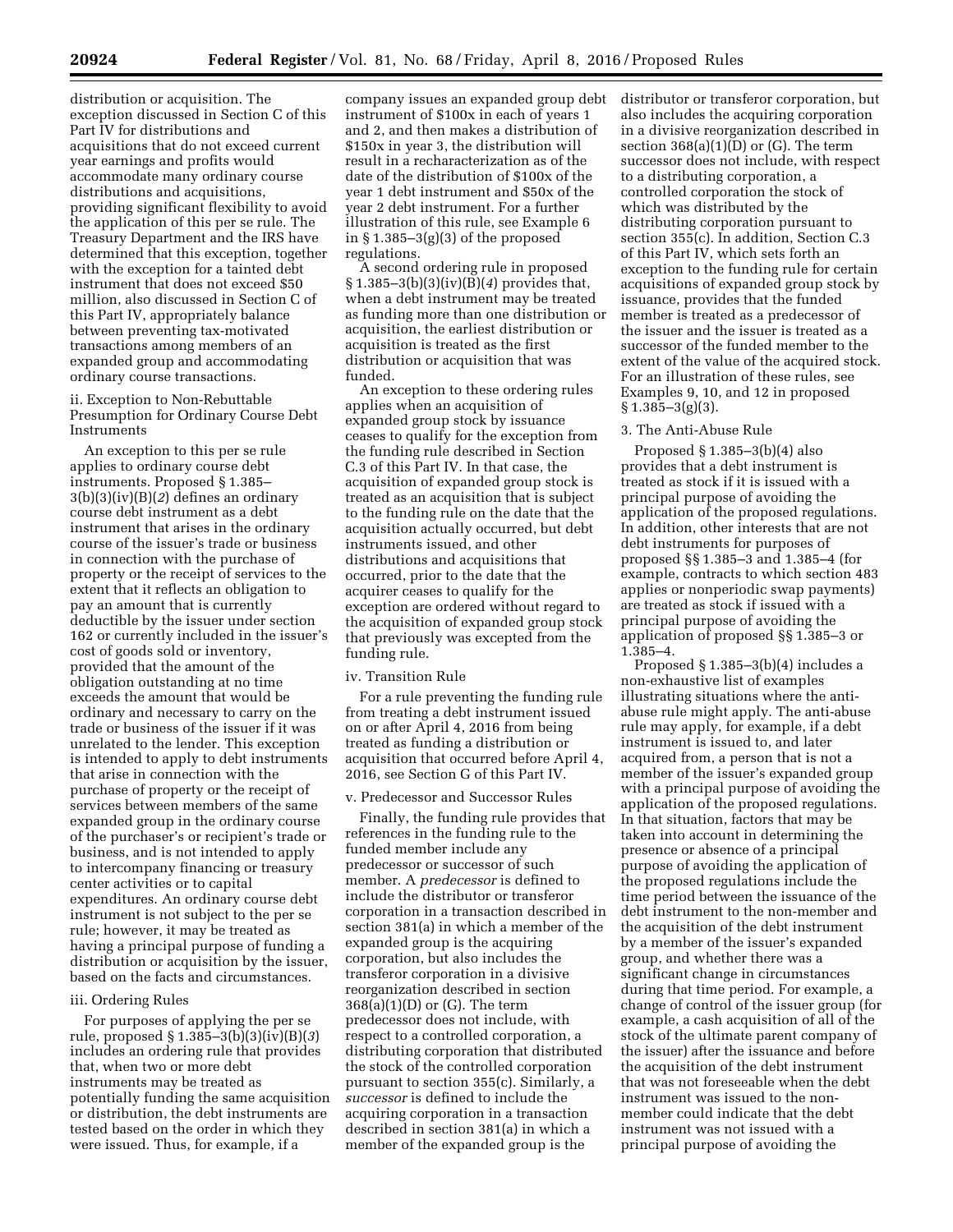application of the proposed regulations. In contrast, the issuance of a debt instrument to a non-member after discussions were underway regarding the change-of-control transaction could indicate that the debt instrument was issued with a principal purpose of avoiding the application of the proposed regulations.

Other examples of when the antiabuse rule could apply include situations where, with a principal purpose of avoiding the application of proposed § 1.385–3: (i) A Debt instrument is issued to a person that is not a member of the issuer's expanded group and that person later becomes a member of the issuer's expanded group; (ii) a debt instrument is issued to an entity that is not taxable as a corporation for federal tax purposes (for example, a trust that is beneficially owned by an expanded group member); or (iii) a member of the issuer's expanded group is substituted as a new obligor or added as a co-obligor on an existing debt instrument. The anti-abuse rule also could apply to a debt instrument that is issued or transferred in connection with a reorganization or similar transaction with a principal purpose of avoiding the application of the proposed regulations. For a further illustration of this rule, see Example 18 in § 1.385–3(g)(3) of the proposed regulations.

# 4. Coordination Between General Rule and Funding Rule

Proposed § 1.385–3(b)(5) includes a rule to address a potential overlap between the general rule and the funding rule. This coordination rule provides that, to the extent all or a portion of a debt instrument issued in an asset reorganization is treated as stock under the third prong of the general rule (relating to a debt instrument issued for property in an asset reorganization), the distribution of the deemed stock to a shareholder in the asset reorganization is not also treated as a distribution or acquisition by the transferor corporation for purposes of the funding rule. This coordination rule addresses a specific potential overlap situation where a debt instrument is distributed to a shareholder pursuant to an asset reorganization and is characterized under the third prong of the general rule as an issuance of stock. When the issuance of the debt instrument is characterized under the general rule as an issuance of stock, the stock may be treated as non-qualified preferred stock for purposes of section 356. Nonqualified preferred stock received by a shareholder in a distribution is itself treated as ''other

property'' for purposes of section 356. This overlap rule provides that, if the shareholder is deemed to receive nonqualified preferred stock in the asset reorganization, the distribution of the nonqualified preferred stock in the asset reorganization is not treated as a distribution or acquisition for purposes of the funding rule. For an illustration of this rule, see Example 8 in § 1.385– 3(g)(3) of the proposed regulations.

#### C. Exceptions

Proposed § 1.385–3(c) provides three exceptions from the application of proposed § 1.385–3(b) for transactions that otherwise could result in a debt instrument being treated as stock.

1. Exception for Current Year Earnings and Profits

As noted in Section B.2 of this Part IV, proposed § 1.385–3(c)(1) includes an exception pursuant to which distributions and acquisitions described in proposed § 1.385–3(b)(2) (the general rule) or proposed § 1.385–3(b)(3)(ii) (the funding rule) that do not exceed current year earnings and profits (as described in section 316(a)(2)) of the distributing or acquiring corporation are not treated as distributions or acquisitions for purposes of the general rule or the funding rule. For this purpose, distributions and acquisitions are attributed to current year earnings and profits in the order in which they occur.

#### 2. Threshold Exception

A second exception provides that an expanded group debt instrument will not be treated as stock if, when the debt instrument is issued, the aggregate issue price of all expanded group debt instruments that otherwise would be treated as stock under the proposed regulations does not exceed \$50 million (the threshold exception). If the expanded group's debt instruments that otherwise would be treated as stock later exceed \$50 million, then all expanded group debt instruments that, but for the threshold exception, would have been treated as stock are treated as stock, rather than only the amount that exceeds \$50 million. Thus, the threshold exception is not an exemption of the first \$50 million of expanded group debt instruments that otherwise would be treated as stock under the proposed regulations, but rather is only intended to provide an exception from the application of proposed § 1.385–3 for taxpayers that have not exceeded the \$50 million threshold. If the \$50 million threshold subsequently is exceeded, the timing of the recharacterization of the relevant debt instrument as stock depends on when the debt instrument

was issued. If the debt instrument ceases to qualify for the threshold exception after the taxable year of its issuance, the recharacterization is treated as occurring on the date that the threshold exception ceases to apply. If, on the other hand, the debt instrument ceases to qualify for the threshold exception during the same taxable year that the debt instrument is issued, the debt instrument is treated as stock as of the day that the debt instrument is issued. Once the \$50 million threshold is exceeded, the threshold exception will not apply to any debt instrument issued by members of the expanded group for so long as any instrument that previously was treated as indebtedness solely because of the threshold exception remains outstanding, in order to prevent the \$50 million limitation from refreshing after those instruments are treated as stock.

The threshold exception is applied after applying the exception for current year earnings and profits. For an illustration of the interaction of the threshold exception and the exception for current year earnings and profits, see Example 17 in § 1.385–3(g)(3) of the proposed regulations.

3. Exception for Funded Acquisitions of Subsidiary Stock by Issuance

An acquisition of expanded group stock will not be treated as an acquisition described in the second prong of the funding rule if (i) the acquisition results from a transfer of property by a funded member (the transferor) to an issuer in exchange for stock of the issuer, and (ii) for the 36 month period following the issuance, the transferor holds, directly or indirectly, more than 50 percent of the total combined voting power of all classes of stock of the issuer entitled to vote and more than 50 percent of the total value of the stock of the issuer. For purposes of this exception, a transferor's indirect stock ownership is determined by applying the principles of section 958(a) without regard to whether an intermediate entity is foreign or domestic.

If the transferor ceases to meet the ownership requirement at any time during the 36-month period, the acquisition of expanded group stock will no longer qualify for the exception and will be treated as an acquisition described in the second prong of the funding rule. In this case, for purposes of applying the per se rule, the acquisition may be treated as having been funded by a debt instrument issued during the 72-month period determined with respect to the date of the acquisition (rather than the date that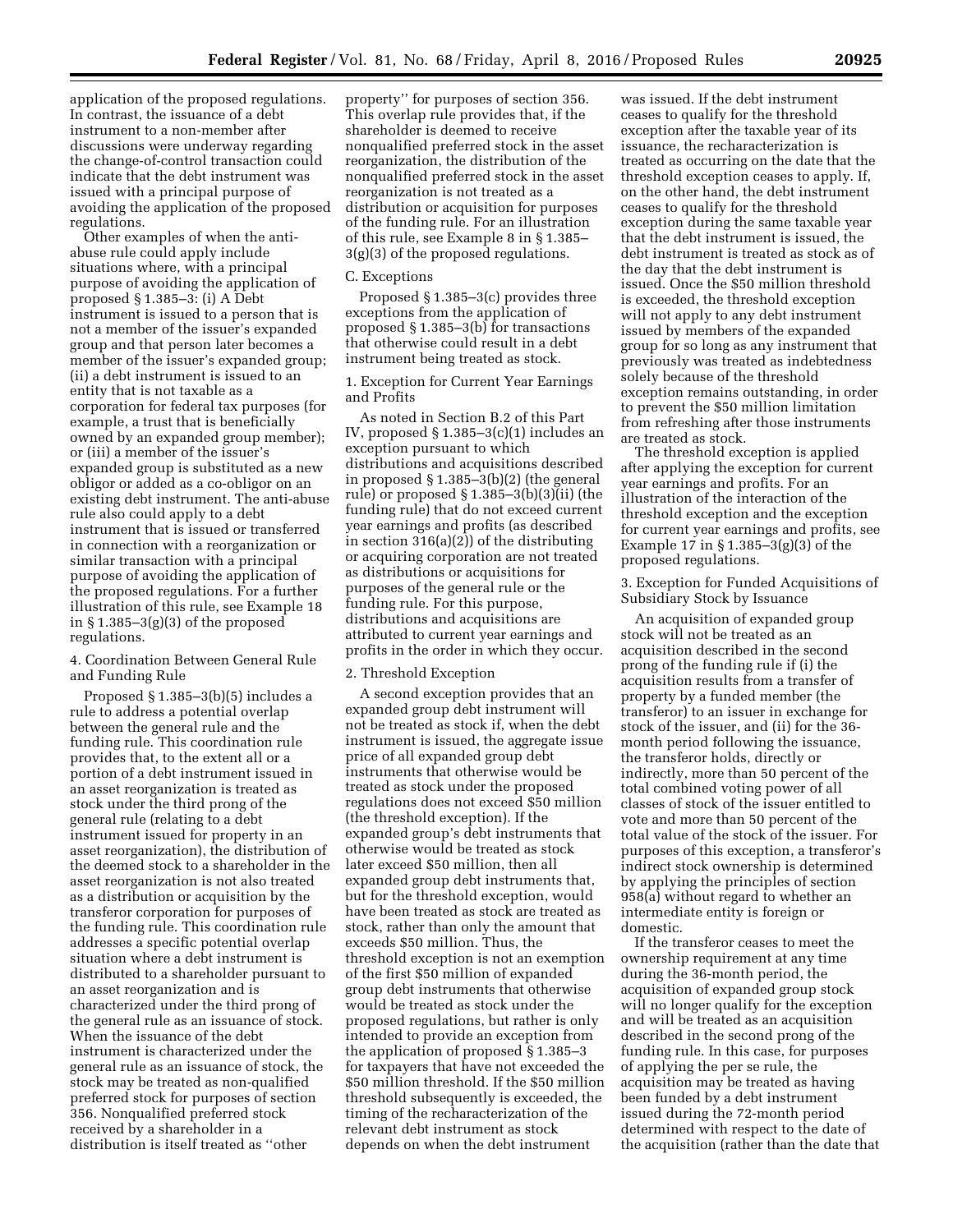the exception ceased to apply (the cessation date)), but, in the case of a debt instrument issued prior to the cessation date, only to the extent that such debt instrument is treated as indebtedness as of the cessation date (that is, a debt instrument not already treated as stock).

The proposed regulations treat an issuer and a transferor as a successor and predecessor, respectively, for purposes of the funding rule to the extent of the value of the expanded group stock acquired from the issuer. However, for purposes of the per se rule, the issuer and transferor are only treated as successor and predecessor, respectively, with respect to a debt instrument issued by the transferor during the period beginning 36 months before the relevant issuance of expanded group stock and ending 36 months after such issuance. Proposed § 1.385–3(f)(11) further limits the effect of treating the issuer and transferor as successor and predecessor by providing that a distribution made by the issuer directly to the transferor is not treated as a distribution made by the transferor for purposes of applying the funding rule to a debt instrument of the transferor.

For an illustration of this exception, see Example 12 in § 1.385–3(g)(3) of the proposed regulations.

# D. Operating Rules

Proposed § 1.385–3(d) includes operating rules for determining when a debt instrument is treated as stock and for certain deemed exchanges required under the proposed regulations.

#### 1. Timing of Stock Treatment

#### a. Timing Under the General Rule

A debt instrument treated as stock under the general rule is treated as stock from the time when the debt instrument is issued. In addition, and in contrast to the funding rule, the treatment of a debt instrument as stock pursuant to the general rule may affect other aspects of the tax treatment of the transaction in which the debt instrument is issued. For example, a distribution of a debt instrument is treated as a distribution of stock for all federal tax purposes and, accordingly, is subject to section 305. Similarly, a debt instrument issued in exchange for expanded group stock is treated as an acquisition of expanded group stock in exchange for stock of the issuing corporation. Because stock of the issuing corporation is not treated as ''property'' within the meaning of section 317, such transactions would not, for example, be described in section 304(a)(1) or be subject to § 1.367(b)–10,

both of which only apply to certain acquisitions of stock for property.

# b. Timing Under the Funding Rule

When the funding rule applies, a principal purpose debt instrument also is treated as stock from the time when the debt instrument is issued, but only to the extent it is issued in the same or a subsequent taxable year as the distribution or acquisition that the debt instrument is treated as funding. To the extent that a principal purpose debt instrument is issued in a taxable year preceding the taxable year in which the distribution or acquisition that it is treated as funding occurs, the debt instrument is respected as indebtedness until the date such distribution or acquisition occurs, at which time it is deemed to be exchanged (as described in Section D.2 of this Part IV) for stock. For these purposes, the relevant taxable year is the taxable year of the funded member. See Section C.3 of this Part IV for a discussion of the timing rule when the exception for funded acquisitions of subsidiary stock by issuance ceases to apply.

In contrast to transactions that are characterized under the general rule, when the funding rule applies, the tax treatment of the distribution or acquisition that the principal purpose debt instrument is treated as funding is never recharacterized under the proposed regulations. Accordingly, in the case of a section 301 distribution that triggers the application of the funding rule, section 301 will continue to apply to the distribution without regard to the fact that the debt instrument that is treated as funding the distribution is recharacterized as stock. Similarly, the application of section 304 to a funded acquisition of expanded group stock would not be affected by the fact that the debt instrument that is treated as funding the acquisition is recharacterized as stock under the funding rule.

#### c. Transitional Timing Rule

For an additional timing rule addressing certain debt instruments issued on or after April 4, 2016 and before the date of publication in the **Federal Register** of the Treasury decision adopting proposed § 1.385–3 as a final regulation, see section G of this Part IV.

#### 2. Deemed Exchange

As described in Section D.1 of this Part IV, the funding rule can apply to treat a debt instrument as stock in a taxable year that is subsequent to the taxable year in which the debt instrument is issued. In addition, as

described in Section C of this Part IV, when the \$50 million threshold exception ceases to apply, all debt instruments of the expanded group issued in a prior taxable year that previously was treated as indebtedness because of the threshold exception is treated as stock on the date that the threshold exception ceases to apply. In those situations the deemed exchange rule described in Section B of Part II applies. This deemed exchange rule does not apply when a debt instrument that is treated as stock under proposed § 1.385–3 leaves the expanded group, as described in Section D.3 of this Part IV.

3. Debt Instrument That Leaves the Expanded Group

When a debt instrument that is treated as stock under proposed § 1.385–3 is transferred to a person that is not a member of the expanded group, or when the obligor with respect to such debt instrument ceases to be a member of the expanded group that includes the issuer, the interest ceases to be treated as stock. This is because proposed § 1.385–3 generally applies only to a debt instrument that is held by a member of an expanded group. For purposes of this rule, it should be noted that a debt instrument held by a partnership is considered held by its partners, as described in Section D.4 of this Part IV.

The proposed regulations provide that, immediately before a debt instrument that is treated as stock under proposed § 1.385–3 ceases to be held by a member of the expanded group, the expanded group issuer is deemed to issue a new debt instrument to the expanded group holder in exchange for the debt instrument that was treated as stock. The proposed regulations provide that this deemed issuance of the debt instrument is not itself subject to the general rule.

When a debt instrument treated as stock pursuant to the funding rule ceases to be treated as stock because it is no longer an expanded group debt instrument, all other debt instruments of the issuer that are not currently treated as stock are re-tested to determine whether other debt instruments are treated as funding the distribution or acquisition that previously was treated as funded by the debt instrument that ceases to be treated as stock pursuant to this rule. For an illustration of this rule, see Example 7 in § 1.385–3(g)(3) of the proposed regulations.

#### 4. Treatment of Partnerships

To prevent avoidance of these rules through the use of partnerships, proposed § 1.385–3(d)(5) takes an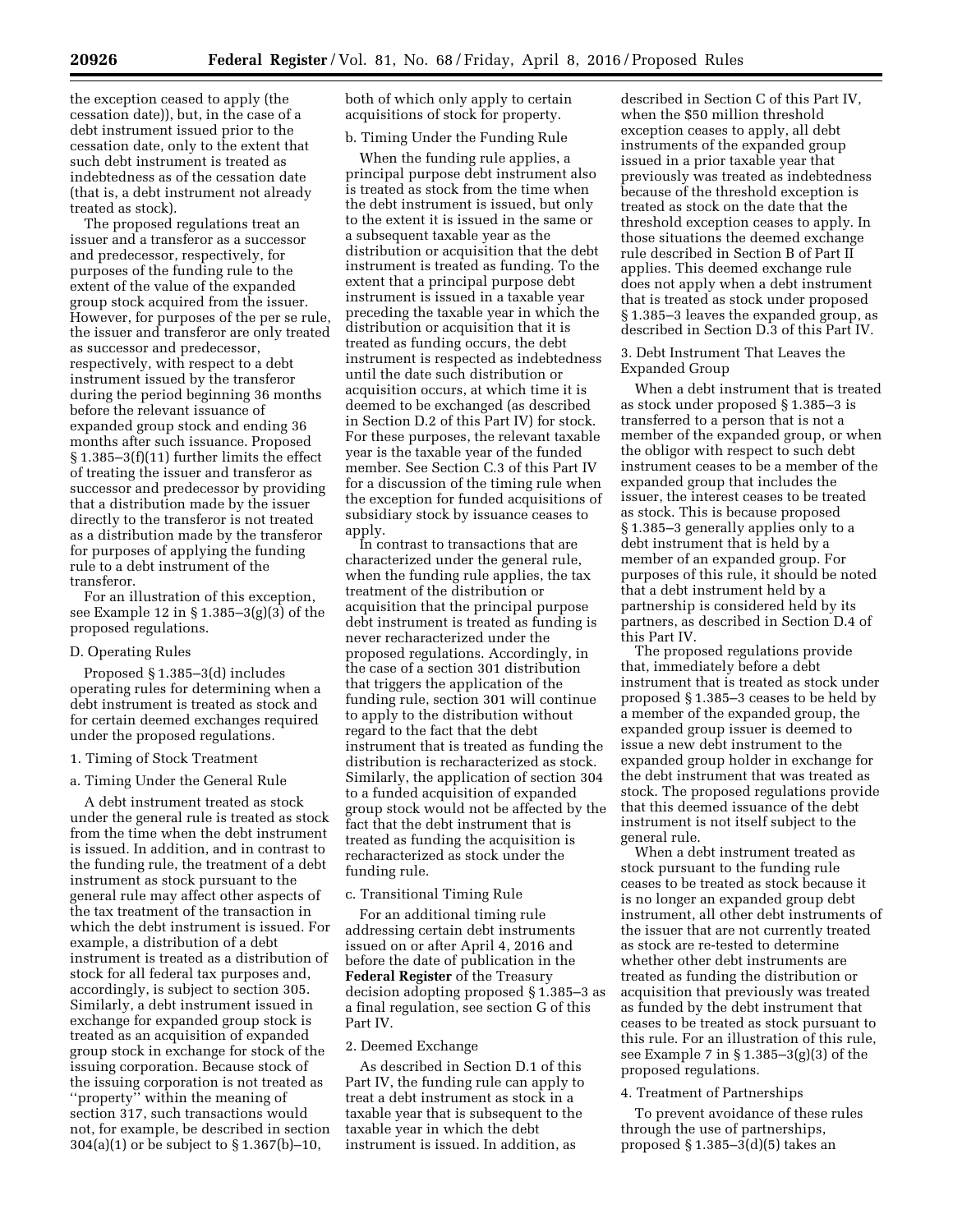aggregate approach to controlled partnerships for purposes of the proposed regulations. The legislative history of subchapter K of chapter 1 of the Code provides that, for purposes of interpreting Code provisions outside of that subchapter, a partnership may be treated as either an entity separate from its partners or an aggregate of its partners, depending on which characterization is more appropriate to carry out the purpose of the particular section under consideration. H.R. Conf. Rep. No. 2543, 83rd Cong. 2d. Sess. 59 (1954). Thus, for example, when a member of an expanded group becomes a partner in a partnership that is a controlled partnership with respect to the expanded group, the member is treated as acquiring its proportionate share of the controlled partnership's assets. In addition, each expanded group partner in a controlled partnership is treated as (i) issuing its proportionate share of any debt instrument issued by the controlled partnership, (ii) acquiring its proportionate share of any expanded group stock acquired by the controlled partnership, and (iii) receiving its proportionate share of any ''other property'' received by the partnership in a transaction described in section 356. For this purpose, a partner's proportionate share is determined in accordance with the partner's share of partnership profits. A partnership is a *controlled partnership* if 80 percent or more of the interests in the capital or profits of the partnership are owned, directly or indirectly, by one or more members of an expanded group. For this purpose, indirect ownership of a partnership interest is determined based on the indirect ownership rules of section 304(c)(3).

If a debt instrument issued by a controlled partnership were to be recharacterized as equity in the controlled partnership, the resulting equity could give rise to guaranteed payments that may be deductible or gross income allocations to partners that would reduce the taxable income of the other partners that did not receive such allocations. Therefore, under the authority of section 7701(l) to recharacterize multiple-party financing transactions, proposed § 1.385– 3(d)(5)(ii) provides that, when a debt instrument issued by a partnership is recharacterized, in whole or in part, under proposed § 1.385–3, the holder of the recharacterized debt instrument is treated as holding stock in the expanded group partner or partners rather than as holding a partnership interest in the controlled partnership. The partnership

and its partners must make appropriate conforming adjustments to reflect the expanded group partner's treatment under the proposed regulations. Any such adjustments must be consistent with the purposes of these proposed regulations and must be made in a manner that avoids the creation of, or increase in, a disparity between the controlled partnership's aggregate basis in its assets and the aggregate bases of the partners' respective interests in the partnership. For an illustration of the rules applicable to controlled partnerships, see Examples 13, 14, and 15 in § 1.385–3(g)(3) of the proposed regulations.

5. Notification of Inconsistent Treatment Waived

Section 385(c)(1) provides that an issuer's characterization as of the time of issuance of an interest as debt or stock is binding on the issuer and on all holders of the interest. Section 385(c)(2) provides an exception to that rule if the holder discloses on its return that the holder is treating such interest in a manner that is inconsistent with such characterization. Section 385(c)(3) provides that the Secretary is authorized to require such information as the Secretary determines to be necessary to carry out the provisions of section 385(c). Under proposed § 1.385–3, a holder may be required to treat an interest as stock even though the issuer treated it as debt when it was issued. For example, a debt instrument may first be treated as a principal purpose debt instrument in a year that follows the year in which the debt instrument was issued. In that case, absent a regulatory provision to the contrary, the holder would be subject to the reporting requirement described in section 385(c)(2).

The Treasury Department and the IRS have determined that the characterization and reporting requirements in section 385(c) were not intended to apply when regulations under section 385 require an interest to be recharacterized after the issuer's initial characterization of that interest. Accordingly, the proposed regulations provide that section 385(c)(1) does not apply to a debt instrument to the extent that it is treated as stock under the proposed regulations.

# 6. Obligations of Disregarded Entities

Proposed § 1.385–3(d)(6) provides that a debt instrument issued by a disregarded entity that is treated as stock under proposed § 1.385–3 is treated as stock in the disregarded entity's owner rather than as an equity interest in the disregarded entity.

Ordinarily, when a disregarded entity becomes an entity with more than one equity owner, the disregarded entity converts to a partnership. *See, e.g.,*  § 301.7701–3(f)(2); Rev. Rul. 99–5, 1999–1 C.B. 434. Under these circumstances, the Treasury Department and the IRS have determined that treating a debt instrument issued by a disregarded entity that is treated as stock under proposed § 1.385–3 as stock in its owner, rather than as an equity interest in the disregarded entity, is consistent with, and addresses similar policy concerns as, the rules applicable to a debt instrument issued by a controlled partnership, which are described in Section D.4 of this Part IV.

#### E. No Affirmative Use

Under proposed § 1.385–3(e), proposed §§ 1.385–3 and 1.385–4 do not apply to the extent a person enters into a transaction that otherwise would be subject to the proposed regulations with a principal purpose of reducing its federal tax liability or the federal tax liability of another person by disregarding the treatment of the debt instrument that would occur without regard to the proposed regulations.

## F. Treatment of Consolidated Groups

As noted previously, the Treasury Department and the IRS have determined that a debt instrument between members of the same consolidated group does not raise the same federal tax concerns as a debt instrument between members of the same expanded (but not consolidated) group. Accordingly, proposed § 1.385–4 includes special rules, issued under the authority of section 1502, for applying § 1.385–3 to consolidated groups, including rules addressing the treatment of a debt instrument issued by one member of a consolidated group to another member of the same consolidated group (consolidated group debt instrument) and rules regarding the treatment of a debt instrument when it ceases to be a consolidated group debt instrument.

# 1. Consolidated Groups Treated as One Corporation

For purposes of proposed § 1.385–3, all members of a consolidated group are treated as one corporation. Accordingly, proposed § 1.385–3 does not apply to a consolidated group debt instrument. Thus, for example, the proposed regulations do not treat as stock a debt instrument that is issued by one member of a consolidated group to another member of the consolidated group in a distribution. The proposed regulations define a consolidated group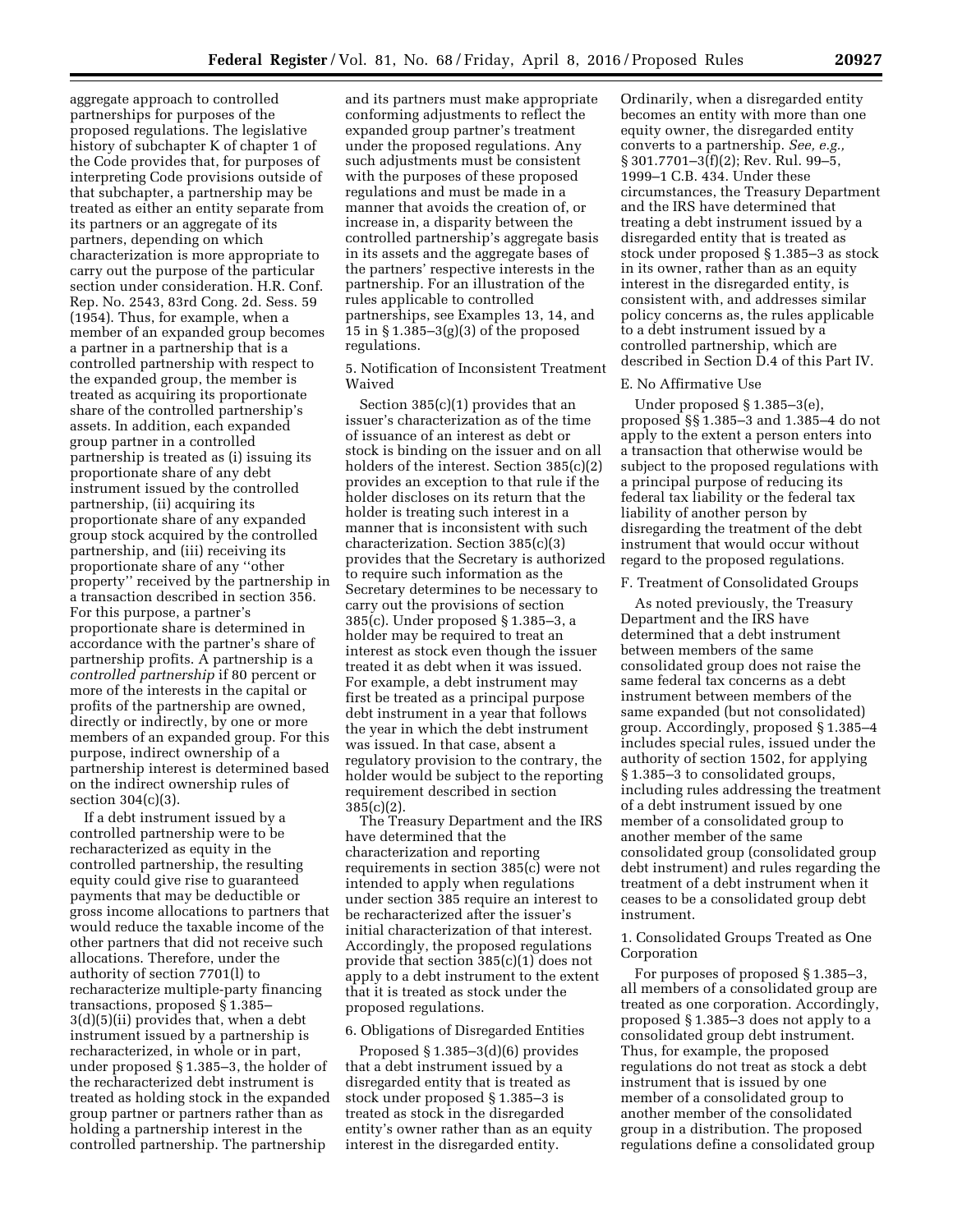in the same manner as the consolidated return regulations. *See* § 1.1502–1(h).

As a result of treating all members of a consolidated group as one corporation for purposes of applying proposed § 1.385–3, a debt instrument issued to or by one member of a consolidated group generally is treated as issued to or by all members of the same consolidated group. Thus, a debt instrument issued by one consolidated group member to a member of its expanded group that is not a member of its consolidated group may be treated under the funding rule as funding a distribution or acquisition by another member of that consolidated group, even though that other consolidated group member was not the issuer and thus was not funded directly. Similarly, a debt instrument issued by one consolidated group member to another consolidated group member is treated as stock under the general rule when the debt instrument is distributed by the holder to a member of the expanded group that is not a member of the same consolidated group, regardless of whether the issuer itself distributed the debt instrument. For an illustration of this rule, see Example 1 in proposed  $§ 1.385 - 4(d)(3).$ 

2. Debt Instrument That Ceases To Be a Consolidated Group Debt Instrument but Continues To Be an Expanded Group Debt Instrument

Proposed § 1.385–4 includes rules addressing debt held or issued by a consolidated group member that leaves a consolidated group, but continues to be a member of the expanded group (such corporation, a *departing member*).

Generally, any consolidated group debt instrument that is issued or held by the departing member and that is not treated as stock solely by reason of the rule treating all members of a consolidated group as one corporation (exempt consolidated group debt instrument) is deemed to be exchanged for stock immediately after the departing member leaves the group. Any consolidated group debt instrument issued or held by a departing member that is not an exempt consolidated group debt instrument (non-exempt consolidated group debt instrument) is treated as indebtedness unless and until the non-exempt consolidated group debt instrument is treated as a principal purpose debt instrument under proposed §§ 1.385–3(b)(3)(ii) and 1.385– 3(d)(1) as a result of a distribution or acquisition described in proposed § 1.385–3(b)(3)(ii) that occurs after the departure. However, solely for purposes of applying the 72-month period under the per se funding rule, the debt instrument is treated as having been

issued when it was first treated as a consolidated group debt instrument.

When a member of a consolidated group transfers a consolidated group debt instrument to an expanded group member that is not a member of the consolidated group, the debt instrument is treated as issued by the issuer of the debt instrument (which is treated as one corporation with the transferor of the debt instrument) to the transferee expanded group member on the date of the transfer. For purposes of proposed § 1.385–3, the consequences of the transfer are determined in a manner that is consistent with treating a consolidated group as one corporation. Thus, for example, the sale of a consolidated group debt instrument to an expanded group member that is not a member of the consolidated group is treated as an issuance of the debt instrument to the transferee expanded group member in exchange for property. To the extent the debt instrument is treated as stock upon being transferred, the debt instrument is deemed to be exchanged for stock immediately after the debt instrument is transferred outside of the consolidated group. For an illustration of this rule, see Examples 1 and 2 in § 1.385–4(d)(3) of the proposed regulations.

G. Proposed Effective/Applicability Date and Transition Rules

Sections 1.385–3 and 1.385–4 are proposed to apply to any debt instrument issued on or after April 4, 2016 and to any debt instrument issued before April 4, 2016 as a result of an entity classification election made under § 301.7701–3 that is filed on or after April 4, 2016. However, when §§ 1.385–3(b) and 1.385–3(d)(1)(i) through  $(d)(1)(v)$ , or  $\S 1.385-4$  of the proposed regulations, otherwise would treat a debt instrument as stock prior to the date of publication in the **Federal Register** of the Treasury decision adopting this rule as a final regulation, the debt instrument is treated as indebtedness until the date that is 90 days after the date of publication in the **Federal Register** of the Treasury decision adopting this rule as a final regulation. To the extent that the debt instrument described in the preceding sentence is held by a member of the issuer's expanded group on the date that is 90 days after the date of publication in the **Federal Register** of the Treasury decision adopting this rule as a final regulation, the debt instrument is deemed to be exchanged for stock on the date that is 90 days after the date of publication in the **Federal Register** of the Treasury decision adopting this rule as a final regulation.

In addition, for purposes of determining whether a debt instrument is a principal purpose debt instrument described in proposed § 1.385– 3(b)(3)(iv), a distribution or acquisition described in proposed § 1.385–3(b)(3)(ii) that occurs before April 4, 2016, other than a distribution or acquisition that is treated as occurring before April 4, 2016 as a result of an entity classification election made under § 301.7701–3 that is filed on or after April 4, 2016, is not taken into account.

# **Statement of Availability of IRS Documents**

IRS Revenue Procedures, Revenue Rulings notices, and other guidance cited in this document are published in the Internal Revenue Bulletin (or Cumulative Bulletin) and are available from the Superintendent of Documents, U.S. Government Printing Office, Washington, DC 20402, or by visiting the IRS Web site at *[http://www.irs.gov.](http://www.irs.gov)* 

#### **Special Analyses**

Executive Orders 13563 and 12866 direct agencies to assess costs and benefits of available regulatory alternatives and, if regulation is necessary, to select regulatory approaches that maximize net benefits (including potential economic, environmental, public health and safety effects, distributive impacts, and equity). Executive Order 13563 emphasizes the importance of quantifying both costs and benefits, of reducing costs, of harmonizing rules, and of promoting flexibility. This rule has been designated a ''significant regulatory action'' under section 3(f) of Executive Order 12866 and designated as economically significant. Accordingly, the rule has been reviewed by the Office of Management and Budget. A regulatory assessment for this proposed rule is available in the docket for this rulemaking on *[www.regulations.gov.](http://www.regulations.gov)* 

Pursuant to the Regulatory Flexibility Act (5 U.S.C. Chapter 6), it is hereby certified that the proposed regulations will not have a significant economic impact on a substantial number of small entities. Accordingly, an initial regulatory flexibility analysis is not required. The Commissioner and the courts historically have analyzed whether an interest in a corporation should be treated as stock or indebtedness for federal tax purposes by applying various sets of factors to the facts of a particular case. Proposed § 1.385–1 provides that in connection with determining whether an interest in a corporation should be treated as stock or indebtedness for federal tax purposes,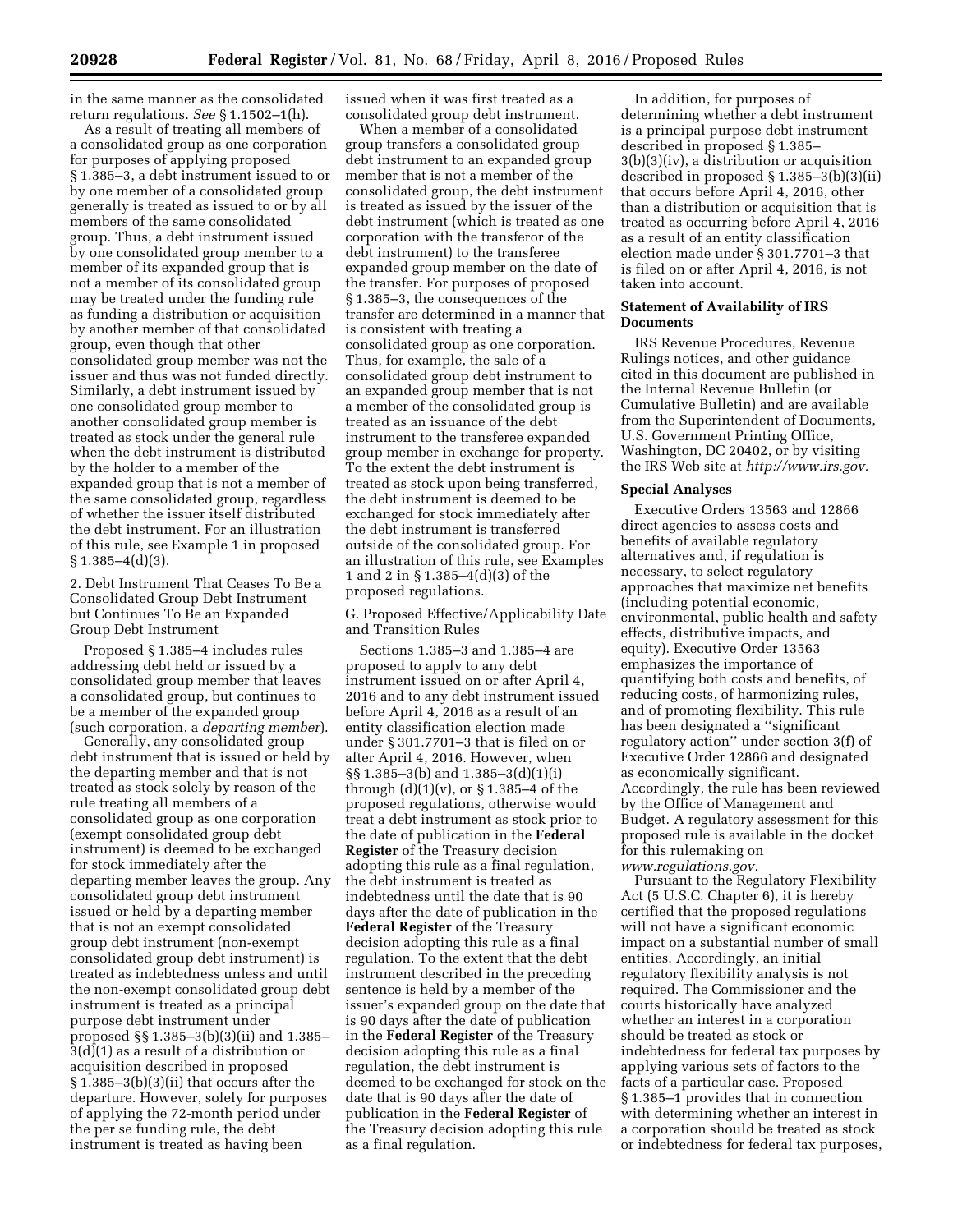the Commissioner has the discretion to treat certain interests in a corporation for federal tax purposes as indebtedness in part and stock in part. Proposed § 1.385–1 does not require taxpayers to take any additional actions or to engage in any new procedures or documentation. Because proposed § 1.385–1 contains no such requirements, it does not have an effect on small entities.

To facilitate the federal tax analysis of an interest in a corporation, taxpayers are required to substantiate their classification of an interest as stock or indebtedness for federal tax purposes. Proposed § 1.385–2 provides documentation requirements to substantiate the treatment of certain related-party instruments as indebtedness. First, these rules apply only to debt instruments in form issued within expanded groups of corporations and other entities. Second, proposed § 1.385–2 only applies to expanded groups if the stock of a member of the expanded group is publicly traded, or financial statements of the expanded group or its members show total assets exceeding \$100 million or annual total revenue exceeding \$50 million. Because the rules are limited to large expanded groups, they will not affect a substantial number of small entities.

Proposed § 1.385–3 provides rules that treat as stock certain interests in a corporation that are held by a member of the corporation's expanded group and that otherwise would be treated as indebtedness for federal tax purposes. Proposed § 1.385–4 provides rules regarding the application of proposed § 1.385–3 to members of a consolidated group. Proposed § 1.385–3 includes multiple exceptions that limit its application. In particular, the threshold exception provides that an expanded group debt instrument will not be treated as stock under proposed § 1.385– 3 if, when the debt instrument is issued, the aggregate issue price of all expanded group debt instruments that otherwise would be treated as stock under proposed § 1.385–3 does not exceed \$50 million. The threshold exception also governs the application of proposed § 1.385–3 rules to members of a consolidated group described in proposed § 1.385–4. Although it is possible that the classification rules in proposed §§ 1.385–3 and 1.385–4 could have an effect on small entities, the threshold exception makes it unlikely that a substantial number of small entities will be affected by proposed §§ 1.385–3 and 1.385–4. Pursuant to section 7805(f) of the Code, these regulations have been submitted to the Chief Counsel for Advocacy of the Small

Business Administration for comment on their impact on small business.

# **Comments and Public Hearing**

Before the proposed regulations are adopted as final regulations, consideration will be given to any written (a signed original and eight copies) or electronic comments that are submitted timely to the IRS. The Treasury Department and the IRS request comments on all aspects of the proposed rules, including comments on the clarity of the proposed rules and how they can be made more administrable. In addition, comments are requested on: (1) Other instruments that should be subject to the proposed regulations, including other types of applicable instruments that are not indebtedness in form that should be subject to proposed § 1.385–2 and the documentation requirements that should apply to such applicable instruments; (2) whether special rules are warranted for cash pools, cash sweeps, and similar arrangements for managing cash of an expanded group; (3) the rule addressing deemed exchanges of an EGI and a debt instrument; (4) the application of these rules to any entity with respect to a year in which the entity is not a U.S. person (as defined in section 7701(a)(30)), is not required to file a U.S. tax return, and is not a CFC or a controlled foreign partnership, but in a later year becomes one of the foregoing; (5) whether certain indebtedness commonly used by investment partnerships, including indebtedness issued by certain ''blocker'' entities, implicate similar policy concerns as those motivating the proposed regulations, such that the scope of the proposed regulations should be broadened; (6) whether guidance is needed under section 909 to the extent a U.S. equity hybrid instrument arises solely by reason of the application of proposed § 1.385–3; and (7) the treatment of controlled partnerships in proposed § 1.385–3 and the collateral consequences of the recharacterization and any corresponding adjustments, including the treatment of a partner's proportionate share of partnership assets or debt instruments, of treating a debt instrument issued by a controlled partnership as stock in its expanded group partners, including a situation in which a recharacterization results in a partnership owning stock of an expanded group partner. Specifically, the Treasury Department and the IRS request comments on how to apply proposed § 1.385–3 when expanded group partners make distributions subject to the funding rule with respect

to some, but not all, partnership debt instruments; when one or more, but not all, expanded group partners make a distribution subject to the funding rule with respect to part or all of their share of the partnership debt instrument; and how to address such distributions when a controlled partnership has one or more partners that are not expanded group members. The Treasury Department and the IRS also request comments on whether the objective rules in proposed § 1.385–3(d)(5) have the potential to be manipulated, including by selectively locating debt instruments in order to achieve results that are contrary to the purposes of these regulations, and, if so, whether the anti-abuse rule in proposed § 1.385– 3(b)(4) or the rule prohibiting the affirmative use of these rules by taxpayers in proposed § 1.385–3(e) are sufficient to address these concerns.

More generally, the Treasury Department and the IRS request comments on whether additional guidance is necessary regarding the manner by which issuers and holders notify the Secretary of the intended federal tax treatment of an interest in a corporation.

The Treasury Department and the IRS are aware that the issuance of preferred equity by a controlled partnership to an expanded group member may give rise to similar concerns as debt instruments of a controlled partnership issued to an expanded group member, and that controlled partnerships may, in some cases, issue preferred equity with a principal purpose of avoiding the application of § 1.385–3 of the proposed regulations. The Treasury Department and the IRS are considering rules that would treat preferred equity in a controlled partnership as equity in the expanded group partners, based on the principles of the aggregate approach used in proposed  $\S 1.385-3(d)(5)$ . Comments are requested regarding the recharacterization of preferred equity in those circumstances. Until any such guidance is issued, the IRS intends to closely scrutinize, and may challenge when the regulations become effective, transactions in which a controlled partnership issues preferred equity to an expanded group member and, within the relevant 72-month period, one or more expanded group partners in the controlled partnership engage in a transaction described in § 1.385– 3(b)(3)(ii) of the proposed regulations.

Finally, regarding the request for comments on whether guidance is needed under section 909 when a U.S. equity hybrid instrument arises solely by reason of the application of § 1.385– 3: the application of proposed § 1.385–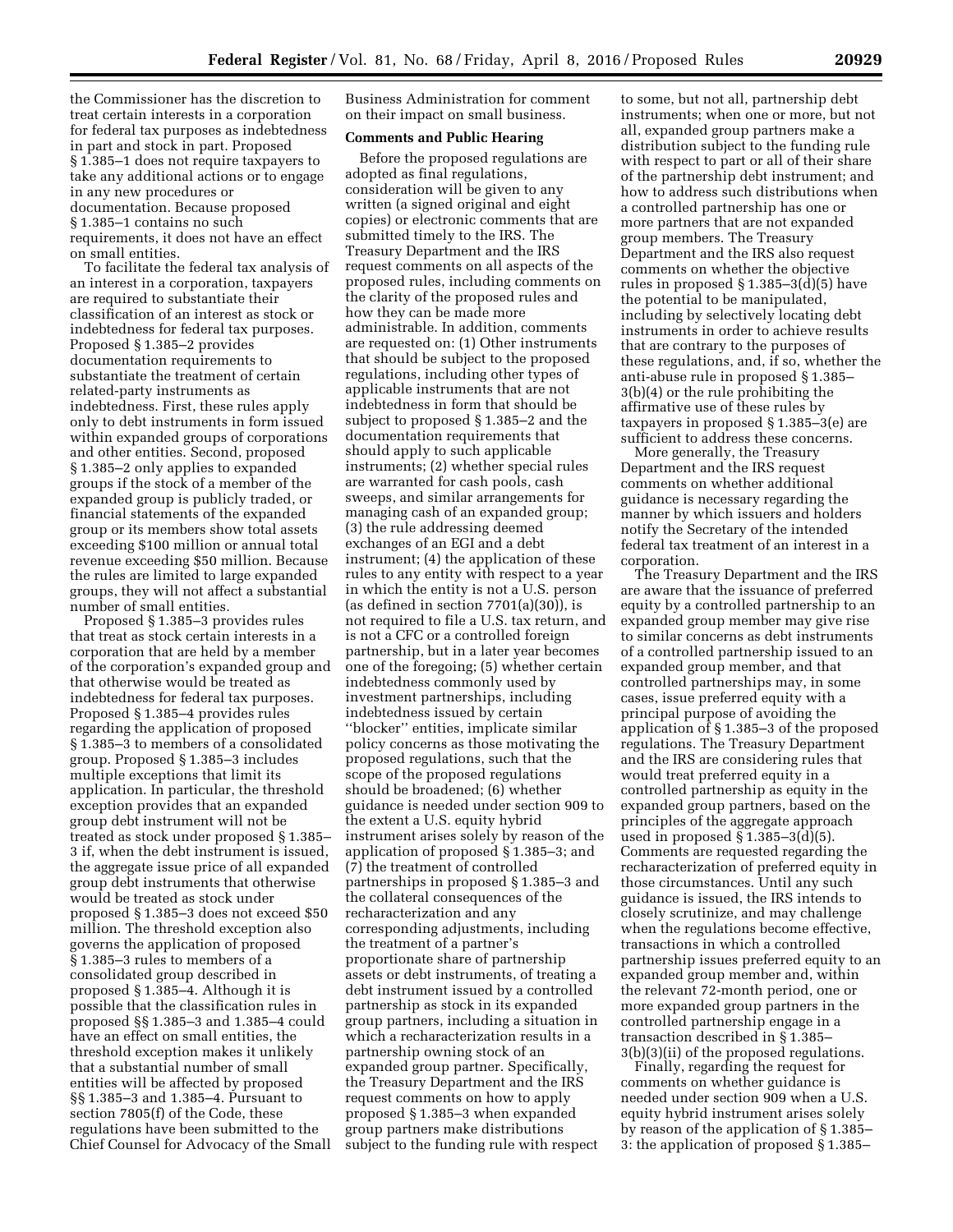3 may give rise to a U.S. equity hybrid instrument splitter arrangement under  $§ 1.909-2(b)(3)(i)$  (for example when indebtedness issued by one CFC to another CFC is treated as equity under proposed § 1.385–3). When this occurs, payments made pursuant to the instrument generally would result in distributions out of earnings and profits attributable pro rata to related income and other income, as described in §§ 1.909–3 and 1.909–6(d). Given that these section 385 regulations may give rise to a proliferation of U.S. hybrid equity instrument splitter arrangements, the Treasury Department and the IRS request comments on whether additional guidance is needed under section 909, including to address any uncertainty with respect to how U.S. hybrid equity instrument splitter arrangements are treated. All comments will be available for public inspection and copying at *[www.regulations.gov](http://www.regulations.gov)* or upon request.

## **Drafting Information**

The principal authors of these regulations are Eric D. Brauer of the Office of Associate Chief Counsel (Corporate) and Raymond J. Stahl of the Office of Associate Chief Counsel (International). However, other personnel from the Treasury Department and the IRS participated in their development.

# **List of Subjects in 26 CFR Part 1**

Income taxes, Reporting and recordkeeping requirements.

# **Proposed Amendment to the Regulations**

Accordingly, 26 CFR part 1 is proposed to be amended as follows:

# **PART I—INCOME TAXES**

■ **Paragraph 1.** The authority citation for part 1 is amended by adding entries in numerical order to read in part as follows:

**Authority:** 26 U.S.C. 7805 \* \* \*

■ Section 1.385–1 also issued under 26 U.S.C. 385.

- Section 1.385–2 also issued under 26 U.S.C. 385 and 26 U.S.C. 1502.
- Section 1.385–3 also issued under 26
- U.S.C. 385, 26 U.S.C. 701, and 7701(l). ■ Section 1.385–4 also issued under 26
- U.S.C. 385 and 26 U.S.C. 1502.

■ **Par. 2.** Section 1.385–1 is added to read as follows:

## **§ 1.385–1 General provisions.**

(a) *Overview.* This section provides definitions applicable to the regulations under section 385 and operating rules regarding the treatment of certain direct

and indirect interests in corporations as stock or indebtedness for federal tax purposes. Section 1.385–2 provides documentation and information requirements necessary for certain interests issued between members of an expanded group (as defined in paragraph (b)(3) of this section) to be treated as indebtedness for federal tax purposes. Section 1.385–3 provides rules that treat as stock certain interests in a corporation issued between members of an expanded group in connection with certain purported distributions of debt instruments and similar transactions. Section 1.385–4 provides special rules regarding the transactions described in § 1.385–3 as they relate to consolidated groups.

(b) *Definitions.* The definitions in this paragraph (b) apply for purposes of the regulations under section 385. For additional definitions that apply for purposes of § 1.385–2, see § 1.385– 2(a)(4). For additional definitions that apply for purposes of §§ 1.385–3 and 1.385–4, see § 1.385–3(f).

(1) *Controlled partnership.* The term *controlled partnership* means a partnership with respect to which at least 80 percent of the interests in partnership capital or profits are owned, directly or indirectly, by one or more members of an expanded group. For this purpose, indirect ownership of a partnership interest is determined by applying the principles of paragraph (b)(3)(ii) of this section.

(2) *Disregarded entity.* The term *disregarded entity* means a business entity (as defined in § 301.7701–2(a) of this chapter) that is disregarded as an entity separate from its owner for federal tax purposes under §§ 301.7701– 1 through 301.7701–3 of this chapter.

(3) *Expanded group*—(i) *In general.*  The term *expanded group* means an affiliated group as defined in section 1504(a), determined:

(A) Without regard to paragraphs (1) through (8) of section 1504(b);

(B) By substituting ''directly or indirectly'' for ''directly'' in section  $1504(a)(1)(B)(i)$ ; and

(C) By substituting ''or'' for ''and'' in section 1504(a)(2)(A).

(ii) *Indirect stock ownership.* For purposes of this paragraph (b)(3), indirect stock ownership is determined by applying the rules of section 304(c)(3).

(4) *Modified controlled partnership.*  The term *modified controlled partnership* means a partnership with respect to which at least 50 percent of the interests in partnership capital or profits are owned, directly or indirectly, by one or more members of a modified expanded group. For this purpose,

indirect ownership of a partnership interest is determined by applying the principles of paragraph (b)(3)(ii) of this section.

(5) *Modified expanded group.* The term *modified expanded group* means an expanded group, as defined in this section, determined by substituting "50" for "80" in sections  $1504(a)(2)(A)$ and (B). If one or more members of a modified expanded group own, directly or indirectly, 50 percent of the interests in partnership capital or profits of a modified controlled partnership, the modified controlled partnership is treated as a member of the modified expanded group. In addition, if a person (as defined in section  $7701(a)(1)$ ) is treated, under the rules of section 318, as owning at least 50 percent of the value of the stock of a modified expanded group member, the person is treated as a member of the modified expanded group.

(c) *Treatment of deemed exchange.* If a debt instrument (as defined in § 1.385–3(f)(3)) or an EGI (as defined in  $§ 1.385-2(a)(4)(ii)$  is deemed to be exchanged, in whole or in part, for stock pursuant to § 1.385–2(c)(3)(ii), § 1.385– 3(d)(1)(ii), § 1.385–3(d)(1)(iii), § 1.385–  $3(d)(1)(iv), \, \S 1.385 - 3(d)(1)(v), \, \S 1.385 -$ 3(h)(3), or § 1.385–4(e)(3), the holder is treated as having realized an amount equal to the holder's adjusted basis in that portion of the indebtedness or EGI as of the date of the deemed exchange (and as having basis in the stock deemed to be received equal to that amount), and the issuer is treated as having retired that portion of the debt instrument or EGI for an amount equal to its adjusted issue price as of the date of the deemed exchange. In addition, neither party accounts for any accrued but unpaid qualified stated interest on the debt instrument or EGI or any foreign exchange gain or loss with respect to that accrued but unpaid qualified stated interest (if any) as of the deemed exchange. Notwithstanding the first sentence of this paragraph (c), the rules of § 1.988–2(b)(13) apply to require the holder and the issuer of a debt instrument or an EGI that is deemed to be exchanged in whole or in part for stock pursuant to  $\S 1.385-2(c)(3)(ii)$ ,  $\S 1.385 - 3(d)(1)(ii)$ ,  $\S 1.385 - 3(d)(1)(iii)$ ,  $\S 1.385 - 3(d)(1)(iv), \ \S 1.385 - 3(d)(1)(v),$  $\S 1.385 - 3(h)(3)$ , or  $\S 1.385 - 4(e)(3)$  to recognize any exchange gain or loss, other than any exchange gain or loss with respect to accrued but unpaid qualified stated interest that is not taken into account under this paragraph (c) at the time of the deemed exchange. For purposes of this paragraph (c), in applying § 1.988–2(b)(13) the exchange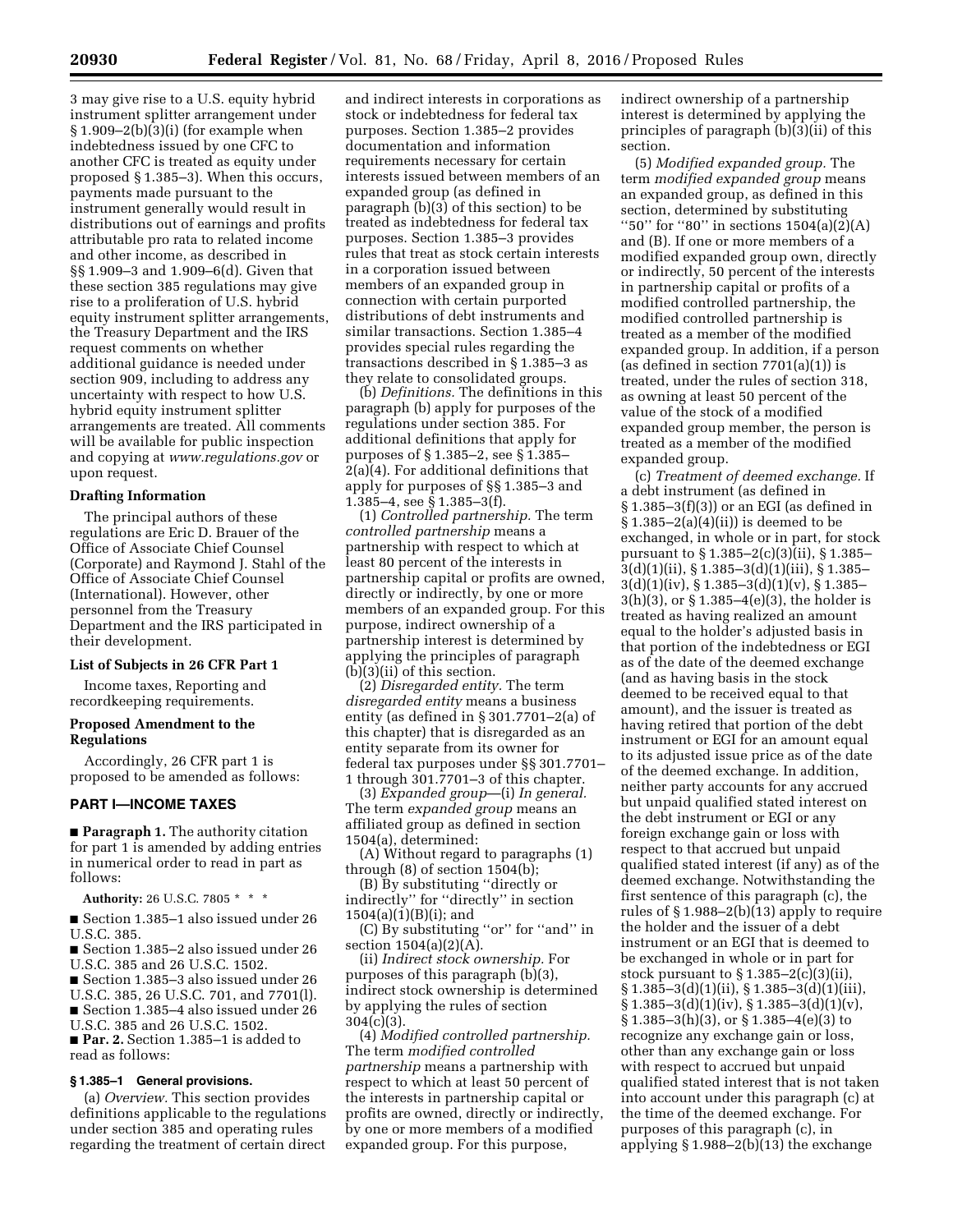gain or loss under section 988 is treated as the total gain or loss on the exchange.

(d) *Treatment as indebtedness in part*—(1) *In general.* The Commissioner may treat an EGI (as defined in § 1.385– 2(a)(4)(ii) and described in paragraph (d)(2) of this section) as in part indebtedness and in part stock to the extent that an analysis, as of the issuance of the EGI, of the relevant facts and circumstances concerning the EGI (taking into account any application of § 1.385–2) under general federal tax principles results in a determination that the EGI is properly treated for federal tax purposes as indebtedness in part and stock in part. For example, if the Commissioner's analysis supports a reasonable expectation that, as of the issuance of the EGI, only a portion of the principal amount of an EGI will be repaid and the Commissioner determines that the EGI should be treated as indebtedness in part and stock in part, the EGI may be treated as indebtedness in part and stock in part in accordance with such determination, provided the requirements of § 1.385–2, if applicable, are otherwise satisfied and the application of federal tax principles supports this treatment. The issuer of an EGI, the holder of an EGI, and any other person relying on the characterization of an EGI as indebtedness for federal tax purposes are required to treat the EGI consistent with the issuer's initial characterization. Thus, for example, a holder may not disclose on its return under section 385(c)(2) that it is treating an EGI as indebtedness in part or stock in part if the issuer of the EGI treats the EGI as indebtedness.

(2) *EGI described in this paragraph (d)(2).* An EGI is described in this paragraph (d)(2) if it is an applicable instrument (as defined in § 1.385– 2(a)(4)(i)) an issuer of which is one member of a modified expanded group and the holder of which is another member of the same modified expanded group.

(e) *Treatment of consolidated groups.*  For purposes of the regulations under section 385, all members of a consolidated group (as defined in  $\S 1.1502-1(h)$  are treated as one corporation.

(f) *Effective/applicability date.* This section applies to any applicable instrument issued or deemed issued on or after the date these regulations are published as final regulations in the **Federal Register**, and to any applicable instrument treated as indebtedness issued or deemed issued before the date these regulations are issued as final regulations if and to the extent it was deemed issued as a result of an entity classification election made under

§ 301.7701–3 of this chapter that is filed on or after the date these regulations are issued as final regulations in the **Federal Register**. For purposes of §§ 1.385–3 and 1.385–4, this section applies to any debt instrument issued on or after April 4, 2016, and to any debt instrument treated as issued before April 4, 2016 as a result of an entity classification election made under § 301.7701–3 of this chapter that is filed on or after April 4, 2016. ■ **Par. 3.** Section 1.385–2 is added to read as follows:

# **§ 1.385–2 Treatment of certain interests between members of an expanded group.**

(a) *General*—(1) *Scope.* This section prescribes threshold requirements that must be satisfied regarding the preparation and maintenance of documentation and information with respect to an expanded group instrument (an EGI, as defined in paragraph (a)(4)(ii) of this section). The purpose of preparing and maintaining the documentation and information required by this section is to enable an analysis to be made whether an EGI is appropriately treated as stock or indebtedness for federal tax purposes. Satisfying the requirements of this section does not establish that an interest is indebtedness; such satisfaction serves as a minimum standard that enables this determination to be made under general federal tax principles. The rules of this section must be interpreted and applied in a manner that is consistent with and reasonably carries out the purposes of this section. Moreover, nothing in this section prevents the Commissioner from asserting that the substance of a transaction involving an EGI (or the EGI itself) is different from the form of the transaction (or the EGI) or disregarding the transaction (or the EGI) or treating the transaction (or the EGI) in accordance with its substance for federal tax purposes. Such an assertion may be made based on the documentation or information received pursuant to a request under this section or a request for information under section 7602. If, and only if, the requirements of this section are satisfied, the determination of the federal tax treatment of the EGI is made based on an analysis of the documentation and information prepared and maintained, other facts and circumstances relating to the EGI, and general federal tax principles. If the requirements of this section are not satisfied with respect to an EGI the substance of which is regarded for federal tax purposes, the EGI will be treated as stock. This section does not

otherwise affect the authority of the Commissioner under section 7602 to request and obtain documentation and information regarding transactions and instruments that purport to create an interest in a corporation. If the requirements of this section are satisfied or otherwise do not apply, see §§ 1.385– 3 and 1.385–4 for additional rules for determining whether and the extent to which an interest otherwise treated as indebtedness under general federal tax principles is recharacterized as stock for federal tax purposes.

(2) *Application*—(i) *In general.* This section applies to an EGI only if—

(A) The stock of any member of the expanded group is traded on (or subject to the rules of) an established financial market within the meaning of  $§ 1.1092(d)-1(b);$ 

(B) On the date that an applicable instrument first becomes an EGI, total assets exceed \$100 million on any applicable financial statement, or

(C) On the date that an applicable instrument first becomes an EGI, annual total revenue exceeds \$50 million on any applicable financial statement.

(ii) *Non-U.S. dollar applicable financial statements.* If an applicable financial statement is denominated in a currency other than the U.S. dollar, the total assets and annual total revenue are translated into U.S. dollars at the spot rate (as defined in  $\S 1.988-1(d)$ ) as of the date of the applicable financial statement.

(3) *Consistency rule.* If an issuer characterizes an EGI as indebtedness, the EGI will be respected as indebtedness only if the requirements of § 1.385–2(b) are met with respect to the EGI. If the issuer of an EGI characterizes that EGI as indebtedness, the issuer, the holder, and any other person relying on the characterization of an EGI as indebtedness for federal tax purposes is required to treat the EGI as indebtedness for all federal tax purposes. The Commissioner is not bound by the issuer's characterization of an EGI.

(4) *Definitions.* The definitions in this paragraph (a)(4) apply for purposes of this section.

(i) *Applicable instrument*—(A) *In general.* The term *applicable instrument*  means any interest issued or deemed issued that is in form a debt instrument. See paragraph (a)(4)(i)(B) of this section for rules regarding an interest that is not in form a debt instrument.

(B) *[Reserved]* 

(ii) *Expanded group instrument.* The term *expanded group instrument* (*EGI)*  means an applicable instrument an issuer of which is one member of an expanded group and the holder of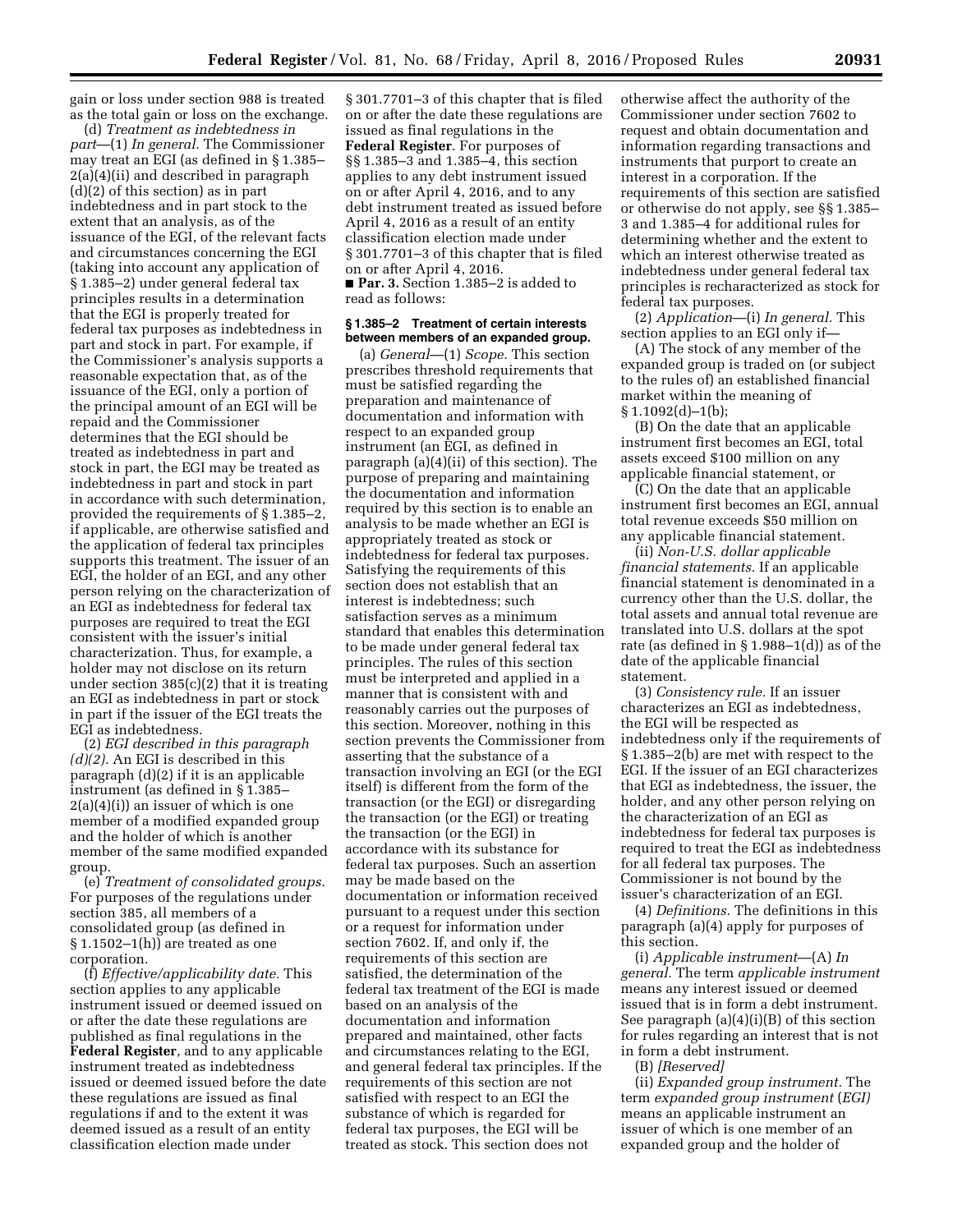which is another member of the same expanded group.

(iii) *Issuer.* Solely for purposes of this section, the term *issuer* means a person (including a disregarded entity defined in § 1.385–1(b)(2)) that is obligated to satisfy any material obligations created under the terms of an EGI. A person can be an issuer if that person is expected to satisfy a material obligation under an EGI, even if that person is not the primary obligor. A guarantor, however, is not an issuer unless the guarantor is expected to be the primary obligor.

(iv) *Applicable financial statement.*  For purposes of this section, the term *applicable financial statement* means a financial statement, listed in paragraphs  $(a)(4)(iv)(A)$  through  $(C)$  of this section, that includes the assets, portion of the assets or annual total revenue of any member of the expanded group and that is prepared as of any date within 3 years prior to the date the applicable instrument at issue first becomes an EGI. A financial statement that includes the assets or annual total revenue of a member of an expanded group may be a separate company financial statement of any member of the expanded group or any consolidated financial statement that includes the assets, portion of the assets, or annual total revenue of any member of the expanded group. A financial statement includes—

(A) A financial statement required to be filed with the Securities and Exchange Commission (the Form 10–K or the Annual Report to Shareholders);

(B) A certified audited financial statement that is accompanied by the report of an independent certified public accountant (or in the case of a foreign entity, by the report of a similarly qualified independent professional) that is used for—

(*1*) Credit purposes; (*2*) Reporting to shareholders, partners, or similar persons; or

(*3*) Any other substantial non-tax purpose; or

(C) A financial statement (other than a tax return) required to be provided to the Federal, state, or foreign government or any Federal, state, or foreign agency.

(b) *Documentation and information required to determine treatment*—(1) *Preparation and maintenance of documentation and information*—(i) *In general.* Except as otherwise provided in this section, an EGI is treated for federal tax purposes as stock if the documentation and information described in paragraph (b)(2) of this section are not prepared, or the maintenance requirements of paragraph (b)(4) of this section are not satisfied. If the requirements of this section are satisfied, general federal tax principles

apply to determine whether, or the extent to which, the EGI is treated as indebtedness for federal tax purposes. This determination will take into account the documentation and information prepared, maintained, and provided in accordance with this section, as well as any additional facts and circumstances. This section applies to each EGI separately, but the same documentation and information may satisfy the requirements of this section for more than one EGI.

(ii) *Failure to provide documentation and information described in paragraph (b)(2) of this section.* If a taxpayer characterizes an EGI as indebtedness and fails to provide the documentation and information described in paragraph (b)(2) of this section upon request by the Commissioner, the Commissioner will treat the requirements of this section as not satisfied.

(2) *Documentation and other information required.* This paragraph (b)(2) describes the documentation and information that must be prepared and maintained to satisfy the requirements of this section. In each case, the documentation must include complete and (if relevant) executed copies of all instruments, agreements and other documents evidencing the material rights and obligations of the issuer and the holder relating to the EGI, and any associated rights and obligations of other parties, such as guarantees and subordination agreements. Additional documentation and information may be provided to supplement, but not substitute for, the documentation and information required under this section. The documentation and information must satisfy the following requirements:

(i) *Unconditional obligation to pay a sum certain.* There must be written documentation prepared by the time required in paragraph (b)(3) of this section establishing that the issuer has entered into an unconditional and legally binding obligation to pay a sum certain on demand or at one or more fixed dates.

(ii) *Creditor's rights.* The written documentation described in paragraph (b)(2)(i) of this section must establish that the holder has the rights of a creditor to enforce the obligation. The rights of a creditor typically include, but are not limited to, the right to cause or trigger an event of default or acceleration of the EGI (when the event of default or acceleration is not automatic) for non-payment of interest or principal when due under the terms of the EGI and the right to sue the issuer to enforce payment. The rights of a creditor must include a superior right to

shareholders to share in the assets of the issuer in case of dissolution.

(iii) *Reasonable expectation of ability to repay EGI.* There must be written documentation prepared containing information establishing that, as of the date of issuance of the applicable instrument and taking into account all relevant circumstances (including all other obligations incurred by the issuer as of the date of issuance of the applicable instrument or reasonably anticipated to be incurred after the date of issuance of the applicable instrument), the issuer's financial position supported a reasonable expectation that the issuer intended to, and would be able to, meet its obligations pursuant to the terms of the applicable instrument. For this purpose, if a disregarded entity is treated as the issuer of an EGI, and the owner of the disregarded entity has limited liability within the meaning of § 301.7701– 3(b)(2)(ii) of this chapter, only the assets and financial position of the disregarded entity are relevant for purposes of this paragraph (b)(2)(iii). If the owner of such a disregarded entity does not have limited liability within the meaning of § 301.7701–3(b)(2)(ii), all of the assets and the financial position of the disregarded entity and the owner are relevant for purposes of this paragraph (b)(2)(iii). The documentation may include cash flow projections, financial statements, business forecasts, asset appraisals, determination of debt-toequity and other relevant financial ratios of the issuer in relation to industry averages, and other information regarding the sources of funds enabling the issuer to meet its obligations pursuant to the terms of the applicable instrument. If any member of an expanded group relied on any report or analysis prepared by a third party in analyzing whether the issuer would be able to meet its obligations pursuant to the terms of the EGI, the documentation must include the report or analysis. If the report or analysis is protected or privileged under law governing an inquiry or proceeding with respect to the EGI and the protection or privilege is asserted, neither the existence nor the contents of the report or analysis is taken into account in determining whether the requirements of this section are satisfied.

(iv) *Actions evidencing debtorcreditor relationship*—(A) *Payments of principal and interest.* If an issuer made any payment of interest or principal with respect to the EGI (whether in accordance with the terms and conditions of the EGI or otherwise, including prepayments), and such payment is claimed to support the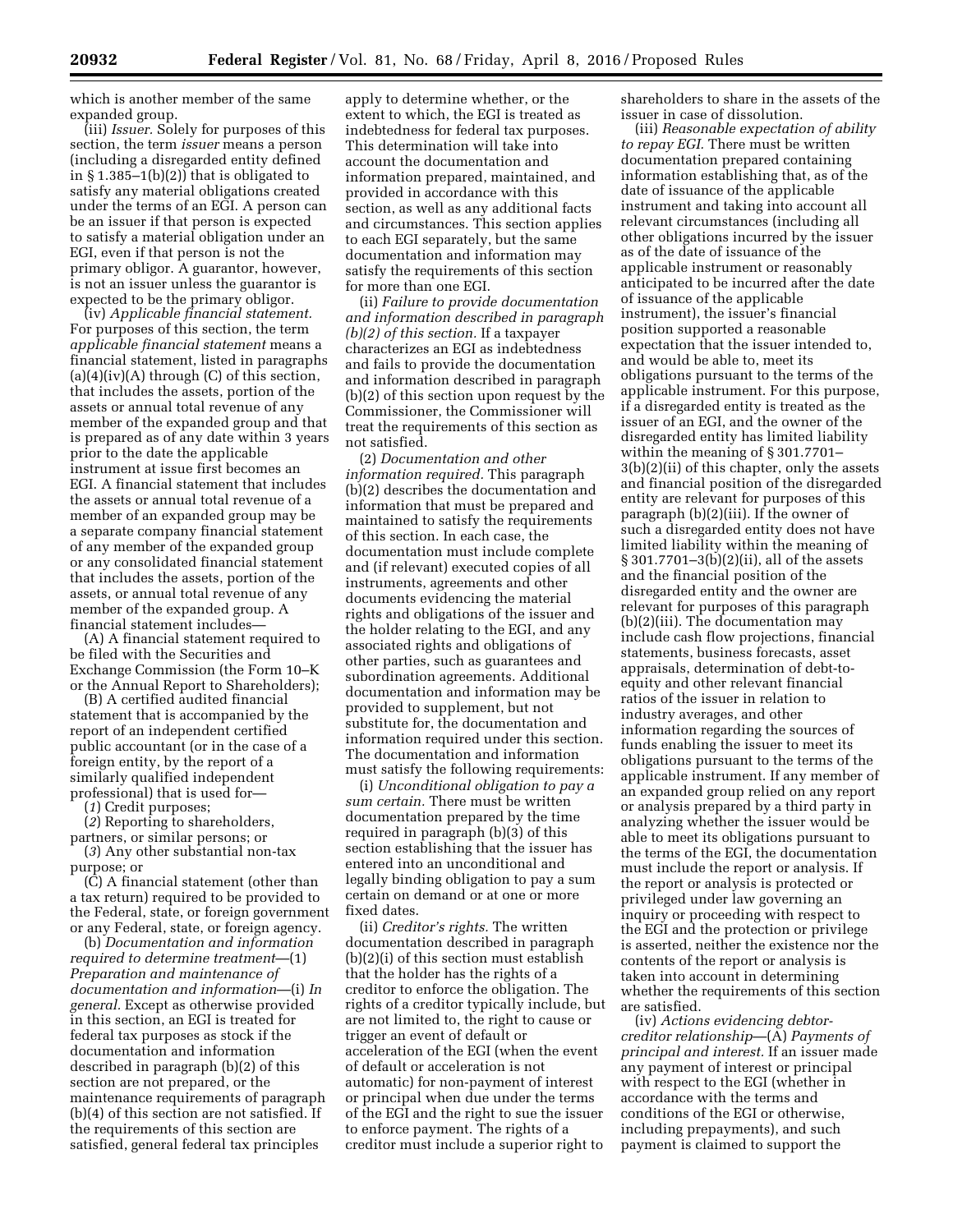treatment of the EGI as indebtedness under general federal tax principles, documentation must include written evidence of such payment that is prepared by the time required in paragraph (b)(3) of this section. Such evidence could include, for example, a wire transfer record or a bank statement reflecting the payment.

(B) *Events of default and similar events.* If the issuer did not make a payment of interest or principal that was due and payable under the terms and conditions of the EGI, or if any other event of default or similar event has occurred, there must be written documentation, prepared, by the time required in paragraph (b)(3) of this section, evidencing the holder's reasonable exercise of the diligence and judgment of a creditor. Such documentation may include evidence of the holder's efforts to assert its rights under the terms of the EGI, including the parties' efforts to renegotiate the EGI or to mitigate the breach of an obligation under the EGI, or any change in material terms and conditions of the EGI, such as maturity date, interest rate, or obligation to pay interest or principal, and any documentation detailing the holder's decision to refrain from pursuing any actions to enforce payment.

(v) *Additional information with respect to an EGI evidenced by documentation that does not in form reflect indebtedness.* This paragraph (b)(1)(v) describes additional information with respect to an EGI evidenced by documentation that does not in form reflect indebtedness.

(A)–(B) *[Reserved]* 

(3) *Timely preparation requirement*— (i) *General rule.* For purposes of this section, the documentation described in paragraphs (b)(2)(i), (ii) and (iii) of this section will be treated as satisfying the timely preparation requirement of this paragraph (b)(3) if it is prepared no later than 30 calendar days after the relevant date, as defined in paragraph (b)(3)(ii) of this section. The documentation described in paragraph (b)(2)(iv) of this section will be treated as satisfying the timely preparation requirement of this paragraph (b)(3) if it is prepared no later than 120 calendar days after the relevant date, as defined in paragraph (b)(3)(ii) of this section, as applicable.

(ii) *Relevant date.* Subject to the special rules in paragraph (b)(3)(iii) of this section (relating to certain financial arrangements not evidenced by an instrument) and paragraph (c)(1) of this section (relating to modifications to certain requirements of this section), the *relevant date* is as follows:

(A) For documentation and information described in paragraphs

 $(b)(2)(i)$  and  $(b)(2)(ii)$  of this section (relating to issuer's unconditional obligation to repay and establishment of holder's creditor's rights), the relevant date is the date on which a member of the expanded group becomes an issuer of a new or existing EGI, without regard to any subsequent deemed issuance of the EGI under § 1.1001–3. In the case of an applicable instrument that becomes an EGI subsequent to issuance, including an intercompany obligation, as defined in § 1.1502–13(g)(2)(ii), that ceases to be an intercompany obligation, the relevant date is the day on which the applicable instrument becomes an EGI.

(B) For documentation and information described in paragraph (b)(2)(iii) of this section (relating to reasonable expectation of issuer's repayment), the relevant dates are the dates on which a member of the expanded group becomes an issuer with respect to an EGI and any later date on which an issuance is deemed to occur under § 1.1001–3 and any subsequent relevant date that occurs under the special rules in paragraph (b)(3)(iii) of this section. In the case of an applicable instrument that becomes an EGI subsequent to issuance, the relevant date is the day on which the applicable instrument becomes an EGI and any relevant date after the date that the applicable instrument becomes an EGI.

(C) For documentation and information described in paragraph  $(b)(2)(iv)(A)$  of this section (relating to payments of principal and interest), each date on which a payment of interest or principal is due, taking into account all additional time permitted under the terms of the EGI before there is (or holder can declare) an event of default for nonpayment, is a relevant date.

(D) For documentation and information described in paragraph (b)(2)(iv)(B) of this section (relating to events of default and similar events), each date on which an event of default, acceleration event or similar event occurs under the terms of the EGI is a relevant date. For example, if the terms of the EGI require the issuer to maintain certain financial ratios, any date on which the issuer fails to maintain the specified financial ratio (and such failure results in an event of default under the terms of the EGI) is a relevant date.

(E) In the case of an applicable instrument that becomes an EGI subsequent to issuance, no date before the applicable instrument becomes an EGI is a relevant date.

(iii) *Special rules for determining relevant dates with respect to certain* 

*financial arrangements.* The relevant dates with respect to the arrangements described in this paragraph (b)(3)(iii) include the date of the execution of the legal documents governing the EGI and the date of any amendment to those documents that provides for an increase in the permitted maximum amount of principal. In addition—

(A) *Revolving credit agreements and similar agreements.* Notwithstanding paragraph (b)(2)(i) of this section, if an EGI is not evidenced by a separate note or other writing executed with respect to the initial principal balance or any increase in principal balance (for example, an EGI documented as a revolving credit agreement or an omnibus agreement that governs open account obligations), the EGI satisfies the requirements of paragraph (b)(2)(i) of this section only if the material documentation associated with the EGI, including all relevant enabling documents, is prepared, maintained, and provided in accordance with the requirements of this section. Relevant enabling documents may include board of directors' resolutions, credit agreements, omnibus agreements, security agreements, or agreements prepared in connection with the execution of the legal documents governing the EGI as well as any relevant documentation executed with respect to an initial principal balance or increase in the principal balance of the EGI.

(B) *Cash pooling arrangements.*  Notwithstanding paragraph (b)(2)(i) of this section, if an EGI is issued pursuant to a cash pooling arrangement or internal banking service that involves account sweeps, revolving cash advance facilities, overdraft set-off facilities, operational facilities, or similar features, the EGI satisfies the requirements of paragraph (b)(2)(i) of this section only if the material documentation governing the ongoing operations of the cash pooling arrangement or internal banking service, including any agreements with entities that are not members of the expanded group, is prepared, maintained, and provided in accordance with the requirements of this section. Such documentation must contain the relevant legal rights and responsibilities of any members of the expanded group and any entities that are not members of the expanded group in conducting the operation of the cash pooling arrangement or internal banking service.

(4) *Maintenance requirements.* The documentation and information described in paragraph (b)(2) of this section must be maintained for all taxable years that the EGI is outstanding and until the period of limitations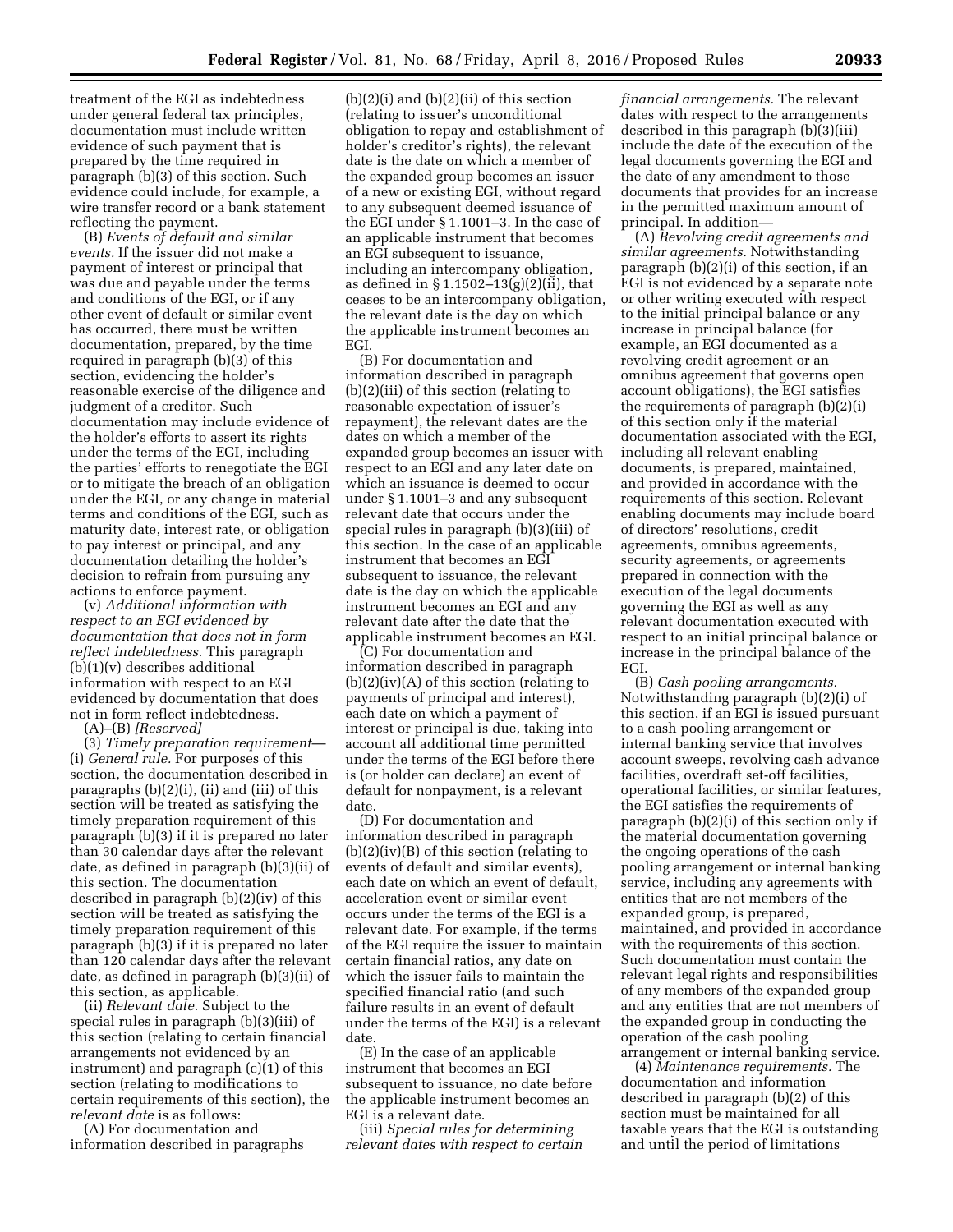expires for any return with respect to which the treatment of the EGI is relevant. See section 6001 (requirement to keep books and records).

(c) *Operating rules*—(1) *Reasonable cause exception.* If the person characterizing an EGI as indebtedness for federal tax purposes establishes that a failure to satisfy the requirements of this section is due to reasonable cause, appropriate modifications may be made to the requirements of this section in determining whether the requirements of this section have been satisfied. The principles of § 301.6724–1 of this chapter apply in interpreting whether reasonable cause exists in any particular case.

(2) *General application of section to applicable instrument becoming or ceasing to be an EGI*—(i) *Applicable instrument becomes an EGI.* If an applicable instrument that is not an EGI when issued subsequently becomes an EGI, this section applies to the applicable instrument immediately after it becomes an EGI and thereafter.

(ii) *EGI treated as stock ceases to be an EGI.* When an EGI treated as stock due to the application of this section ceases to be an EGI, the applicable instrument is characterized at that time under general federal tax principles. If, under general federal tax principles, the applicable instrument is treated as indebtedness, the issuer is treated as issuing a new instrument to the holder in exchange for the EGI immediately before the transaction that causes the EGI treated as stock due to the application of this section to cease to be treated as an EGI. See  $\S 1.385-1(c)$ .

(3) *Effective date for treatment of EGI as stock under this section*—(i) *In general.* If an applicable instrument is an EGI when issued and is determined to be stock, in whole or in part, due to the application of this section, the applicable instrument or relevant portion thereof is treated as stock from the date it was issued. However, if an applicable instrument is issued prior to the time it becomes an EGI and is determined to be stock, at the time it becomes an EGI due to the application of this section, it is treated as stock from the date it becomes an EGI. See § 1.385– 2(c)(4) regarding intercompany obligations (deemed issued immediately after ceasing to be an intercompany obligation for purposes of this section and § 1.385–3).

(ii) *EGI recharacterized as stock based on behavior of issuer or holder after issuance.* Notwithstanding paragraph (c)(3)(i) of this section, if an EGI initially treated as indebtedness is recharacterized as stock as a result of failing to satisfy paragraph (b)(2)(iv) of

this section (actions evidencing debtorcreditor relationship), the EGI will cease to be treated as indebtedness as of the time the facts and circumstances regarding the behavior of the issuer or the holder with respect to the EGI cease to evidence a debtor-creditor relationship. For purposes of determining whether an EGI originally treated as indebtedness ceases to be treated as indebtedness by reason of paragraph (b)(2)(iv) of this section, the rules of this section apply before the rules of § 1.1001–3, such that an EGI initially treated as indebtedness may be recharacterized as stock regardless of whether the indebtedness is altered or modified (as defined in § 1.1001–3(c)) and, in determining whether indebtedness is recharacterized as stock, § 1.1001–3(f)(7)(ii)(A) does not apply.

(4) *Applicable instruments issued and held by members of consolidated groups*—(i) *Consolidated group treated as one corporation.* Section 1.385–1(e) provides that members of a consolidated group are treated as one corporation. Thus, during the time that the issuer and the holder of an applicable instrument are members of the same consolidated group, the applicable instrument is treated as not outstanding for purposes of this section. As a result, this section does not apply to any applicable instrument that is an intercompany obligation as defined in  $§ 1.1502 - 13(g)(2)(ii).$ 

(ii) *Applicable instrument that ceases to be an intercompany obligation.* If an applicable instrument ceases to be an intercompany obligation and, as a result, becomes an EGI, the applicable instrument is treated as becoming an EGI immediately after it ceases to be an intercompany obligation. This paragraph (c)(4)(i) does not affect the application of the rules under § 1.1502– 13(g).

(5) *Treatment of disregarded entities.*  If a disregarded entity is the issuer of an EGI and that EGI is treated as equity under this section, the EGI is treated as an equity interest in the disregarded entity rather than stock in the disregarded entity's owner. See § 1.385– 2(c)(6)(ii) for rules regarding the treatment of an EGI issued by a controlled partnership.

(6) *Applicable instruments issued or held by controlled partnerships*—(i) *Controlled partnerships included in expanded group.* For purposes of this section, a controlled partnership (as defined in  $\S 1.385-1(b)(1)$  is treated as a member of an expanded group if one or more members of the expanded group own, directly or indirectly, 80 percent of the interests in partnership capital or profits of the controlled partnership.

(ii) *Treatment of EGI issued by a controlled partnership that is recharacterized under this section.* If an EGI that is issued by a controlled partnership is recharacterized as stock under this section, the EGI is treated as an equity interest in the controlled partnership.

(d) *No affirmative use.* The rules of this section do not apply if there is a failure to satisfy the requirements of paragraph (b) of this section with a principal purpose of reducing the federal tax liability of any member or members of the expanded group of the issuer and holder of the EGI or any other person relying on the characterization of an EGI as indebtedness for federal tax purposes.

(e) *Anti-avoidance.* If an applicable instrument that is not an EGI is issued with a principal purpose of avoiding the purposes of this section, the applicable instrument is treated as an EGI subject to this section.

(f) *Effective/applicability date.* This section applies to any applicable instrument issued or deemed issued on or after the date these regulations are published as final regulations in the **Federal Register**, and to any applicable instrument treated as indebtedness issued or deemed issued before the date these regulations are issued as final regulations if and to the extent it was deemed issued as a result of an entity classification election made under § 301.7701–3 of this chapter that is filed on or after the date these regulations are issued as final regulations in the **Federal Register**.

■ **Par. 4.** Section 1.385–3 is added to read as follows:

#### **§ 1.385–3 Certain distributions of debt instruments and similar transactions.**

(a) *Scope.* This section provides rules that treat as stock certain interests in a corporation that are held by a member of the corporation's expanded group and that otherwise would be treated as indebtedness for federal tax purposes. Paragraph (b) of this section sets forth situations in which a debt instrument is treated as stock under this section. Paragraph (c) of this section provides three exceptions to the application of paragraph (b) of this section. Paragraph (d) of this section provides operating rules. Paragraph (e) of this section limits the affirmative use of this section. Paragraph (f) of this section provides definitions. Paragraph (g) of this section provides examples illustrating the application of the rules of this section. Paragraph (h) of this section provides dates of applicability. For rules regarding the application of this section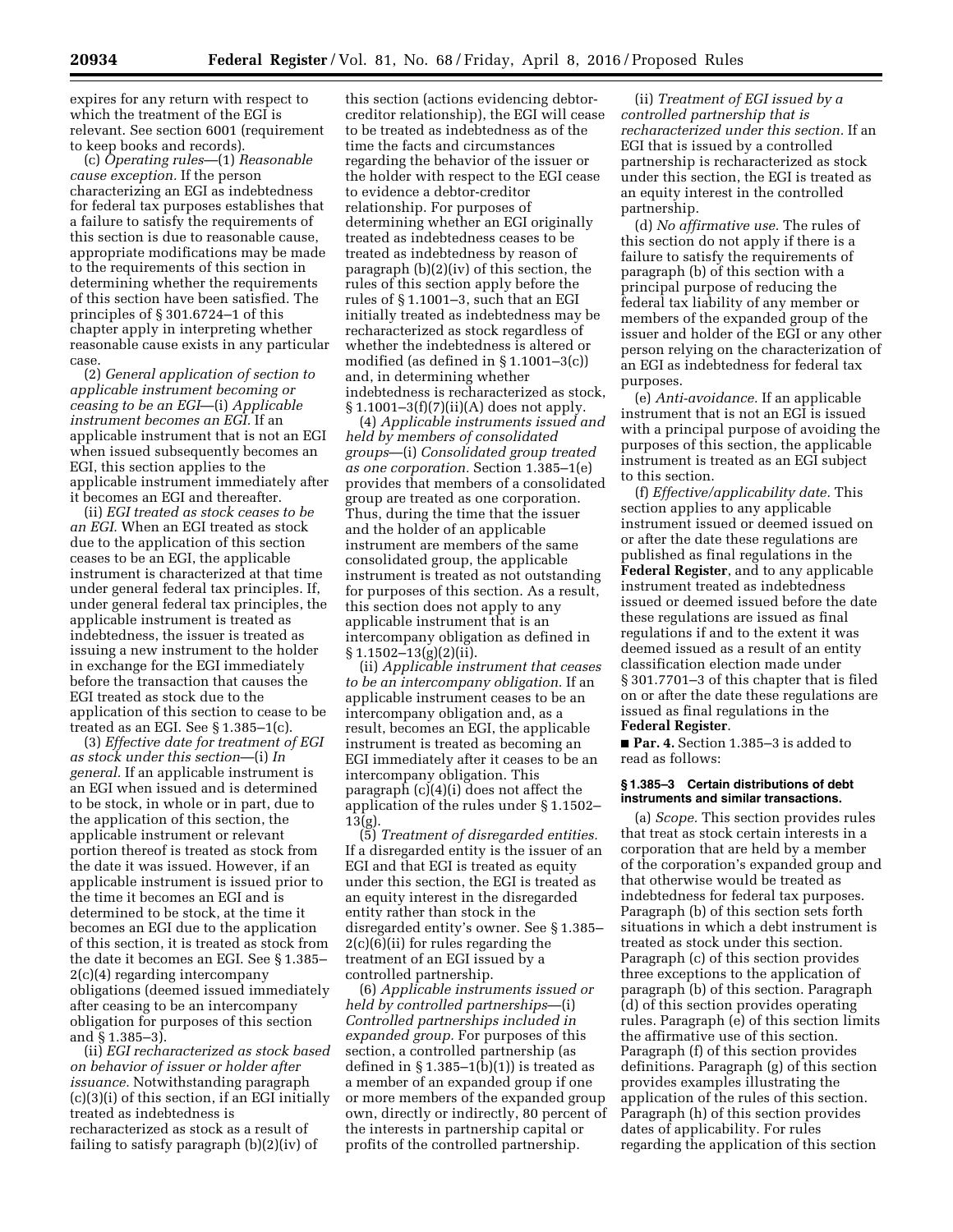to members of a consolidated group, see § 1.385–4.

(b) *Debt instrument treated as stock*— (1) *Effect of characterization as stock.*  To the extent a debt instrument is treated as stock under paragraphs (b)(2), (3), or (4) of this section, it is treated as stock for all federal tax purposes. Any interest, or portion thereof, that is not characterized as stock under this section is treated as stock or indebtedness under applicable federal tax law, without reference to this section.

(2) *General rule.* Except as provided in paragraphs (c) and (e) of this section and in § 1.385–4, a debt instrument is treated as stock to the extent the debt instrument is issued by a corporation to a member of the corporation's expanded group as described in one or more of the following paragraphs:

(i) In a distribution;

(ii) In exchange for expanded group stock, other than in an exempt exchange; or

(iii) In exchange for property in an asset reorganization, but only to the extent that, pursuant to the plan of reorganization, a shareholder that is a member of the issuer's expanded group immediately before the reorganization receives the debt instrument with respect to its stock in the transferor corporation.

(3) *Funding rule*—(i) *In general.*  Except as provided in paragraphs (c) and (e) of this section and in § 1.385–4, a debt instrument is treated as stock to the extent it is a principal purpose debt instrument.

(ii) *Principal purpose debt instrument.* For purposes of this paragraph (b)(3), a debt instrument is a principal purpose debt instrument to the extent it is issued by a corporation (funded member) to a member of the funded member's expanded group in exchange for property with a principal purpose of funding a distribution or acquisition described in one or more of the following paragraphs:

(A) A distribution of property by the funded member to a member of the funded member's expanded group, other than a distribution of stock pursuant to an asset reorganization that is permitted to be received without the recognition of gain or income under section 354(a)(1) or  $355(a)(1)$  or, when section  $356$ applies, that is not treated as ''other property'' or money described in section 356;

(B) An acquisition of expanded group stock, other than in an exempt exchange, by the funded member from a member of the funded member's expanded group in exchange for property other than expanded group stock; or

(C) An acquisition of property by the funded member in an asset reorganization but only to the extent that, pursuant to the plan of reorganization, a shareholder that is a member of the funded member's expanded group immediately before the reorganization receives ''other property'' or money within the meaning of section 356 with respect to its stock in the transferor corporation.

(iii) *Transactions described in more than one paragraph.* Solely for purposes of this section, to the extent all or a portion of a distribution or acquisition by a funded member is described in more than one of paragraphs (b)(3)(ii)(A) through (C) of this section, the funded member is treated as engaging in only a single distribution or acquisition described in paragraph (b)(3)(ii) of this section.

(iv) *Principal purpose*—(A) *In general.*  Subject to paragraph (b)(3)(iv)(B)(*1*) of this section, whether a debt instrument is issued with a principal purpose of funding a distribution or acquisition described in paragraph (b)(3)(ii) of this section is determined based on all the facts and circumstances. A debt instrument may be treated as issued with a principal purpose of funding a distribution or acquisition described in paragraph (b)(3)(ii) of this section regardless of whether it is issued before or after such distribution or acquisition.

(B) *Per se rule*—(*1*) *In general.* Except as provided in paragraph (b)(3)(iv)(B)(*2*) of this section, a debt instrument is treated as issued with a principal purpose of funding a distribution or acquisition described in paragraph (b)(3)(ii) of this section if it is issued by the funded member during the period beginning 36 months before the date of the distribution or acquisition, and ending 36 months after the date of the distribution or acquisition (72-month period).

(*2*) *Ordinary course exception.*  Paragraph (b)(3)(iv)(B)(*1*) of this section does not apply to a debt instrument that arises in the ordinary course of the issuer's trade or business in connection with the purchase of property or the receipt of services to the extent that it reflects an obligation to pay an amount that is currently deductible by the issuer under section 162 or currently included in the issuer's cost of goods sold or inventory, provided that the amount of the obligation outstanding at no time exceeds the amount that would be ordinary and necessary to carry on the trade or business of the issuer if it was unrelated to the lender.

(*3*) *Multiple interests.* If, pursuant to paragraph (b)(3)(iv)(B) of this section, two or more debt instruments may be

treated as a principal purpose debt instrument, the debt instruments are tested under paragraph (b)(3)(iv)(B) of this section based on the order in which they were issued, with the earliest issued debt instrument tested first. See paragraph (g)(3) of this section, *Example 6,* for an illustration of this rule.

(*4*) *Multiple distributions or acquisitions.* Except as provided in paragraph (c)(3) of this section, if, pursuant to paragraph (b)(3)(iv)(B) of this section, a debt instrument may be treated as funding more than one distribution or acquisition described in paragraph (b)(3)(ii) of this section, the debt instrument is treated as funding one or more distributions or acquisitions based on the order in which the distributions or acquisitions occurred, with the earliest distribution or acquisition treated as the first distribution or acquisition that was funded. See paragraph (g)(3) of this section, *Example 9,* for an illustration of this rule.

(v) *Predecessors and successors.* For purposes of this paragraph (b)(3), references to the funded member include references to any predecessor or successor of such member. See paragraph (g)(3) of this section, *Examples 9, 10,* and *12,* for illustrations of this rule.

(vi) *Treatment of funded transactions.*  When a debt instrument is treated as stock pursuant to paragraph (b)(3) of this section, the distribution or acquisition described in paragraph (b)(3)(ii) of this section that is treated as funded by such debt instrument is not recharacterized as a result of the treatment of the debt instrument as stock.

(4) *Anti-abuse rule.* A debt instrument is treated as stock if it is issued with a principal purpose of avoiding the application of this section or § 1.385–4. In addition, an interest that is not a debt instrument for purposes of this section and § 1.385–4 (for example, a contract to which section 483 applies or a nonperiodic swap payment) is treated as stock if issued with a principal purpose of avoiding the application of this section or § 1.385–4. This paragraph (b)(4) may apply, for example, if a debt instrument is issued to, and later acquired from, a person that is not a member of the issuer's expanded group with a principal purpose of avoiding the application of this section. Additional examples of when this paragraph (b)(4) could apply include, without limitation, situations where, with a principal purpose of avoiding the application of this section, a debt instrument is issued to a person that is not a member of the issuer's expanded group, and such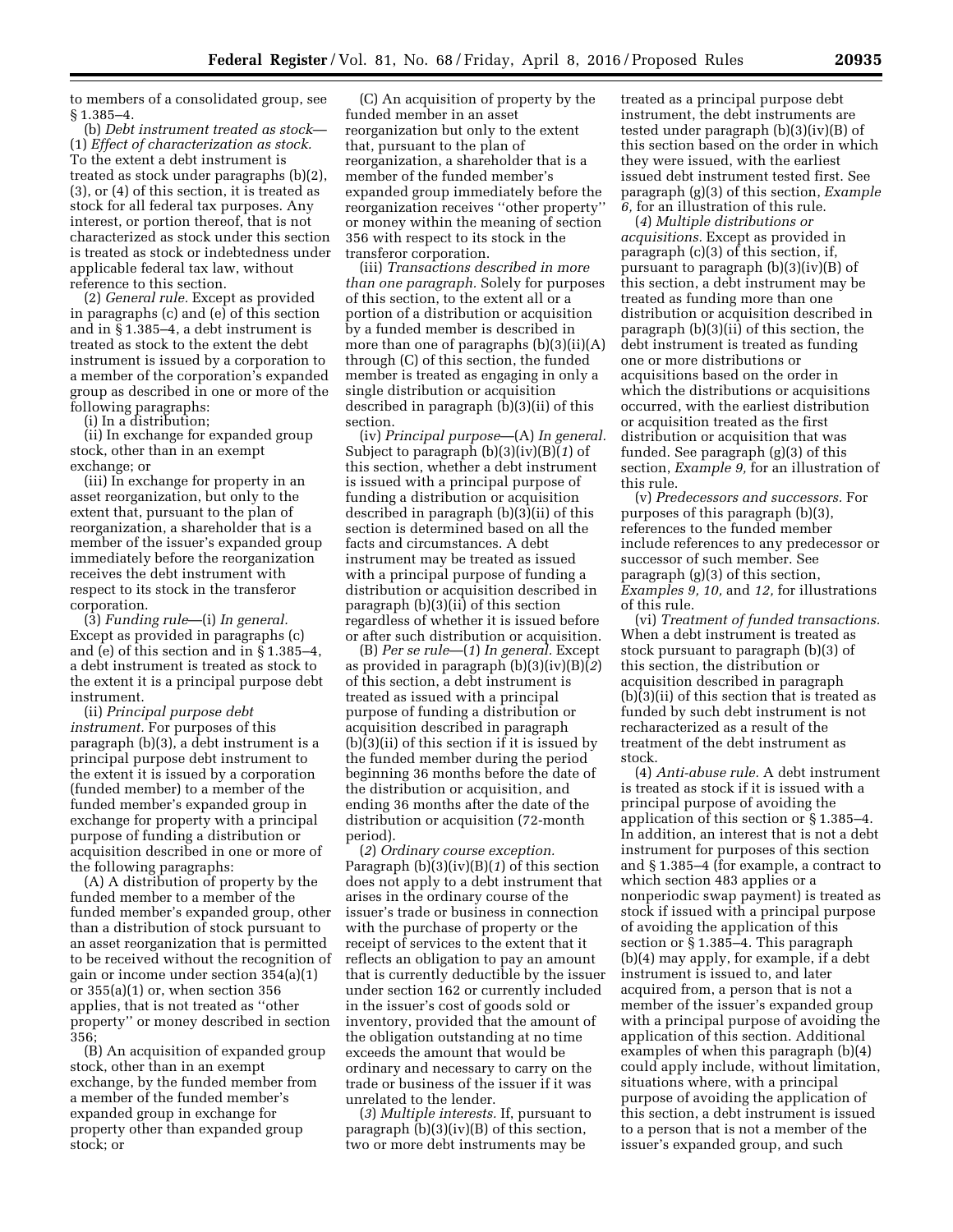person later becomes a member of the issuer's expanded group; a debt instrument is issued to an entity that is not taxable as a corporation for federal tax purposes; or a member of the issuer's expanded group is substituted as a new obligor or added as a co-obligor on an existing debt instrument. This paragraph (b)(4) also may apply to a debt instrument that is issued or transferred in connection with a reorganization or similar transaction with a principal purpose of avoiding the application of this section or § 1.385–4. See paragraph (g)(3) of this section, *Example 18,* for an illustration of this rule.

(5) *Coordination between general rule and funding rule.* To the extent a debt instrument is treated as stock under paragraph (b)(2)(iii) of this section, the distribution of the debt instrument (which is treated as a distribution of stock as a result of the application of paragraph (b)(2)(iii) of this section) pursuant to the same reorganization that caused paragraph (b)(2)(iii) of this section to apply is not also treated as a distribution or acquisition described in paragraph (b)(3)(ii) of this section. See paragraph (g)(3) of this section, *Example 8,* for an illustration of this rule.

(c) *Exceptions*—(1) *Exception for current year earnings and profits.* For purposes of applying paragraphs (b)(2) and (b)(3) of this section to a member of an expanded group with respect to a taxable year, the aggregate amount of any distributions or acquisitions that are described in paragraphs (b)(2) or (b)(3)(ii) of this section are reduced by an amount equal to the member's current year earnings and profits described in section 316(a)(2). This reduction is applied to the transactions described in paragraphs (b)(2) and (b)(3)(ii) of this section based on the order in which the distribution or acquisition occurs. See paragraph (g)(3) of this section, *Example 17,* for an illustration of this rule.

(2) *Threshold exception.* A debt instrument is not treated as stock under this section if, immediately after the debt instrument is issued, the aggregate adjusted issue price of debt instruments held by members of the expanded group that would be subject to paragraph (b) of this section but for the application of this paragraph (c)(2) does not exceed \$50 million. Once this threshold is exceeded, this paragraph (c)(2) will not apply to any debt instrument issued by members of the expanded group for so long as any debt instrument that previously was treated as indebtedness solely because of this paragraph (c)(2) remains outstanding. For purposes of this rule, any debt instrument that is not

denominated in U.S. dollars is translated into U.S. dollars at the spot rate (as defined in § 1.988–1(d)) on the date that the debt instrument is issued. See paragraph (g)(3) of this section, *Example 17,* for an illustration of this rule. See paragraph (d)(1)(iii) of this section for rules regarding the treatment of a debt instrument that ceases to qualify for the exception provided in this paragraph (c)(2).

(3) *Exception for funded acquisitions of subsidiary stock by issuance.* An acquisition of expanded group stock will not be treated as described in paragraph (b)(3)(ii)(B) of this section if the acquisition results from a transfer of property by a funded member (the transferor) to an expanded group member (the issuer) in exchange for stock of the issuer, provided that, for the 36-month period immediately following the issuance, the transferor holds, directly or indirectly, more than 50 percent of the total combined voting power of all classes of stock of the issuer entitled to vote and more than 50 percent of the total value of the stock of the issuer. If the transferor ceases to meet this ownership requirement at any time during that 36-month period, then on the date that the ownership requirement ceases to be met (cessation date), this paragraph (c)(3) ceases to apply and the acquisition is treated as an acquisition described in paragraph (b)(3)(ii)(B) of this section. In this case, for purposes of applying the per se rule, the acquisition may be treated as having been funded by any debt instrument issued during the 72-month period determined with respect to the date of the acquisition (rather than with respect to the cessation date), but, in the case of a debt instrument issued prior to the cessation date, only to the extent that such debt instrument is treated as indebtedness as of the cessation date (that is, a debt instrument not already treated as stock). For purposes of this paragraph (c)(3), a transferor's indirect stock ownership is determined by applying the principles of section 958(a) without regard to whether an intermediate entity is foreign or domestic. See paragraph (d)(1)(v) of this section for rules regarding the treatment of a debt instrument that is treated as funding an acquisition to which this exception ceases to apply.

(d) *Operating rules*—(1) *Timing.* This paragraph (d)(1) provides rules for determining when a debt instrument is treated as stock under paragraph (b) of this section. For special rules regarding the treatment of a deemed exchange of a debt instrument that occurs pursuant to paragraphs  $(d)(1)(ii)$ ,  $(d)(1)(iii)$ ,  $(d)(1)(iv)$ , or  $(d)(1)(v)$ , see § 1.385–1(c).

(i) *General timing rule.* Except as otherwise provided in this paragraph  $(d)(1)$ , when paragraph  $(b)$  of this section applies to treat a debt instrument as stock, the debt instrument is treated as stock when the debt instrument is issued. When paragraph (b)(3) of this section applies to treat a debt instrument as stock when the debt instrument is issued, see also paragraph (b)(3)(vi) of this section.

(ii) *Exception when a debt instrument is treated as funding a distribution or acquisition that occurs in a subsequent taxable year.* When paragraph (b)(3)(iv)(B) of this section applies to treat a debt instrument as funding a distribution or acquisition described in paragraph (b)(3)(ii) of this section that occurs in a taxable year subsequent to the taxable year in which the debt instrument is issued, the debt instrument is deemed to be exchanged for stock when the distribution or acquisition described in paragraph (b)(3)(ii) of this section occurs. See paragraph (g)(3) of this section, *Example 9,* for an illustration of this rule.

(iii) *Exception when a debt instrument ceases to qualify for the threshold exception.* A debt instrument that previously was treated as indebtedness pursuant to the threshold exception set forth in paragraph (c)(2) of this section is deemed to be exchanged for stock when the debt instrument ceases to qualify for the threshold exception. Notwithstanding the preceding sentence, if the debt instrument was both issued and ceases to qualify for the threshold exception during the same taxable year, the general timing rule of paragraph (d)(1)(i) of this section applies. See paragraph (g)(3) of this section, *Example 17,* for an illustration of this rule.

(iv) *Exception when a debt instrument is re-tested under paragraph (d)(2) of this section.* When paragraph (b)(3)(iv)(B) of this section applies to treat a debt instrument as funding a distribution or acquisition described in paragraph (b)(3)(ii) of this section as a result of a re-testing described in paragraph (d)(2) of this section that occurs in a taxable year subsequent to the taxable year in which the debt instrument is issued, the debt instrument is deemed to be exchanged for stock on the date of the re-testing. See paragraph (g)(3) of this section, *Example 7,* for an illustration of this rule.

(v) *Exception when a debt instrument ceases to qualify for the exception for acquisitions of subsidiary stock by issuance.* When paragraph (b)(3)(iv)(B) and the modified ordering rule in paragraph (c)(3) of this section apply to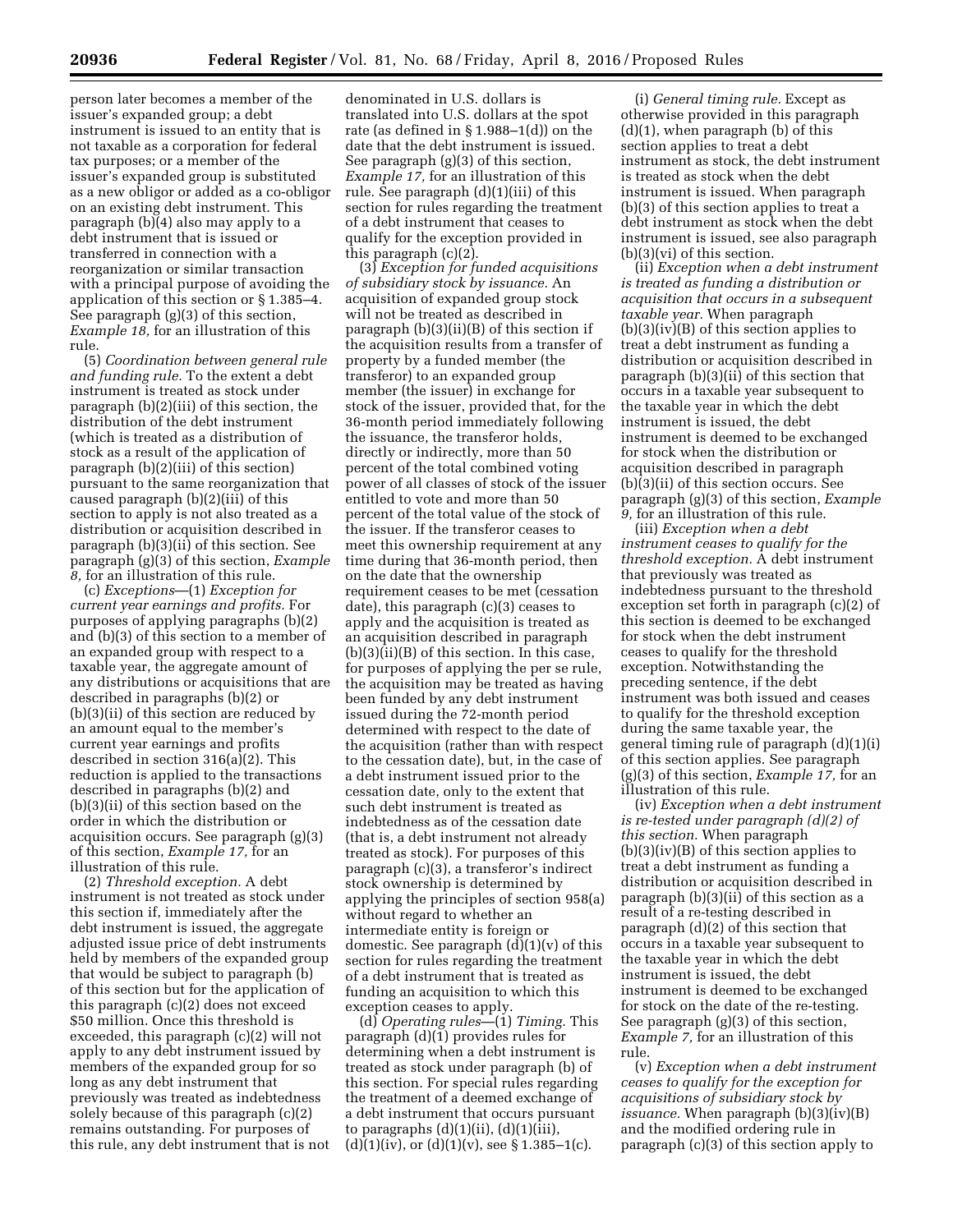treat a debt instrument as funding an acquisition of expanded group stock that previously qualified for the exception set forth in paragraph (c)(3) of this section, the debt instrument is deemed to be exchanged for stock on the cessation date referred to in paragraph (c)(3) of this section if the debt instrument was issued in a taxable year preceding the taxable year that includes the cessation date. For all other debt instruments that are treated as funding an acquisition of expanded group stock that previously qualified for the exception set forth in paragraph (c)(3) of this section, the general timing rule of paragraph (d)(1)(i) of this section applies.

(2) *Debt instrument treated as stock that leaves the expanded group.* Subject to paragraph (b)(4) of this section, when the holder and issuer of a debt instrument that is treated as stock under this section cease to be members of the same expanded group, either because the debt instrument is transferred to a person that is not a member of the expanded group that includes the issuer or because the holder or the issuer cease to be members of the same expanded group, the debt instrument ceases to be treated as stock under this section. For this purpose, immediately before the transaction that causes the holder and issuer of the debt instrument to cease to be members of the same expanded group, the issuer is deemed to issue a new debt instrument to the holder in exchange for the debt instrument that was treated as stock in a transaction that is disregarded for purposes of paragraphs (b)(2) and (b)(3) of this section. For purposes of paragraph  $(b)(3)(iv)(B)$  of this section, when this paragraph (d)(2) causes a debt instrument that previously was treated as stock pursuant to paragraph (b)(3) of this section to cease to be treated as stock, all other debt instruments of the issuer that are not currently treated as stock are re-tested to determine whether those other debt instruments are treated as funding the distribution or acquisition that previously was treated as funded by the debt instrument that ceases to be treated as stock pursuant to this paragraph (d)(2). See paragraph (g)(3) of this section, *Example 7,* for an illustration of this rule.

(3) *Inapplicability of section 385(c)(1).*  Section 385(c)(1) does not apply with respect to a debt instrument to the extent that it is treated as stock under this section.

(4) *Taxable year.* For purposes of this section, the term *taxable year* refers to the taxable year of the issuer of the debt instrument.

(5) *Treatment of partnerships*—(i) *Application of aggregate treatment.* For purposes of this section, a controlled partnership is treated as an aggregate of its partners. Thus, for example, when a corporation that is a member of an expanded group becomes a partner in a partnership that is a controlled partnership with respect to that expanded group, the corporation is treated as acquiring its proportionate share of the controlled partnership's assets. In addition, each expanded group partner in a controlled partnership is treated as issuing its proportionate share of any debt instrument issued by the controlled partnership. For this purpose, a partner's proportionate share is determined in accordance with the partner's share of partnership profits. See paragraph (g)(3) of this section, *Example 13,* for an illustration of this rule.

(ii) *Treatment of debt instruments issued by partnerships.* To the extent that the application of the aggregate approach in paragraph (d)(5)(i) of this section causes a debt instrument issued by a controlled partnership to be recharacterized under paragraph (b) of this section, then the holder of the recharacterized debt instrument is treated as holding stock in the expanded group partners. In addition, the partnership and its partners must make appropriate conforming adjustments to reflect this treatment. Any such adjustments must be consistent with the purposes of this section and must be made in a manner that avoids the creation of, or increase in, a disparity between the controlled partnership's aggregate basis in its assets and the aggregate bases of the partners' respective interests in the partnership. See paragraph (g)(3) of this section, *Examples 14* and *15,* for an illustration of this rule.

(6) *Treatment of disregarded entities.*  If a debt instrument of a disregarded entity is treated as stock under this section, such debt instrument is treated as stock in the entity's owner rather than as an equity interest in the entity.

(e) *No affirmative use.* The rules of this section and § 1.385–4 do not apply to the extent a person enters into a transaction that otherwise would be subject to these rules with a principal purpose of reducing the federal tax liability of any member of the expanded group that includes the issuer and the holder of the debt instrument by disregarding the treatment of the debt instrument that would occur without regard to this section.

(f) *Definitions.* The definitions in this paragraph (f) apply for purposes of this section and for purposes of § 1.385–4.

(1) *Asset reorganization.* The term *asset reorganization* means a reorganization within the meaning of section  $368(a)(1)(A)$ , (C), (D), (F), or (G).

(2) *Controlled partnership.* The term *controlled partnership* has the meaning specified in § 1.385–1(b)(1).

(3) *Debt instrument.* The term *debt instrument* means an interest that would, but for the application of this section, be treated as a debt instrument as defined in section 1275(a) and  $§ 1.1275 - 1(d).$ 

(4) *Distribution.* The term *distribution*  means any distribution made by a corporation with respect to its stock.

(5) *Exempt exchange.* The term *exempt exchange* means an acquisition of expanded group stock in which the transferor and transferee of the stock are parties to an asset reorganization, and either—

(i) Section 361(a) or (b) applies to the transferor of the expanded group stock and the stock is not transferred by issuance; or

(ii) Section 1032 or § 1.1032–2 applies to the transferor of the expanded group stock and the stock is distributed by the transferee pursuant to the plan of reorganization.

(6) *Expanded group.* The term *expanded group* has the meaning specified in § 1.385–1(b)(3).

(7) *Expanded group partner.* The term *expanded group partner* means any person that is a partner in a controlled partnership and that is a member of the expanded group whose members own, directly or indirectly, at least 80 percent of the interests in the controlled partnership's capital or profits.

(8) *Expanded group stock.* The term *expanded group stock* means, with respect to a member of an expanded group, stock of a member of the same expanded group.

(9) *Predecessor*—(i) *In general.* The term *predecessor* includes, with respect to a corporation, the distributor or transferor corporation in a transaction described in section 381(a) in which the corporation is the acquiring corporation. For purposes of the preceding sentence, the transferor corporation in a reorganization within the meaning of section  $368(a)(1)(D)$  or  $(G)$  is treated as a transferor corporation in a transaction described in section 381(a) without regard to whether the reorganization meets the requirements of sections 354(b)(1)(A) and (B). The term predecessor does not include, with respect to a controlled corporation, a distributing corporation that distributed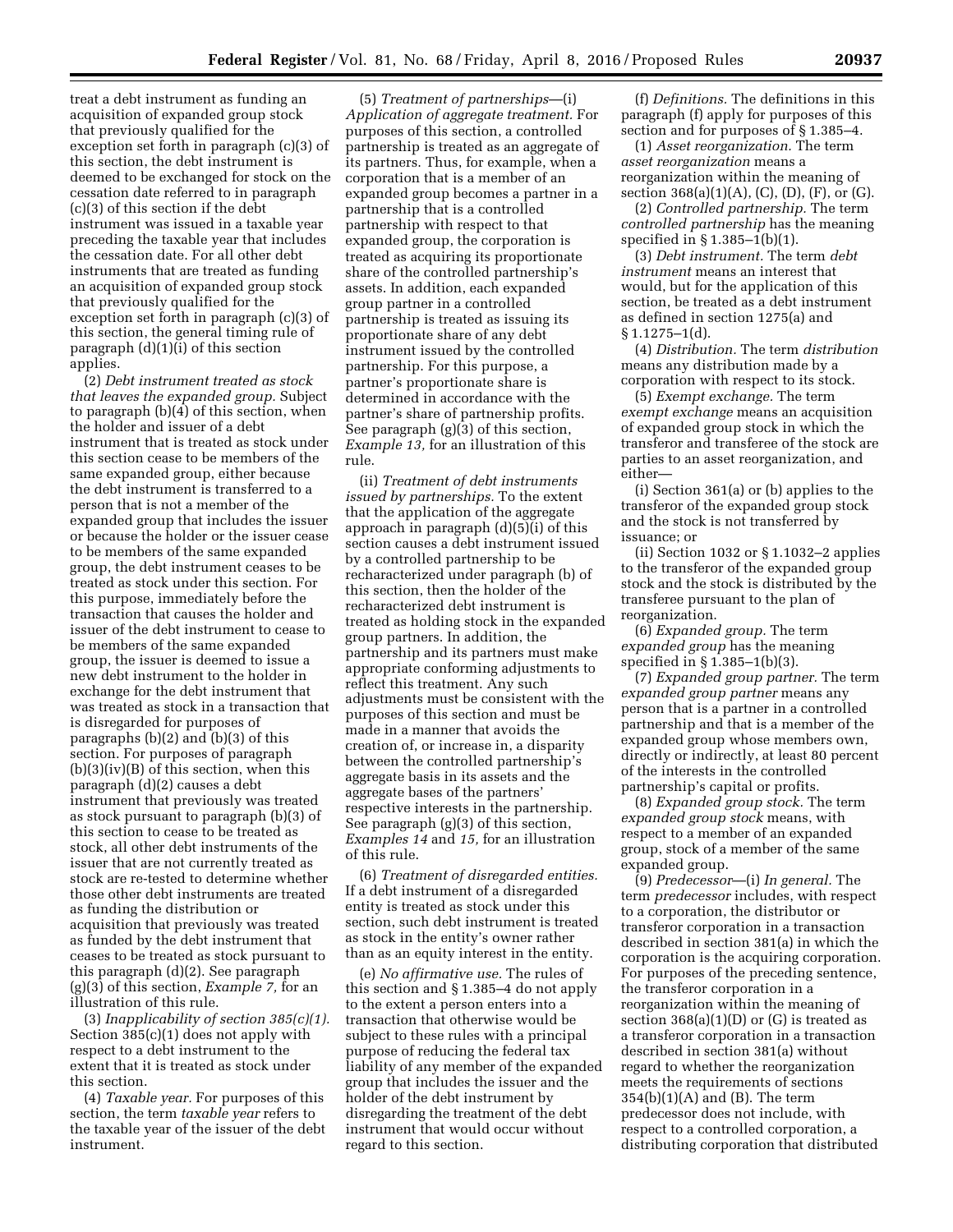the stock of the controlled corporation pursuant to section 355(c).

(ii) *Special rules for funded acquisitions of subsidiary stock by issuance.* The term predecessor also includes, with respect to an issuer that issues stock to a transferor in a transaction described in paragraph (c)(3) of this section, the transferor, but, for purposes of applying the per se rule in paragraph (b)(3)(iv)(B)(*1*) of this section, only with respect to a debt instrument issued by the transferor during the 72 month period determined with respect to the transaction described in paragraph (c)(3) of this section, and only to the extent of the value of the expanded group stock acquired from the issuer in the transaction described in paragraph (c)(3) of this section.

(10) *Property.* The term *property* has the meaning specified in section 317(a).

(11) *Successor*—(i) *In general.* The term *successor* includes, with respect to a corporation, the acquiring corporation in a transaction described in section 381(a) in which the corporation is the distributor or transferor corporation. For purposes of the preceding sentence, the acquiring corporation in a reorganization within the meaning of section 368(a)(1)(D) or (G) is treated as an acquiring corporation in a transaction described in section 381(a) without regard to whether the reorganization meets the requirements of sections  $354(b)(1)(A)$  and  $(B)$ . The term successor does not include, with respect to a distributing corporation, a controlled corporation the stock of which was distributed by the distributing corporation pursuant to section 355(c).

(ii) *Special rules for funded acquisitions of subsidiary stock by issuance.* The term successor also includes, with respect to a transferor that transfers property to an issuer in exchange for stock of the issuer in a transaction described in paragraph (c)(3) of this section, the issuer, but, for purposes of applying the per se rule in paragraph (b)(3)(iv)(B)(*1*) of this section, only with respect to a debt instrument issued by the transferor during 72 month period determined with respect to the transaction described in paragraph (c)(3) of this section, and only to the extent of the value of the expanded group stock acquired from the issuer in the transaction described in paragraph (c)(3) of this section. A distribution by an issuer described in paragraph (c)(3) of this section directly to the transferor is not taken into account for purposes of applying paragraph (b)(3) of this section to a debt instrument of the transferor.

(g) *Examples*—(1) *Assumed facts.*  Except as otherwise stated, the following facts are assumed for purposes of the examples in paragraph (g)(3) of this section:

(i) FP is a foreign corporation that owns 100 percent of the stock of USS1, a domestic corporation, 100 percent of the stock of USS2, a domestic corporation, and 100 percent of the stock of FS, a foreign corporation;

(ii) USS1 owns 100 percent of the stock of DS, a domestic corporation, and CFC, which is a controlled foreign corporation within the meaning of section 957;

(iii) At the beginning of Year 1, FP is the common parent of an expanded group comprised solely of FP, USS1, USS2, FS, DS, and CFC (the FP expanded group);

(iv) The FP expanded group has more than \$50 million of debt instruments described in paragraph (c)(2) of this section at all times;

(v) No issuer of a debt instrument has current year earnings and profits described in section 316(a)(2);

(vi) All notes are debt instruments described in paragraph (f)(3) of this section;

(vii) No notes are eligible for the ordinary course exception described in paragraph (b)(3)(iv)(B)(*2*) of this section;

(viii) Each entity has as its taxable year the calendar year;

(ix) PRS is a partnership for federal income tax purposes;

(x) No corporation is a member of a consolidated group, as defined in  $§ 1.1502 - 1(h);$ 

(xi) No domestic corporation is a United States real property holding corporation within the meaning of section  $897(c)(2)$ ; and

(xii) Each note is issued with adequate stated interest (as defined in section 1274(c)(2)).

(2) *No inference.* Except as provided in this section, it is assumed for purposes of the examples that the form of each transaction is respected for federal tax purposes. No inference is intended, however, as to whether any particular note would be respected as indebtedness or as to whether the form of any particular transaction described in paragraph (g)(3) of this section would be respected for federal tax purposes.

(3) *Examples.* The following examples illustrate the rules of this section.

*Example 1. Distribution of a debt instrument.* (i) *Facts.* On Date A in Year 1, FS lends \$100x to USS1 in exchange for USS1 Note A. On Date B in Year 2, USS1 issues USS1 Note B, which is has a value of \$100x, to FP in a distribution.

(ii) *Analysis.* USS1 Note B is a debt instrument that is issued by USS1 to FP, a

member of USS1's expanded group, in a distribution. Accordingly, USS1 Note B is treated as stock under paragraph (b)(2)(i) of this section. Under paragraph (d)(1)(i) of this section, USS1 Note B is treated as stock when it is issued by USS1 to FP on Date B in Year 2. Accordingly, USS1 is treated as distributing USS1 stock to its shareholder FP in a distribution that is subject to section 305. Because USS1 Note B is treated as stock for federal tax purposes when it is issued by USS1, USS1 Note B is not treated as property for purposes of paragraph  $(b)(3)(ii)(A)$  of this section because it is not property within the meaning specified in section 317(a). Accordingly, USS1 Note A is not treated as funding the distribution of USS1 Note B for purposes of paragraph (b)(3)(ii)(A) of this section.

*Example 2. Debt instrument issued for expanded group stock that is exchanged for stock in a corporation that is not a member of the same expanded group.* (i) *Facts.* UST is a publicly traded domestic corporation. On Date A in Year 1, USS1 issues USS1 Note to FP in exchange for FP stock. On Date B of Year 1, USS1 transfers the FP stock to UST's shareholders, which are not members of the FP expanded group, in exchange for all of the stock of UST.

(ii) *Analysis.* (A) Because USS1 and FP are both members of the FP expanded group, USS1 Note is treated as stock when it is issued by USS1 to FP in exchange for FP stock on Date A in Year 1 under paragraphs  $(b)(2)(ii)$  and  $(d)(1)(i)$  of this section. This result applies even though, pursuant to the same plan, USS1 transfers the FP stock to persons that are not members of the FP expanded group. The exchange of USS1 Note for FP stock is not an exempt exchange within the meaning of paragraph (f)(5) of this section.

(B) Because USS1 Note is treated as stock for federal tax purposes when it is issued by USS1, pursuant to section § 1.367(b)– 10(a)(3)(ii) (defining property for purposes of § 1.367(b)–10) there is no potential application of  $\S 1.367(b) - 10(a)$  to USS1's acquisition of the FP stock.

(C) Because paragraph (b)(2) of this section treats USS1 Note as stock for federal tax purposes when it is issued by USS1, USS1 Note is not treated as indebtedness for purposes of applying paragraph (b)(3) of this section.

*Example 3. Issuance of a note in exchange for expanded group stock.* (i) *Facts.* On Date A in Year 1, USS1 issues USS1 Note to FP in exchange for 40 percent of the FS stock owned by FP.

(ii) *Analysis.* (A) Because USS1 and FP are both members of the FP expanded group, USS1 Note is treated as stock when it is issued by USS1 to FP in exchange for FS stock on Date A in Year 1 under paragraphs  $(b)(2)(ii)$  and  $(d)(1)(i)$  of this section. The exchange of USS1 Note for FS stock is not an exempt exchange within the meaning of paragraph (f)(5) of this section because USS1 and FP are not parties to a reorganization.

(B) Because USS1 Note is treated as stock for federal tax purposes when it is issued by USS1, USS1 Note is not treated as property for purposes of section 304(a) because it is not property within the meaning specified in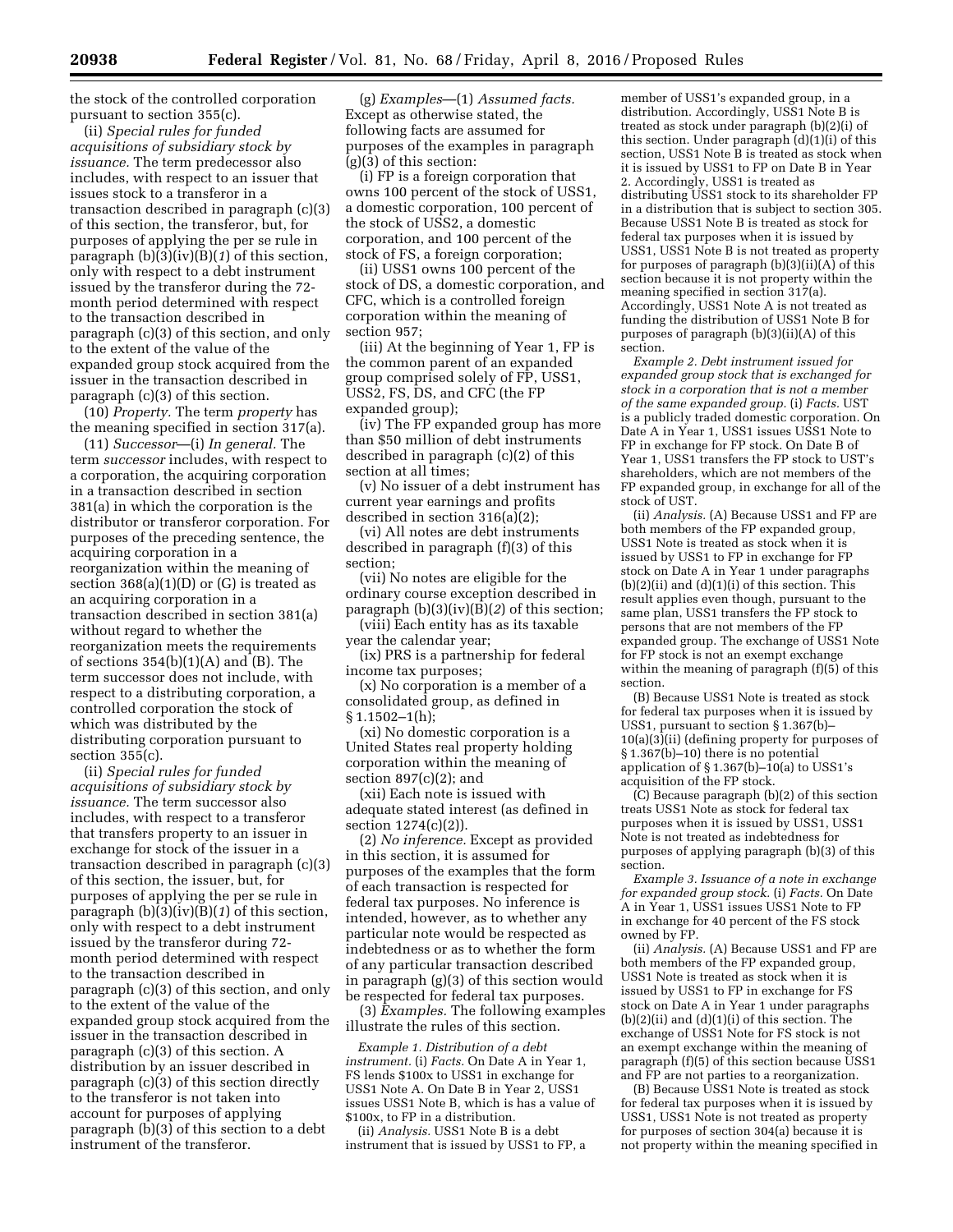section 317(a). Therefore, USS1's acquisition of FS stock from FP in exchange for USS1 Note is not an acquisition described in section  $304(a)(1)$ .

(C) Because USS1 Note is treated as stock for federal tax purposes when it is issued by USS1, USS1 Note is not treated as indebtedness for purposes of applying paragraph (b)(3) of this section.

*Example 4. Funding occurs in same taxable year as distribution.* (i) *Facts.* On Date A in Year 1, FP lends \$200x to CFC in exchange for CFC Note A. On Date B in Year 1, CFC distributes \$400x of cash to USS1 in a distribution. CFC is not an expatriated foreign subsidiary as defined in § 1.7874–  $12T(a)(9)$ .

(ii) *Analysis.* Under paragraph (b)(3)(iv)(B) of this section, CFC Note A is treated as issued with a principal purpose of funding the distribution by CFC to USS1 because CFC Note A is issued to a member of the FP expanded group during the 72-month period determined with respect to CFC's distribution to USS1. Accordingly, under paragraphs  $(b)(3)(ii)(A)$  and  $(d)(1)(i)$  of this section, CFC Note A is treated as stock when it is issued by CFC to FP on Date A in Year 1.

*Example 5. Additional funding.* (i) *Facts.*  The facts are the same as in *Example 4,*  except that, in addition, on Date  $\tilde{C}$  in Year 2, FP lends an additional \$300x to CFC in exchange for CFC Note B.

(ii) *Analysis.* The analysis is the same as in *Example 4* with respect to CFC Note A. CFC Note B is also issued to a member of the FP expanded group during the 72-month period determined with respect to CFC's distribution to USS1. Under paragraph (b)(3)(iv)(B) of this section, CFC Note B is treated as issued with a principal purpose of funding the remaining portion of CFC's distribution to USS1, which is \$200x. Accordingly, \$200x of CFC Note B is a principal purpose debt instrument that is treated as stock under paragraph (b)(3)(ii)(A) of this section. Under paragraph (d)(1)(ii) of this section, \$200x of CFC Note B is deemed to be exchanged for stock on Date C in Year 2. The remaining \$100x of CFC Note B continues to be treated as indebtedness.

*Example 6. Funding involving multiple interests.* (i) *Facts.* On Date A in Year 1, FP lends \$300x to USS1 in exchange for USS1 Note A. On Date B in Year 2, USS1 distributes \$300x of cash to FP. On Date C in Year 3, FP lends another \$300x to USS1 in exchange for USS1 Note B.

(ii) *Analysis.* (A) Under paragraph (b)(3)(iv)(B)(*3*) of this section, USS1 Note A is tested under paragraph (b)(3) of this section before USS1 Note B is tested. USS1 Note A is issued during the 72-month period determined with respect to USS1's \$300x distribution to FP and, therefore, is treated as issued with a principal purpose of funding the distribution under paragraph (b)(3)(iv)(B)(*1*) of this section. Beginning on Date B in Year 2, USS1 Note A is a principal purpose debt instrument that is treated as stock under paragraphs (b)(3)(ii)(A) and (d)(1)(ii) of this section.

(B) Under paragraph (b)(3)(iv)(B)(*3*) of this section, USS1 Note B is tested under paragraph (b)(3) of this section after USS1

Note A is tested. Because USS1 Note A is treated as funding the entire \$300x distribution by USS1 to FP, USS1 Note B will continue to be treated as indebtedness.

*Example 7. Re-testing.* (i) *Facts.* The facts are the same as in *Example 6,* except that on Date D in Year 4, FP sells USS1 Note A to Bank.

(ii) *Analysis.* (A) Under paragraph (d)(2) of this section, USS1 Note A ceases to be treated as stock when FP sells USS1 Note A to Bank on Date D in Year 4. Immediately before FP sells USS1 Note A to Bank, USS1 is deemed to issue a debt instrument to FP in exchange for USS1 Note A in a transaction that is disregarded for purposes of paragraphs (b)(2) and (b)(3) of this section.

(B) Under paragraph (d)(2) of this section, after USS1 Note A is deemed exchanged, USS1's other debt instruments that are not treated as stock as of Date D in Year 4 (USS1 Note B) are re-tested for purposes of paragraph  $(b)(3)(iv)(B)$  of this section to determine whether other USS1 debt instruments are treated as funding the \$300x distribution by USS1 to FP on Date B in Year 2. USS1 Note B was issued by USS1 to FP within the 72-month period determined with respect to the \$300x distribution. Under paragraph (b)(3)(iv)(B)(*1*) of this section, USS1 Note B is treated as issued with a principal purpose of funding the \$300x distribution. Accordingly, USS1 Note B is a principal purpose debt instrument under paragraph  $(b)(3)(ii)(A)$  of this section that is deemed to be exchanged for stock on Date D in Year 4, the re-testing date, under paragraph (d)(1)(iv) of this section. See § 1.385–1(c) for rules regarding the treatment of this deemed exchange.

*Example 8. Distribution of expanded group stock and debt instrument in a reorganization that qualifies under section 355.* (i) *Facts.* On Date A in Year 1, FP lends \$200x to USS2 in exchange for USS2 Note. In a transaction that is treated as independent from the transaction on Date A in Year 1, on Date B in Year 2, USS2 transfers a portion of its assets to DS2, a newly-formed domestic corporation, in exchange for all of the stock of DS2 and DS2 Note. Immediately afterwards, USS2 distributes all of the DS2 stock and the DS2 Note to FP with respect to FP's USS2 stock in a transaction that qualifies under section 355. USS2's transfer of a portion of its assets qualifies as a reorganization within the meaning of section 368(a)(1)(D). The DS2 stock has a value of \$150x and DS2 Note has a value of \$50x. The DS2 stock is not non-qualified preferred stock as defined in section 351(g)(2). Absent the application of this section, DS2 Note would be treated by FP as ''other property'' within the meaning of section 356.

(ii) *Analysis.* (A) The contribution and distribution transaction is a reorganization within the meaning of section 368(a)(1) involving a transfer of USS2's property described in section 361(a). Thus, DS2 Note is a debt instrument that is issued by DS2 to USS2, both members of the FP expanded group, pursuant to an asset reorganization (as defined in paragraph (f)(1) of this section), and received by FP, another FP expanded group member, with respect to FP's USS2 stock. Accordingly, DS2 Note is treated as

stock when it is issued by DS2 to USS2 on Date B in Year 2 pursuant to paragraphs (b)(2)(iii) and (d)(1)(i) of this section.

(B) Because DS2 Note is treated as stock when it is issued, section 355(a)(1) rather than section 356 may apply to FP on FP's receipt of DS2 Note. Alternatively, depending on the terms of DS2 Note and other factors, DS2 Note may be treated as non-qualified preferred stock that is not treated as stock pursuant to section 355(a)(3)(D). If DS2 Note is treated as non-qualified preferred stock, such stock would continue to be treated by FP as ''other property'' for purposes of section 356 under section 356(e). In that case, USS2's distribution of DS2 Note would be treated as ''other property'' described in section 356, and thus the distribution of DS2 note preliminarily would be described in paragraph  $(b)(3)(ii)(A)$  of this section. However, under paragraph (b)(5) of this section, because DS2 Note is treated as stock under paragraph (b)(2)(iii) of this section, USS2's distribution of DS2 Note to FP pursuant to the plan of reorganization is not also treated as a distribution or acquisition described in paragraph (b)(3)(ii) of this section that could cause USS2 Note to be a principal purpose debt instrument.

(C) USS2's distribution of \$150x of actual DS2 stock is a distribution of stock pursuant to an asset reorganization that is permitted to be received by FP without recognition of gain under section 355(a)(1). Accordingly, USS2's distribution of the actual DS2 stock to FP is not a distribution of property by USS2 for purposes of paragraph  $(b)(3)(ii)(A)$  of this section.

(D) USS2's transfer of assets to DS2 in exchange for DS2 stock is not an acquisition described in paragraph (b)(3)(ii)(B) of this section because USS2's acquisition of DS2 stock is an exempt exchange. USS2's acquisition of DS2 stock is an exempt exchange described in paragraph (f)(5)(ii) of this section because USS2 and DS2 are both parties to a reorganization that is an asset reorganization, section 1032 applies to DS2, the transferor of the expanded group stock, and the DS2 stock is distributed by USS2, the transferee, pursuant to the plan of reorganization. Because USS2 has not made a distribution or acquisition that is treated as a distribution or acquisition for purposes of paragraph  $(b)(3)(ii)$  of this section, USS2 Note is not a principal purpose debt instrument.

*Example 9. Funding a distribution by a successor to funded member.* (i) *Facts.* The facts are the same as in *Example 8,* except that on Date C in Year 3, DS2 distributes \$200x of cash to FP and, subsequently, on Date D in Year 3, USS2 distributes \$100x of cash to FP.

(ii) *Analysis.* (A) DS2 is a successor with respect to USS2 under paragraph (f)(11)(i) of this section because DS2 is the acquiring corporation in a reorganization within the meaning of section  $368(a)(1)(D)$ . USS2 is a predecessor with respect to DS2 under paragraph (f)(9)(i) of this section because USS2 is the transferor corporation in a reorganization within the meaning of section 368(a)(1)(D). Accordingly, under paragraph  $(b)(3)(v)$  of this section, a distribution by DS2 is treated as a distribution by USS2. Under paragraph (b)(3)(iv)(B) of this section, USS2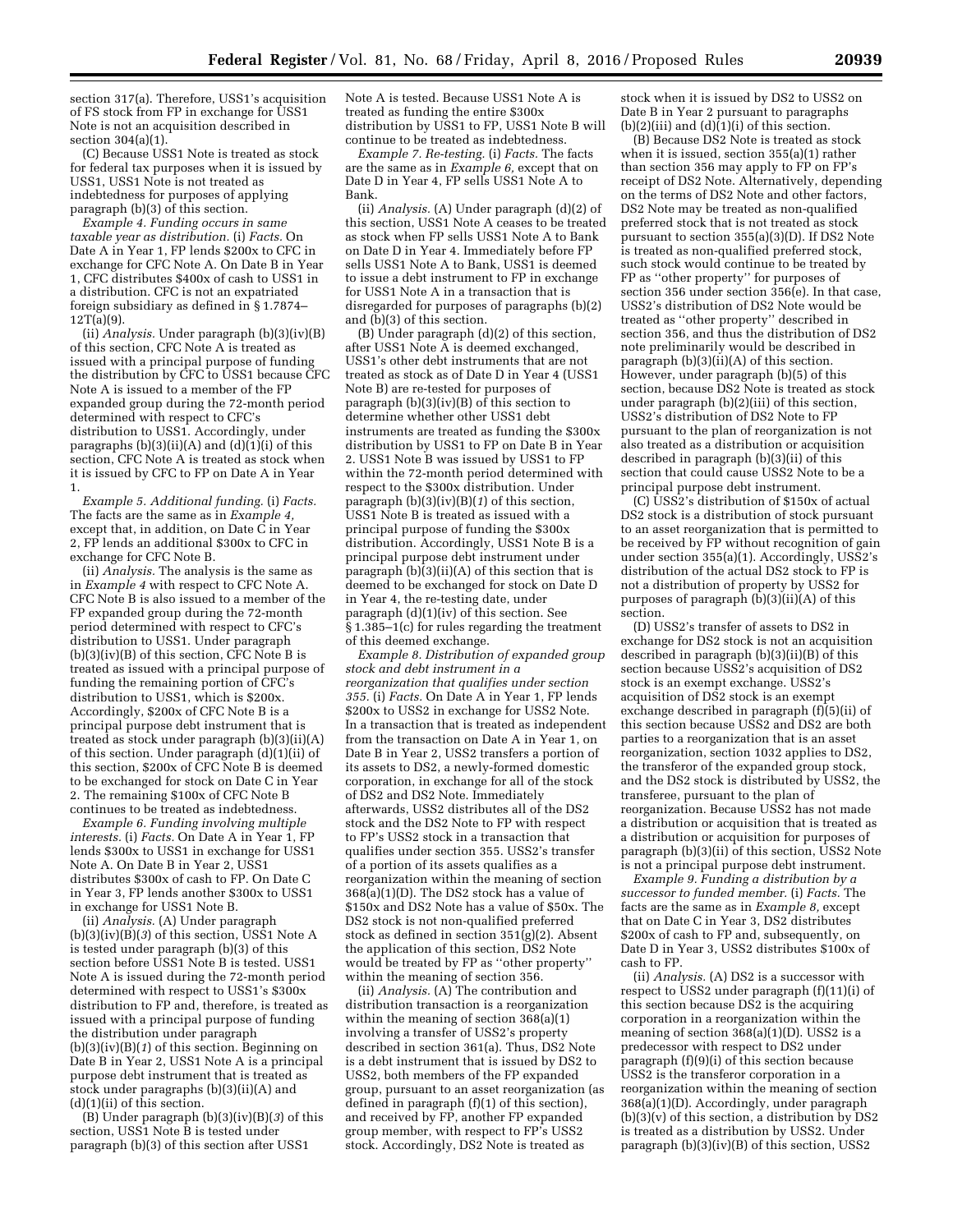Note is treated as issued with a principal purpose of funding the distribution by DS2 to FP because USS2 Note was issued during the 72-month period determined with respect to DS2's \$200x cash distribution. Accordingly, USS2 Note is a principal purpose debt instrument under paragraph (b)(3)(ii)(A) of this section that is deemed to be exchanged for stock on Date C in Year 3 under paragraph (d)(1)(ii) of this section. See § 1.385–1(c) for rules regarding the treatment of this deemed exchange.

(B) Because the entire amount of USS2 Note is treated as funding DS2's \$200x distribution to FP, under paragraph (b)(3)(iv)(B)(*4*) of this section, USS2 Note is not treated as funding the subsequent distribution by USS2 on Date D in Year 3.

*Example 10. Asset reorganization; section 354 qualified property.* (i) *Facts.* On Date A in Year 1, FS lends \$100x to USS2 in exchange for USS2 Note. On Date B in Year 2, in a transaction that qualifies as a reorganization within the meaning of section 368(a)(1)(D), USS2 transfers all of its assets to USS1 in exchange for stock of USS1 and the assumption by USS1 of all of the liabilities of USS2, and USS2 distributes to FP, with respect to FP's USS2 stock, all of the USS1 stock that USS2 received. FP does not recognize gain under section 354(a)(1).

(ii) *Analysis.* (A) USS1 is a successor with respect to USS2 under paragraph (f)(11)(i) of this section because USS1 is the acquiring corporation in a reorganization within the meaning of section 368(a)(1)(D). For purposes of paragraph (b)(3) of this section, USS2 and its successor, USS1, are funded members with respect to USS2 Note. Although USS2, a funded member, distributes property (USS1 stock) to its shareholder, FP, pursuant to the reorganization, the distribution of USS1 stock is not described in paragraph (b)(3)(ii)(A) of this section because the property is permitted to be received without the recognition of gain under section 354(a)(1). The distribution of USS1 stock is also not described in paragraph (b)(3)(ii)(C) of this section because FP does not receive the USS1 stock as ''other property'' within the meaning of section 356.

(B) USS2's exchange of assets for USS1 stock is not an acquisition described in paragraph  $(b)(3)(ii)(B)$  of this section because USS2's acquisition of USS1 stock is an exempt exchange. USS2's acquisition of USS1 stock is an exempt exchange described in paragraph (f)(5)(ii) of this section because USS1 and USS2 are both parties to a reorganization, section 1032 applies to USS1, the transferor of the expanded group stock, and the USS1 stock is distributed by USS2, the transferee, pursuant to the plan of reorganization.

(C) Because neither USS1 nor USS2 has made a distribution or acquisition described in paragraph (b)(3)(ii) of this section, USS2 Note is not a principal purpose debt instrument.

*Example 11. Triangular reorganization.* (i) *Facts.* USS2 owns 100 percent of the stock of DS2, a domestic corporation. On Date B in Year 1, FP issues FP stock and FP Note to USS1 as a contribution to capital. USS1 does not formally issue additional USS1 stock to FP in exchange for FP stock and FP Note, but is treated as issuing stock to FP in an

exchange to which section 351 applies. Immediately afterwards, USS1 transfers the FP stock and FP Note to DS2 in exchange for all of DS2's assets, and DS2 distributes the FP stock and FP Note to USS2 with respect to USS2's DS2 stock in a liquidating distribution.

(ii) *Analysis.* FP Note is issued by FP to USS1 in exchange for stock of USS1 in an exchange that is not an exempt exchange described in paragraph (f)(5) of this section. Under paragraph (b)(2)(ii) of this section, FP Note is treated as stock beginning on Date B in Year 1.

*Example 12. Funded acquisition of subsidiary stock by issuance; successor.* 

(i) *Facts.* On Date A in Year 1, FS lends \$100x to USS1 in exchange for USS1 Note. On Date B in Year 1, USS1 transfers property that has a value of \$20x to CFC in exchange for additional CFC stock that has a value of \$20x. On Date C in Year 2, CFC distributes \$20 cash to USS1. On Date D in Year 3, CFC acquires stock of FS from FP in exchange for \$50x cash.

(ii) *Analysis.* (A) But for the exception in paragraph (c)(3) of this section, USS1 Note would be treated under paragraph (b)(3)(iv)(B) of this section as issued with a principal purpose of funding an acquisition of expanded group stock described in paragraph  $(b)(3)(ii)(B)$  of this section because USS1 Note is issued to a member of the FP expanded group during the 72-month period determined with respect to USS1's acquisition of CFC stock on Date B in Year 1. However, because USS1's acquisition of CFC stock results from a transfer of property from USS1 to CFC in exchange for CFC stock and immediately after the transaction USS1 holds 100 percent of the stock of CFC, the exception in paragraph (c)(3) of this section applies. Accordingly, USS1's acquisition of CFC stock on Date B in Year 1 is not treated as an acquisition of stock described in paragraph (b)(3)(ii)(B) of this section, and USS1 Note is not treated as stock.

(B) CFC is a successor with respect to USS1 under paragraph (f)(11)(ii) of this section. For purposes of paragraph (b)(3)(iv)(B)(*1*) of this section CFC is a successor only to the extent of the value of the expanded group stock acquired from CFC in the transaction described in paragraph (c)(3) of this section.

(C) Under paragraph (f)(11)(ii) of this section, CFC's \$20x cash distribution to USS1 on Date C in Year 2 is not taken into account for purposes of applying paragraph (b)(3) of this section to USS1 Note.

(D) On Date D in Year 3, CFC continues to be a successor to USS1 for purposes of applying the per se rule in paragraph (b)(3)(iv)(B) of this section. Accordingly, USS1 Note is a principal purpose debt instrument under paragraph (b)(3)(ii)(A) of this section that is deemed to be exchanged for stock on Date D in Year 3 under paragraph (d)(1)(ii) of this section. See § 1.385–1(c) for rules regarding the treatment of this deemed exchange.

*Example 13. Distribution of a debt instrument to partnership.* (i) *Facts.* CFC and FS are equal partners in PRS. PRS owns 100 percent of the stock of X Corp, a domestic corporation. On Date A in Year 1, X Corp issues X Note to PRS in a distribution.

(ii) *Analysis.* (A) Under § 1.385–1(b)(3), in determining whether X Corp is a member of the expanded group that includes CFC and FS, CFC and FS are each treated as holding 50 percent of the X Corp stock held by PRS. Accordingly, 100 percent of X Corp's stock is treated as owned by CFC and FS under § 1.385–1(b)(3)(i)(B), and X Corp is a member of the FP expanded group.

(B) Together CFC and FS own 100 percent of the interests in PRS capital and profits, such that PRS is a controlled partnership described in § 1.385–1(b)(1). Under paragraph (d)(5)(i) of this section, solely for purposes of this section, when X Corp issues X Note to PRS, proportionate shares of X Note are treated as issued to CFC and FS. Accordingly, for purposes of applying paragraph (b) of this section, in Year 1, 50 percent of X Note is treated as issued to CFC in a distribution and the other 50 percent of X Note is treated as issued to FS in a distribution. Therefore, under paragraphs  $(b)(2)(i)$  and  $(d)(1)(i)$  of this section, X Note is treated as stock beginning on Date A in Year 1. Under paragraph (d)(5)(i) of this section, CFC and FS are treated as holding X Note solely for purposes of this section. For all other federal tax purposes, X Note is treated as stock in X Corp that is held by PRS, and X Corp is treated as distributing its stock to its shareholder in a distribution that is subject to section 305.

*Example 14. Loan to partnership; sameyear distribution.* (i) *Facts.* The facts are the same as in *Example 13,* except that X Corp does not distribute X Note to PRS; instead, on Date A in Year 1 FP lends \$200x to PRS in exchange for PRS Note. On Date B in Year 1, CFC distributes \$100x to USS1 and FS distributes \$100x to FP. CFC is not an expatriated foreign subsidiary as defined in  $\hat{\S}$ 1.7874–12T(a)(9).

(ii) *Analysis.* (A) Under paragraph (d)(5)(i) of this section, solely for purposes of this section, CFC and FS are each treated as issuing \$100x of PRS Note on Date A in Year 1, which represents their proportionate shares of PRS Note. CFC's and FS's shares of PRS Note are each issued to FP, a member of the same expanded group, during the 72 month periods determined with respect to the distributions by CFC and FS. Under paragraph (b)(3)(iv)(B)(*1*) of this section, PRS Note is treated as issued with a principal purpose of funding the distributions by CFC and FS. Accordingly, under paragraphs  $(b)(3)(ii)(A)$  and  $(d)(1)(i)$  of this section, PRS Note is a principal purpose debt instrument that is treated as stock when it is issued on Date A in Year 1.

(B) Under paragraph (d)(5)(ii) of this section, CFC and FS are each treated as issuing \$100x of stock to FP. Appropriate conforming adjustments must be made to CFC's and FS's interests in PRS to reflect the deemed treatment of PRS Note as stock issued by CFC and FS, which must be done in a manner that avoids the creation of, or increase in, a disparity between PRS's aggregate basis in its assets and the aggregate bases of CFC's and FS's respective interests in PRS. For example, reasonable and appropriate adjustments may occur when the following steps are deemed to occur on Date A in Year 1: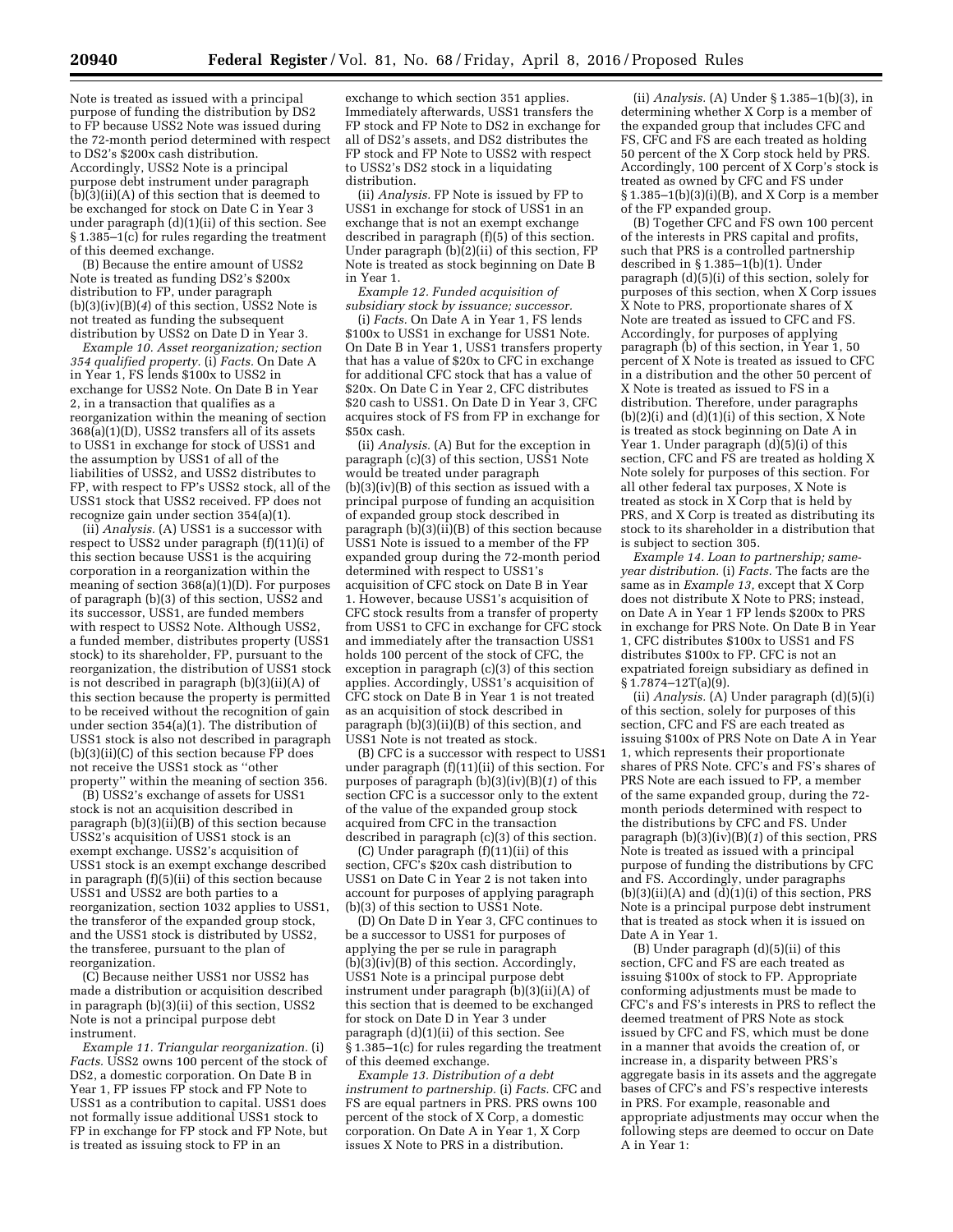(*1*) CFC issues stock to FP in exchange for \$100x;

(*2*) FS issues stock to FP in exchange for \$100x;

(*3*) CFC contributes \$100x to PRS in exchange for a partnership interest in PRS; and

(*4*) FS contributes \$100x to PRS in exchange for a partnership interest in PRS.

*Example 15. Loan to partnership; distribution in later year.* (i) *Facts.* The facts are the same as in *Example 14,* except that CFC and FS do not make distributions on Date B of Year 1; instead, CFC distributes \$100x to USS1 and FS distributes \$100x to FP on Date C of Year 2.

(ii) *Analysis.* (A) As in *Example 14,* CFC's and FS's shares of PRS Note are each issued to FP, a member of the same expanded group, during the 72-month periods determined with respect to the distributions by CFC and FS. Under paragraph (b)(3)(iv)(B)(*1*) of this section, PRS Note is treated as issued with a principal purpose of funding the distributions by CFC and FS. Accordingly, PRS Note is a principal purpose debt instrument that is treated as stock under paragraph (b)(3)(i)(A) of this section. Under paragraph (d)(1)(ii) of this section, PRS Note is treated as stock on Date C in Year 2.

(B) Under paragraph (d)(5)(ii) of this section, CFC and FS are each treated as issuing \$100x of stock to FP. Appropriate conforming adjustments must be made to CFC's and FS's interests in PRS to reflect the deemed treatment of PRS Note as stock issued by CFC and FS, which must be done in a manner that avoids the creation of, or increase in, a disparity between PRS's aggregate basis in its assets and the aggregate bases of CFC's and FS's respective interests in PRS. For example, reasonable and appropriate adjustments may occur when the following steps are deemed to occur on Date C in Year 2:

(*1*) CFC assumes liability with respect to \$100x of PRS Note;

(*2*) FS assumes liability with respect to \$100x of PRS Note;

(*3*) CFC issues stock to FP in satisfaction of the \$100x of PRS Note assumed by CFC; and

(*4*) FS issues stock to FP in satisfaction of the \$100x of PRS Note assumed by FS.

*Example 16. Distribution of another member's debt instrument.* (i) *Facts.* On Date A in Year 1, CFC lends \$100x to FS in exchange for FS Note. On Date B in Year 2, CFC distributes FS Note to USS1.

(ii) *Analysis.* Although CFC distributes FS Note, which is a debt instrument, to USS1, another member of CFC's expanded group, paragraph (b)(2)(i) of this section does not apply because CFC is not the issuer of the FS Note.

*Example 17. Threshold exception and current year earnings and profits exception.*  (i) *Facts.* Before Date A in Year 1, the members of FP's expanded group hold no outstanding debt instruments that otherwise would be treated as stock under this section. On Date A in Year 1, CFC issues CFC Note, which has an issue price of \$40 million, to USS1 in a distribution. On Date B in Year 2, USS1 issues USS1 Note, which has an issue price of \$20 million, to FP in a distribution.

On Date C in Year 3, FS distributes \$30 million in cash to FP. On Date D in Year 3, DS lends \$30 million to FS in exchange for FS Note A. On Date E in Year 3, FS issues FS Note B, which has an issue price of \$19 million, to FP in a distribution. In Year 3, FS has \$35 million in earnings and profits described in section 316(a)(2).

(ii) *Analysis.* (A) Because CFC does not have earnings and profits described in section 316(a)(2) in Year 1, the exception in paragraph (c)(1) of this section does not apply to CFC Note. Immediately after CFC Note is issued to USS1 on Date A in Year 1, the aggregate adjusted issue price of outstanding debt instruments issued by members of FP's expanded group that would be subject to paragraph (b) of this section but for the application paragraph (c)(2) of this section does not exceed \$50 million. Accordingly, the threshold exception described in paragraph (c)(2) applies to the CFC Note.

(B) Because USS1 does not have earnings and profits described in section 316(a)(2) in Year 2, the exception in paragraph (c)(1) of this section does not apply to USS1 Note. Immediately after USS1 Note is issued to FP on Date B in Year 2, the aggregate adjusted issue price of outstanding debt instruments issued by members of the FP expanded group that would be subject to paragraph (b) of this section but for the application of paragraph (c)(2) of this section exceeds \$50 million. Under paragraph (d)(1)(iii) of this section, CFC Note is deemed to be exchanged for stock on Date B in Year 2, when debt instruments of the FP expanded group cease to qualify for the threshold exception described in paragraph (c)(2) of this section. In addition, the threshold exception described in paragraph (c)(2) of this section does not apply to USS1 Note because, immediately after USS1 Note is issued, the aggregate adjusted issue price of outstanding debt instruments issued by members of the expanded group that would be subject to paragraph (b) of this section but for the application paragraph (c)(2) of this section exceeds \$50 million. Accordingly, USS1 Note is treated as stock when it is issued on Date B in Year 2.

(C) Under paragraph (c)(1) of this section, for purposes of applying paragraphs (b)(2) and (b)(3) of this section to a member of an expanded group with respect to Year 3, the aggregate amount of any distributions or acquisitions by FS that are described in paragraphs  $(b)(2)$  or  $(b)(3)(ii)$  of this section are reduced by an amount equal to FS's current year earnings and profits described in section 316(a)(2) for Year 3, which is \$35 million. Thus, \$35 million of distributions or acquisitions by FS in Year 3 are not taken into account for purposes of applying paragraphs (b)(2) and (b)(3) of this section. The reduction is applied first against FS's \$30 million cash distribution on Date C in Year 3 and second against FS's \$19 million note distribution on Date E in Year 3. Accordingly, under paragraph (c)(1) of this section, FS Note A is not treated as stock under paragraph (b)(3) of this section. In addition, under paragraph (c)(1) of this section a portion of FS Note B equal to \$5 million is not treated as stock under paragraph (b)(2) of this section.

(D) When FS Note B is issued in Year 3, CFC Note, which previously was treated as indebtedness solely because of paragraph (c)(2) of this section, remains outstanding. Accordingly, the threshold exception described in paragraph (c)(2) of this section does not apply to FS Note B. Accordingly, the remaining amount of FS Note B equal to \$14 million after applying the exception under paragraph (c)(1) of this section is treated as stock under paragraph (b)(2) of this section.

*Example 18. Distribution of a debt instrument and issuance of a debt instrument with a principal purpose of avoiding the purposes of this section.* (i) *Facts.* On Date A in Year 1, USS1 issues USS1 Note A, which has a value of \$100x, to FP in a distribution. On Date B in Year 1, with a principal purpose of avoiding the application of this section, FP sells USS1 Note A to Bank for \$100x of cash and lends \$100x to USS1 in exchange for USS1 Note B.

(ii) *Analysis.* USS1 Note A is a debt instrument that is issued by USS1 to FP, a member of USS1's expanded group, in a distribution. Accordingly, under paragraphs  $(b)(2)(i)$  and  $(d)(1)(i)$  of this section, USS1 Note A is treated as stock when it is issued by USS1 to FP on Date A in Year 1. Accordingly, USS1 is treated as distributing USS1 stock to its shareholder FP. Because USS1 Note A is treated as stock of USS1, USS1 Note A is not property as specified in section 317(a) on Date A in Year 1. Under paragraph (d)(2) of this section, USS1 Note A ceases to be treated as stock when FP sells USS1 Note A to Bank on Date B in Year 1. Immediately before FP sells USS1 Note A to Bank, USS1 is deemed to issue a debt instrument to FP in exchange for USS1 Note A in a transaction that is disregarded for purposes of paragraphs (b)(2) and (b)(3) of this section. USS1 Note B is not treated as stock under paragraph (b)(3)(ii)(A) of this section because the funded member, USS1, has not made a distribution of property. However, because the transactions occurring on Date B of Year 1 were undertaken with a principal purpose of avoiding the purposes of this section, USS1 Note B is treated as stock on Date B of Year 1 under paragraph (b)(4) of this section.

(h) *Effective/applicability date and transition rules*—(1) *In general.* This section applies to any debt instrument issued on or after April 4, 2016, and to any debt instrument treated as issued before April 4, 2016 as a result of an entity classification election made under § 301.7701–3 of this chapter that is filed on or after April 4, 2016.

(2) *Transition rule for distributions or acquisitions occurring before* April 4, 2016. For purposes of paragraph (b)(3)(iv) of this section, a distribution or acquisition described in paragraph  $(b)(3)$ (ii) of this section that occurs before April 4, 2016, other than a distribution or acquisition that is treated as occurring before April 4, 2016 as a result of an entity classification election made under § 301.7701–3 of this chapter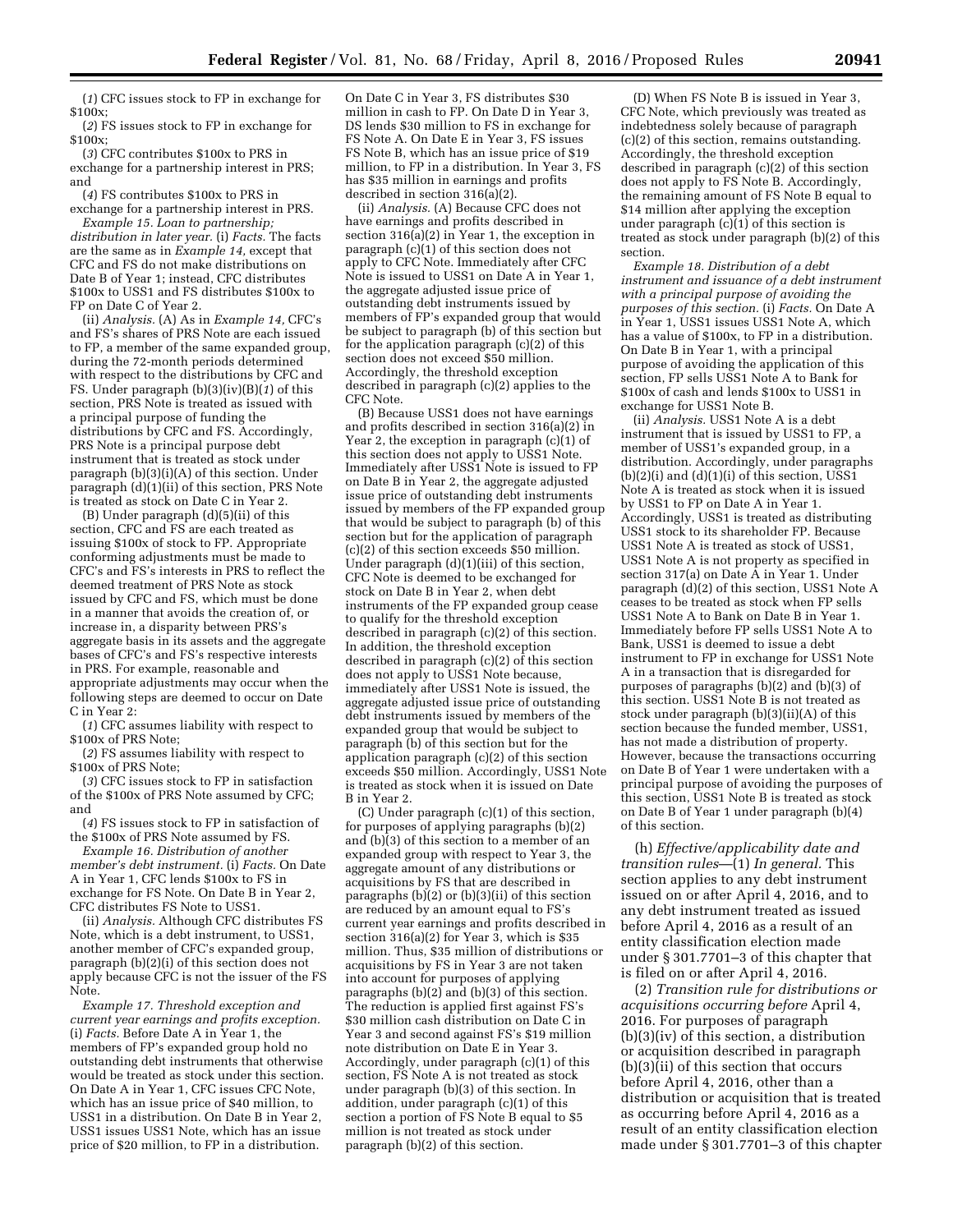that is filed on or after April 4, 2016, is not taken into account.

(3) *Transition rule for debt instruments that would be treated as stock prior to the date of publication in the* **Federal Register** *of the Treasury decision adopting this rule as a final regulation.* When paragraphs (b) and  $(d)(1)(i)$  through  $(v)$  of this section otherwise would treat a debt instrument as stock prior to the date of publication in the **Federal Register** of the Treasury decision adopting this rule as a final regulation, the debt instrument is treated as indebtedness until the date that is 90 days after the date of publication in the **Federal Register** of the Treasury decision adopting this rule as a final regulation. To the extent that the debt instrument described in the preceding sentence is held by a member of the issuer's expanded group on the date that is 90 days after the date of publication in the **Federal Register** of the Treasury decision adopting this rule as a final regulation, the debt instrument is deemed to be exchanged for stock on the date that is 90 days after the date of publication in the **Federal Register** of the Treasury decision adopting this rule as a final regulation.

■ **Par. 5.** Section 1.385–4 is added to read as follows:

#### **§ 1.385–4 Treatment of consolidated groups.**

(a) *Scope.* Section 1.385–1(e) provides that members of a consolidated group are treated as one corporation for purposes of the regulations under section 385. This section provides rules for applying § 1.385–3 to consolidated groups when an interest ceases to be a consolidated group debt instrument or becomes a consolidated group debt instrument. For definitions applicable to this section, see § 1.385–3(f).

(b) *Debt instrument ceases to be a consolidated group debt instrument but continues to be an expanded group debt instrument*—(1) *Member leaving the group.* When a corporation ceases to be a member of the consolidated group but continues to be a member of the expanded group (such corporation, a *departing member*), a debt instrument that is issued or held by the departing member is treated as indebtedness or stock pursuant to paragraphs (b)(1)(i) or (b)(1)(ii) of this section.

(i) *Exempt consolidated group debt instrument that ceases to be consolidated group debt instrument.*  Any exempt consolidated group debt instrument that is issued or held by the departing member is deemed to be exchanged for stock immediately after the departing member leaves the group. For these purposes, the term *exempt* 

*consolidated group debt instrument*  means any debt instrument that was not treated as stock solely by reason of the departing member's treatment under § 1.385–1(e). See paragraph (d) of this section, *Example 3,* for an illustration of this rule.

(ii) *Non-exempt consolidated group debt instrument that ceases to be consolidated group debt instrument*— (A) *In general.* Any consolidated group debt instrument issued or held by a departing member that is not an exempt consolidated group debt instrument (*non-exempt consolidated group debt instrument*) is treated as indebtedness unless and until the non-exempt consolidated group debt instrument is treated as a principal purpose debt instrument under § 1.385–3(b)(3)(ii) and (d)(1) as a result of a distribution or acquisition described in § 1.385– 3(b)(3)(ii) that occurs after the departure.

(B) *Coordination with funding rule.*  Solely for purposes of applying the 72 month period under § 1.385–  $3(b)(3)(iv)(B)$  (the per se rule), a nonexempt consolidated group debt instrument is treated as having been issued when it was first treated as a consolidated group debt instrument. For all other purposes of applying § 1.385– 3, including for purposes of applying § 1.385–3(d), a non-exempt consolidated group debt instrument is treated as issued by the issuer of the debt instrument immediately after the departing member leaves the group.

(2) *Consolidated group debt instrument that is transferred outside of the consolidated group.* Solely for purposes of § 1.385–3, when a member of a consolidated group that holds a consolidated group debt instrument transfers the debt instrument to an expanded group member that is not a member of the consolidated group, the debt instrument is treated as issued by the issuer of the debt instrument (which is treated as one corporation with the transferor of the debt instrument pursuant to  $\S 1.385-1(e)$  to the transferee expanded group member on the date of the transfer. For purposes of § 1.385–3, the consequences of such transfer are determined in a manner that is consistent with treating a consolidated group as one corporation. Thus, for example, the sale of a consolidated group debt instrument to an expanded group member that is not a member of the consolidated group will be treated as an issuance of the debt instrument to the transferee expanded group member in exchange for property. To the extent the debt instrument is treated as stock upon being transferred, the debt instrument is deemed to be

exchanged for stock immediately after the debt instrument is transferred outside of the consolidated group. For examples illustrating this rule, see paragraph (d) of this section, *Examples 1* and *2.* 

(c) *Debt instrument entering a consolidated group.* When a debt instrument that is treated as stock under § 1.385–3 becomes a consolidated group debt instrument, immediately before that debt instrument becomes a consolidated group debt instrument, the issuer is treated as issuing a new debt instrument to the holder in exchange for the debt instrument that was treated as stock in a transaction that is disregarded for purposes of § 1.385–3(b).

(d) *Examples*—(1) *Assumed facts.*  Except as otherwise stated, the following facts are assumed for purposes of the examples in paragraph (d)(3) of this section:

(i) FP is a foreign corporation that owns 100 percent of the stock of USS1, a domestic corporation, and 100 percent of the stock of FS, a foreign corporation;

(ii) USS1 owns 100 percent of the stock of DS1, a domestic corporation;

(iii) DS1 owns 100 percent of the stock of DS2, a domestic corporation;

(iv) At the beginning of Year 1, FP is the common parent of an expanded group comprised solely of FP, USS1, FS, DS1, and DS2 (the FP expanded group);

(v) USS1, DS1, and DS2 are members of a consolidated group of which USS1 is the common parent (the USS1 consolidated group);

(vi) The FP expanded group has more than \$50 million of debt instruments described in  $\S 1.385-3(c)(2)$  at all times;

(vii) No issuer of a debt instrument has current year earnings and profits described in section 316(a)(2);

(viii) All notes are debt instruments described in § 1.385–3(f)(3) and therefore have satisfied any requirements under § 1.385–2, if applicable, and are respected as debt instruments under general federal tax principles;

(ix) No notes are eligible for the ordinary course exception described in § 1.385–3(b)(3)(iv)(B)(*2*);

(x) Each entity has as its taxable year the calendar year;

(xi) No domestic corporation is a United States real property holding corporation within the meaning of section  $897(c)(2)$ ; and

(xii) Each note is issued with adequate stated interest (as defined in section 1274(c)(2)).

(2) *No inference.* Except as provided in this section, it is assumed for purposes of the examples that the form of each transaction is respected for federal tax purposes. No inference is